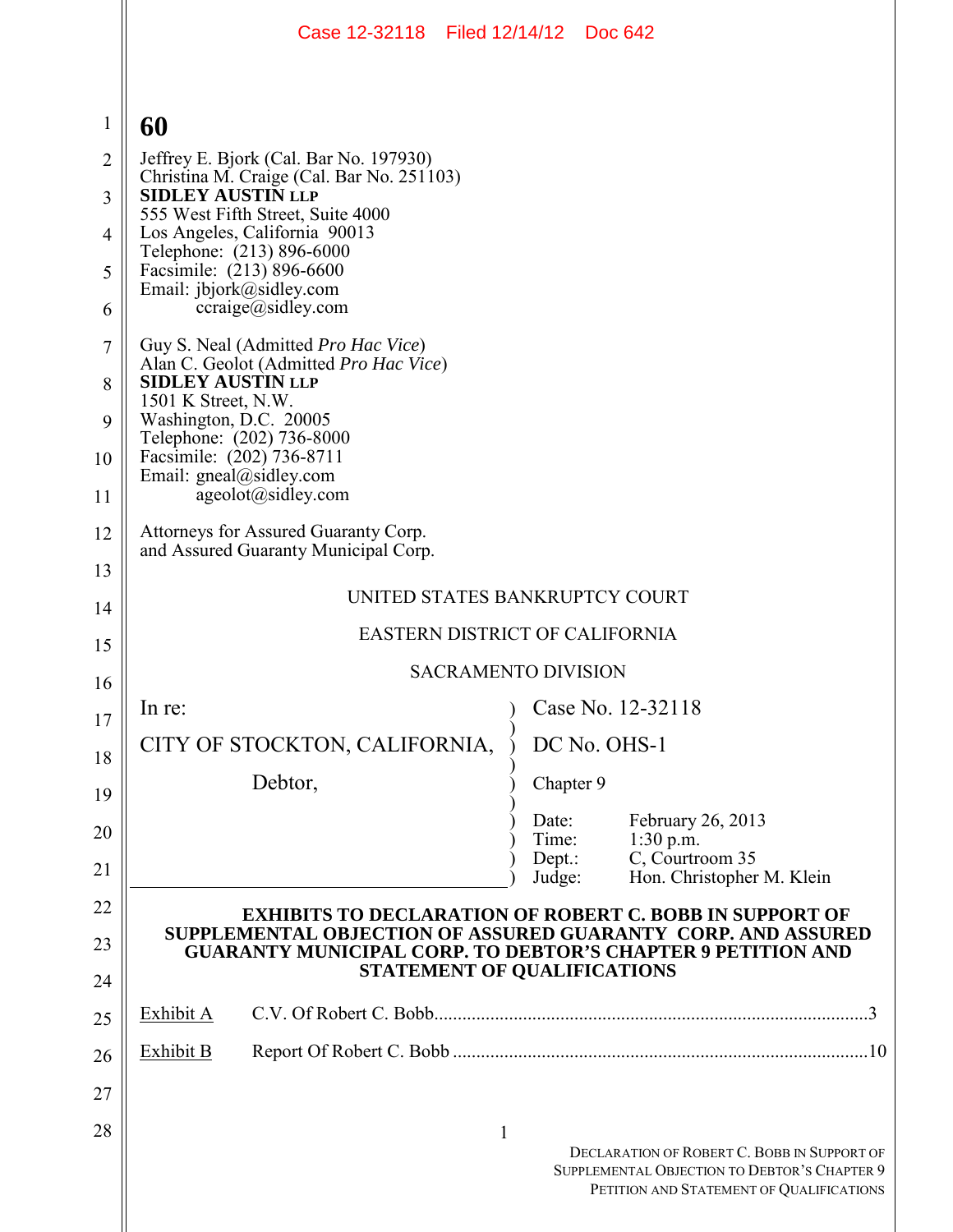# EXHIBIT A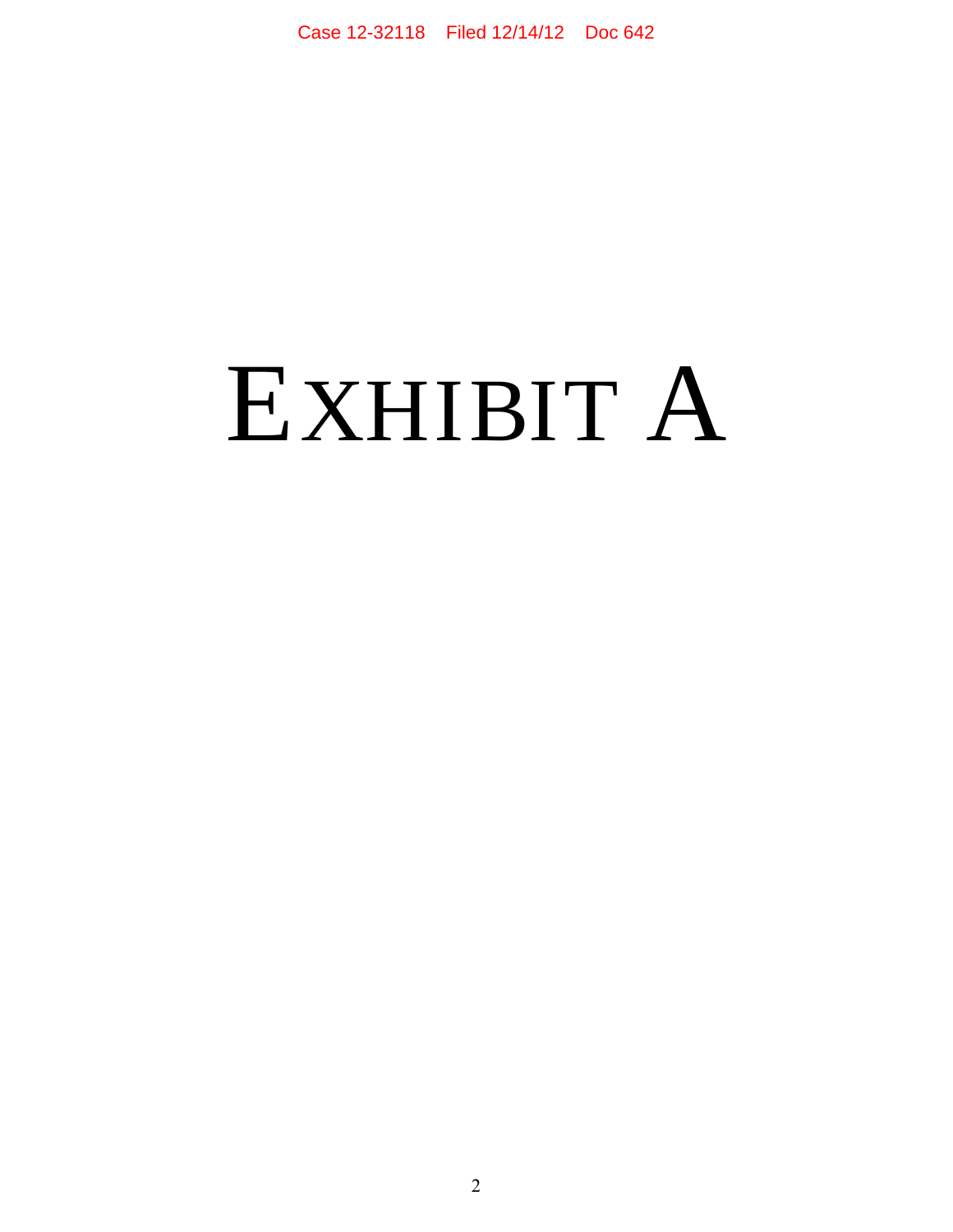| Robert C. Bobb, Owner, President & CEO, Engagement Executive |                                                                           |  |  |
|--------------------------------------------------------------|---------------------------------------------------------------------------|--|--|
| <b>Title/Proposed Role</b>                                   | President & CEO                                                           |  |  |
| <b>Years of Experience</b>                                   | 40                                                                        |  |  |
| <b>Firm</b>                                                  | The Robert Bobb Group, LLC                                                |  |  |
| <b>Education/Certifications</b>                              | MS, Business, Western Michigan University, Kalamazoo, MI                  |  |  |
|                                                              | BA, Political Science, Grambling State University, Grambling, LA          |  |  |
|                                                              | Certificate Program for Senior Executives in State and Local Governments, |  |  |
|                                                              | Harvard University's John F. Kennedy School of Government                 |  |  |
|                                                              | Fellow, Broad Foundation Urban Schools Superintendents Academy            |  |  |
|                                                              | Honorary Doctor of Laws Degree, Walsh College                             |  |  |

#### **Professional Summary**

Robert C. Bobb leverages more than 40 years of executive management experience in both the private and public sectors. He is the owner, President and CEO of The Robert Bobb Group, LLC (RBG), a multi-faceted private/public sector consulting firm specializing in: Public and Private Sector Turnaround Consulting and Advisory Services; Financial and Organizational Restructuring; Budget Management Services; Labor Relations; Economic Development Advisory Services; Emergency Planning, Public Safety and Policing, Real Estate and Asset Management Services, Education, Local/State/Federal Government turnaround and contract negotiations. RBG primary objective is to help governments, schools and businesses find financial and operational solutions, greater efficiency and longterm viability.

Recently, Mr. Bobb served as Emergency Financial Manager of the 87,000-student Detroit Public Schools (DPS) from March 2009 through May 2011. Robert was appointed Emergency Financial Manager for DPS by Michigan Governor Jennifer Granholm, which was extended by her successor, Gov. Rick Snyder. DPS was a school district in crisis due to decades of mismanagement and corruption. He immediately assembled a team of national turnaround experts to address the district's legacy deficit and develop a Master Education Plan for 21st Century Teaching and Learning. In his first year as the Emergency Financial Manager of DPS he was named the Champion for Children by the Michigan Association of School Administrators, a statewide association which represents the superintendents and first-line administrators of Michigan's local and intermediate school districts. He was recognized as the Michigan Newsmaker of the Year by WXYZ-TV and along with Mayor Dave Bing as Newsmakers of the Year by Crain's Detroit Business.

Mr. Bobb is the former City Administrator and Deputy Mayor for Washington, D.C. and served as the District of Columbia's Homeland Security Advisor. He managed a workforce of approximately 20,000 employees and an annual budget of \$8 billion dollars. In November 2006 he was elected city-wide as the President of the Washington, D.C. Board of Education and served on the Washington, DC State Board of Education. Mr. Bobb also serves as a member of the Board of Directors in both the Washington, DC Chamber of Commerce, as well as, the DC Children's Youth Investment Trust Corporation. Prior to this, Mr. Bobb served as the City Manager of Oakland California and Executive Director of the Oakland Redevelopment Agency; City Manager of Richmond, Virginia; City Manager of Santa Ana, California; and City Manager of Kalamazoo, Michigan. Mr. Bobb holds the distinction of having served on a continuous basis as the longest tenured African-American City Manager/City Administrator in the Nation. He is an expert on the issues facing urban government in the realms of education, economic development, community and neighborhood development, municipal budgeting and finances, contract negotiations, public/private partnerships of sports franchises, libraries and recreation facilities, and public safety.

Mr. Bobb frequently lectures on urban issues and was the District of Columbia Government Delegate to the Second High Level Forum of World Mega Cities Development in Nantong, China in 2005 and the First High Level Forum of World Mega Cities Development in Beijing, Nantong, and Shanghai, China in 2004. He was a local government delegate at the World Summit on Sustainable Development in Johannesburg, South Africa in 2002. As a member of the U.S. Delegation to China in 1991, Mr. Bobb examined urban problems in that country.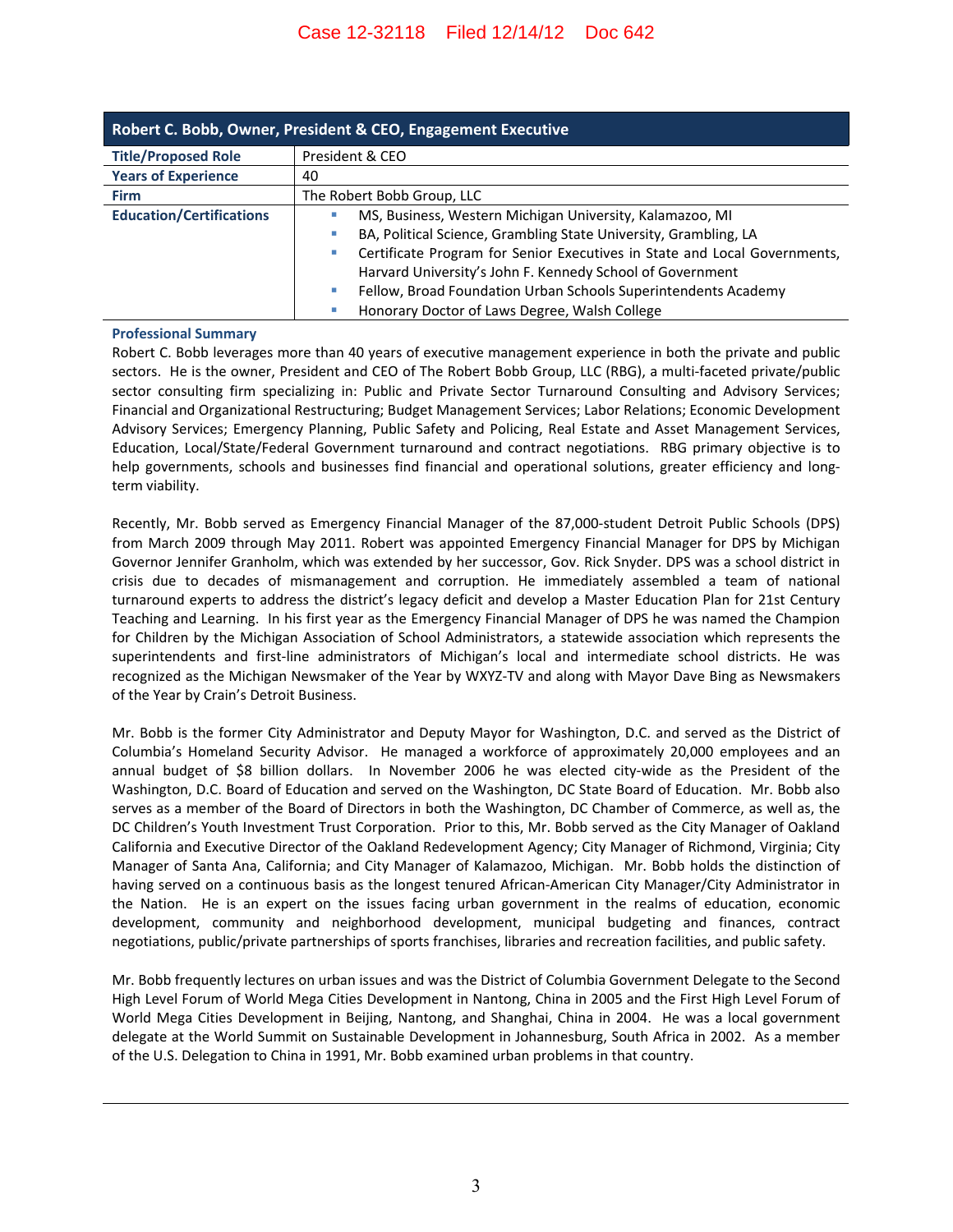Robert C. Bobb earned a Bachelor of Arts in Political Science from Grambling State University in Grambling, Louisiana and a Master of Science in Business from Western Michigan University in Kalamazoo, Michigan. He also completed the certificate program for Senior Executives in State and Local Governments from Harvard University's John F. Kennedy School of Government, where he served as a member of the Executive Alumni Council.

Mr. Bobb is a Fellow of the 2005 Broad Foundation Urban Schools Superintendents Academy, Founding President of the City of Oakland, California African American Chamber of Commerce, Fellow of the National Academy of Public Administration, Member of the International County Management Association, former member of the Thomas Jefferson Program in Public Policy Advisory Committee at the College of William & Mary, and former member of the Board of Visitors of the Virginia Military Institute.

#### **Relevant Experience**

- **Detroit Public Schools, Emergency Financial Manager**, *Detroit, MI. 2009 2011.*
- **Public Financial Management, Director, Strategic Consulting Group**, *January 2008 February 2009.*
- **District of Columbia Board of Education, President of District of Columbia Board of Education**, *2007 – 2009.*
- **McFarlane Partners, Consultant**, *October 2006 May 2007.*
- **Government of the District of Columbia**, *Deputy Mayor, City Administrator, and District Homeland Security Advisor, Washington, D.C., 2003 – 2006.*
- **City of Oakland,** *City Manager and Executive Director***, Oakland Redevelopment Agency**, **Oakland, California**., *1997 – 2003.*
- **City of Richmond,** *City Manager, Richmond, Virginia., July 1986 November 1997*
- **City of Santa Ana,** *City Manager,* Santa Ana, California, *November 1984 July 1986*
- **City of Kalamazoo,** *City Manager,* Kalamazoo, Michigan, *April 1976 November 1984*
	- o *Acting City Manager, 1976*
	- o *Assistant City Manager, October 1974 April 1976*
	- o *Assistant Director of Public Utilities, 1972 1974*

#### *Gubernatorial Appointments and Special Committees*

- **The Detroit Public School System**  *Appointed by the Honorable Jennifer Granholm of Michigan (2009 – 2011) Reappointed by the Honorable Rick Snider of Michigan (March 2011 – May 2011)*
- **The Virginia State Crime Commission**  *Appointed by the Honorable Gerald L. Baliles, Governor or Virginia (1987 - 1990) Reappointed by the Honorable L. Douglas Wilder, Governor of Virginia (1990 – 1994) Reappointed by the Honorable George F. Allen, Governor of Virginia (1994 – 1997)*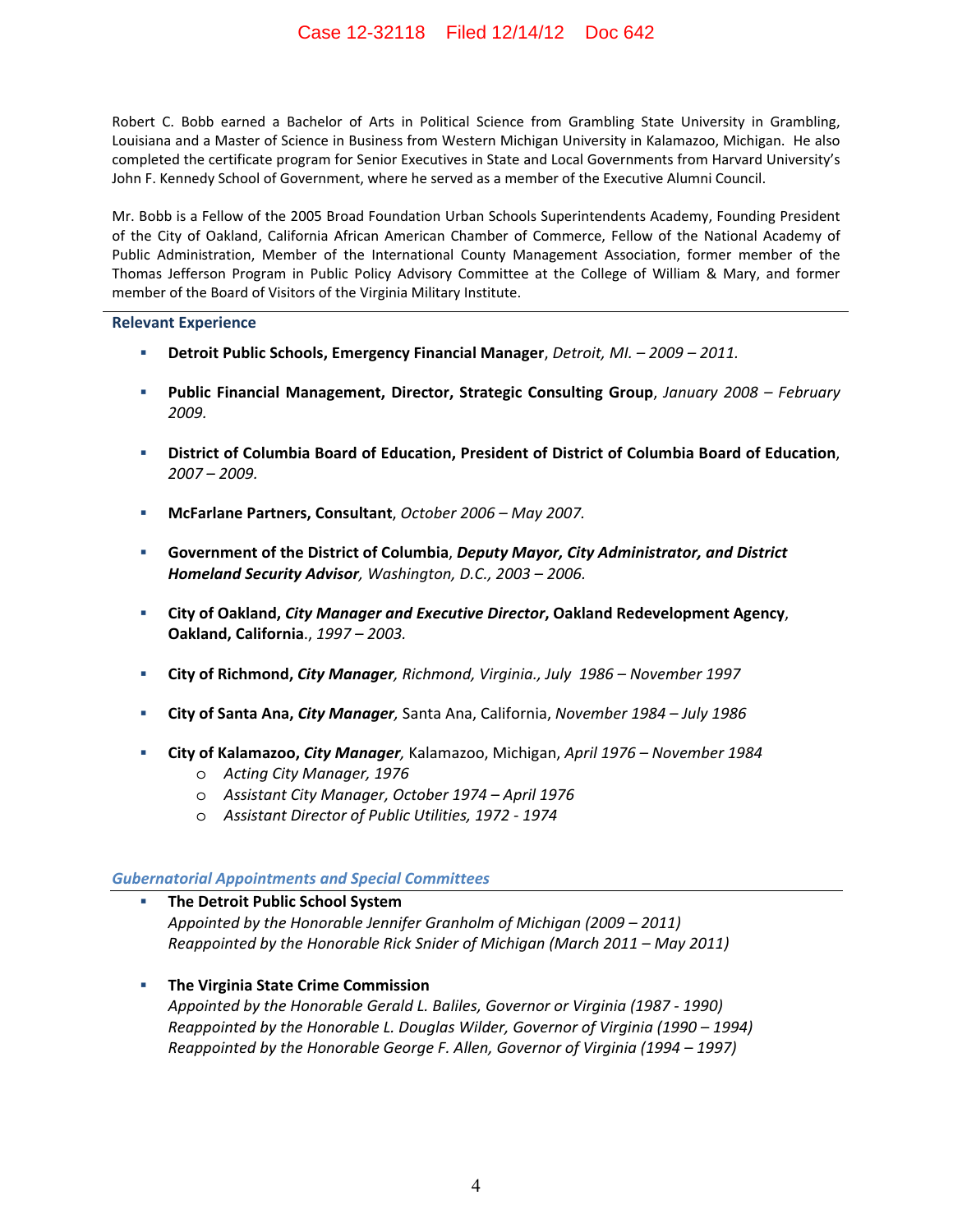#### Case 12-32118 Filed 12/14/12 Doc 642

- **Board of Visitors, Virginia Military Institute** *Appointed by the Honorable L. Douglas Wilder, Governor of Virginia (1990 – 1994) Reappointed by the Honorable George F. Allen, Governor of Virginia (1994 – 1997)*
- **The Commission on Parole Abolition and Sentencing Reform**  *Appointed by the Honorable George F. Allen, Governor of Virginia (1994 – 1997)*
- **The Virginia Criminal Sentencing Commission**  *Appointed by the Honorable George F. Allen, Governor of Virginia (1994 – 1997)*
- **Harvard University John F. Kennedy School of Government: Executive Session on Policing and Public Safety***, 1985 - 1991.*
- **State of Michigan Legislature House and Senate Concurrent Resolution No. 645 Tribute in "Resolution of Exemplary Services as Kalamazoo City Manager**", *1984*
- **The Construction Safety Standards Committee**  *Appointed by the Honorable William G. Milliken, Governor of Michigan (1976 – 1982)*
- **The Task Force on State Penitentiary Removal from the City of Richmond**  *Appointed by the Honorable Gerald L. Baliles, Governor or Virginia (1987 - 1990)*
- **The Commission on Prison Overcrowding Advisory Council** *Appointed by the Honorable Gerald L. Baliles, Governor or Virginia (1987 - 1990)*
- **The Dillon Rule Study Commission**  *Appointed by the Honorable L. Douglas Wilder, Governor of Virginia (1990 – 1994)*
- **The Joint Subcommittee to Study Cost-Effective Measures**  *Appointed by the Honorable L. Douglas Wilder, Governor of Virginia (1990 – 1994)*

#### *International and Special Delegate Experience*

- **Member of an official team of 40 Person Observers Group Azeri Presidential Election**, Baku, Azerbaijan, *October 2008*.
- **RTI International, Consultant on Governance Structures**, Rabat Morocco, *2008.*
- **District of Columbia Government Delegate to the First High Level Forum of the World Mega Cities Development in Beijing**, Nantong, and Shanghai, China, 2004.
- **Local government delegate to the World Summit on Sustainable Development**, Johannesburg, South Africa, 2002.
- **Selected by the National Committee on United States/China Relations for a multi-city urban management workshop in the Peoples Republic of China**, 1991.
- **Delegate from the City of Richmond to President Bill Clinton's Summit for America's Future**, Philadelphia, Pennsylvania, 1997.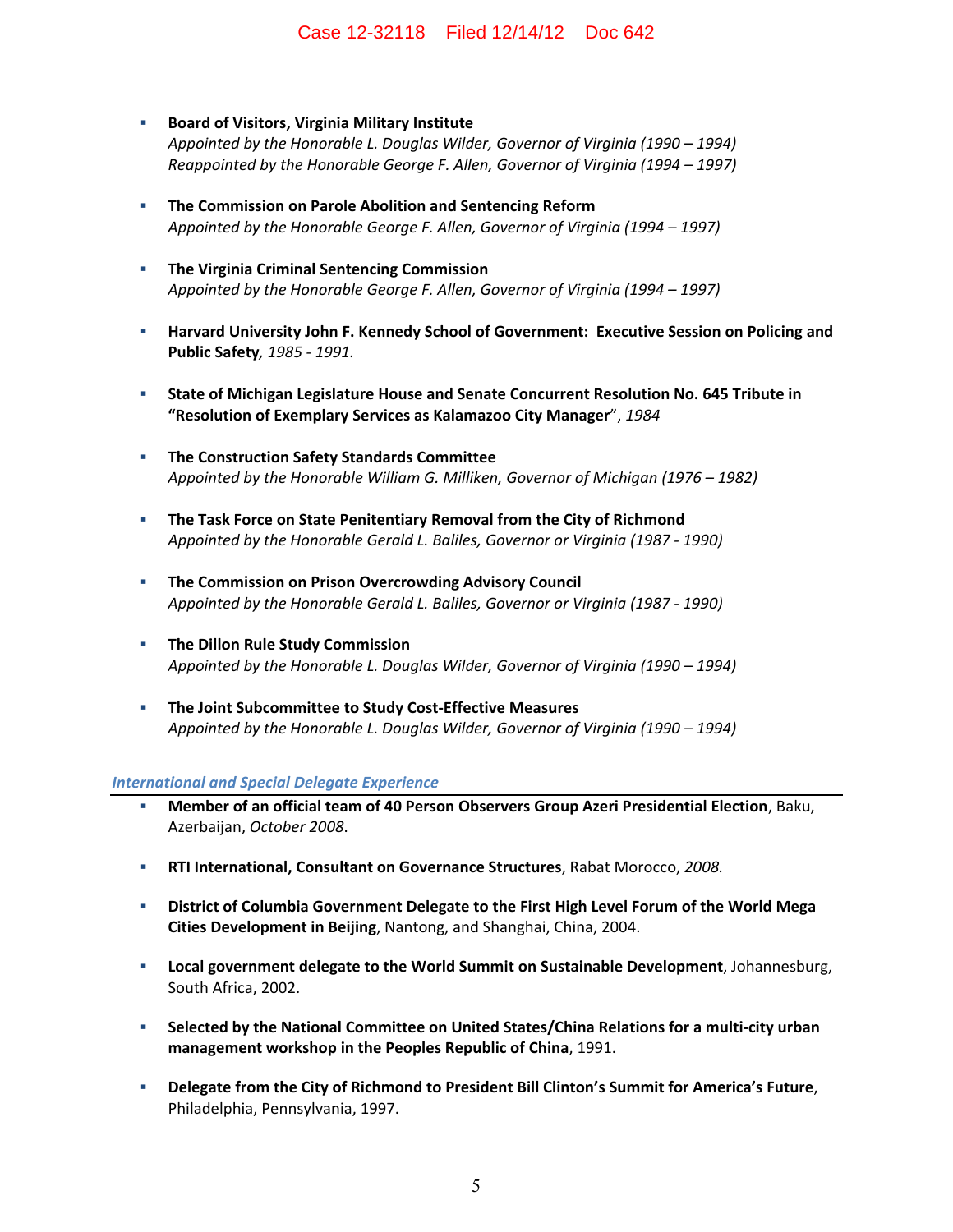*Media and Speeches (Recent Speeches, Testimony, Newspaper op-eds, Interviews, Panel Appearances, and Presentations)*

- **Governing Magazine Summit on the Cost of Governing. Panelist,** September 18, 2012
- **Governing Magazine Leadership Forum. Panelist**, September 6, 2012.
- **University of Detroit, Mercy. Keynote Speaker, School of Dentistry Commencement**. May 16, 2012.
- **Harvard University Kennedy School of Government During Black Students Week**, Panelist, 2012.
- **Yale School of Management Education Leadership Conference. Panelist**, March 25, 2011.
- **Testimony before Joint House and Senate Education Subcommittee for the Michigan State Legislature.** March 9, 2011.
- **Joint House and Senate Education Subcommittee for the Michigan State Legislature. "Testimony of Robert C. Bobb: Emergency Financial Manager for the Detroit Public Schools."** February 9, 2011.
- **"Everyone Must Commit to Help Detroit Kids Succeed." Detroit Free Press**, May 27, 2010.
- **University of Michigan, Ann Arbor. Speaker, School of Education Commencement**, May 1, 2010.
- **Eastern Michigan University. Keynote Speaker, College of Business Ethos Week**, March 19, 2010.
- **Phi Beta Sigma. Keynote Speaker, Founders' Day Program**, January 23, 2010.
- **University of Michigan Ann Arbor. Speaker, Institute for Social Research**, January 20, 2010.
- **"Interview: Fixing Detroit Public Schools & The 'Cosby Effect.'" Taking Note: Thoughts on Education from John Merrow**, October 20, 2009.
- **"Cooperation Builds a Better School System." Robert Bobb and Dave Bing. Detroit Free Press**, June 21, 2009.
- **"Current and Future Changes Promise Sound Academics, Safety." Detroit Free Press**, April 16, 2009.
- **"Let the Voters Decide on D.C. Schools." The Washington Post**, April 3, 2007.
- **"D.C.'s Stadium Deal: Fair or Foul?" The Washington Post**, December 20, 2005.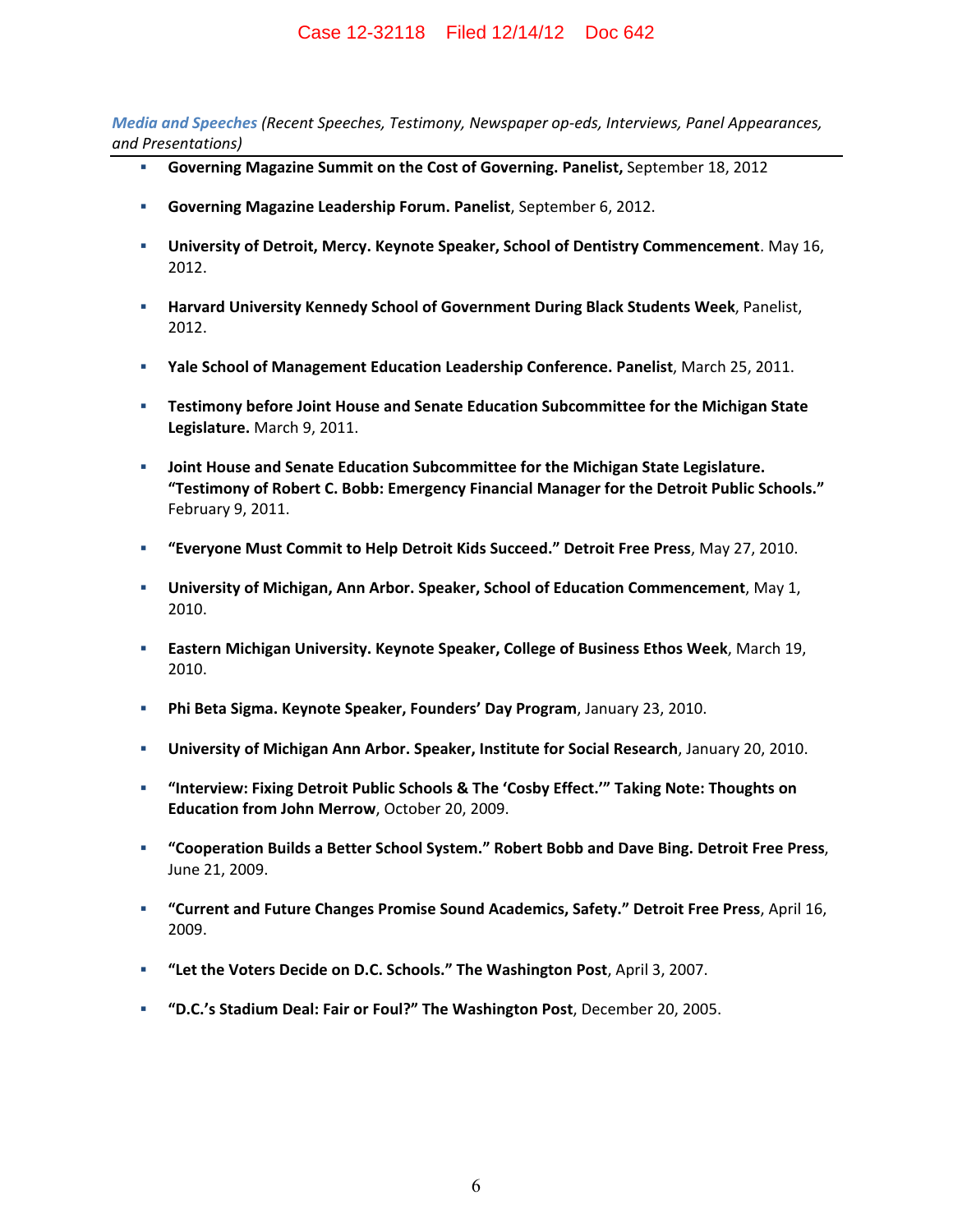#### *Honors and Awards*

- **The Grios.com Top 100 Most Influential People in Education**, 2011
- **Phi Beta Sigma Social Action Award, Sigma Man of the Year**
- **Inducted into the Grambling State University Hall of Fame**, 2009.
- **Life Member of the National Association for the Advancement of Colored People**.
- **Chairman of the Board District of Columbia Children Youth Investment Trust Corporation**.
- **10 Most Influential African Americans in the Bay Area Public Service Award**  *City Flight News Magazine*, January, 2003
- **30 Years of Public Service Award**  International City/County Management Association, 2002
- **National Public Service Award** Conference of Minority Public Administration, 2000
- **Neighborhood Teams Founder's Award, A Guiding Force Behind its Creation**  City of Richmond, 1999
- **Edward A. Wayne Medal in Public Service in Urban Management and Urban Programs for Others to Follow**  Virginia Commonwealth University, 1998
- **L.P. Cookingham Award for Career Development**  International City Management Association, 1997
- **Marks of Excellence Award**  National Forum for Black Public Administrators, 1997
- **The National Academy of Public Administration**  Elected Fellow, 1995
- **Most Valuable Public Official in the Nation Award**  City and State Newspaper, 1993 (Now Governing Magazine)
- **Innovation Award for Public Safety** International Management Association, 1991
- **Innovation Award for Employee Excellence** International City Management Association, 1990
- **Manager of the Year**  International Management Council, Richmond Chapter, 1987 – 1988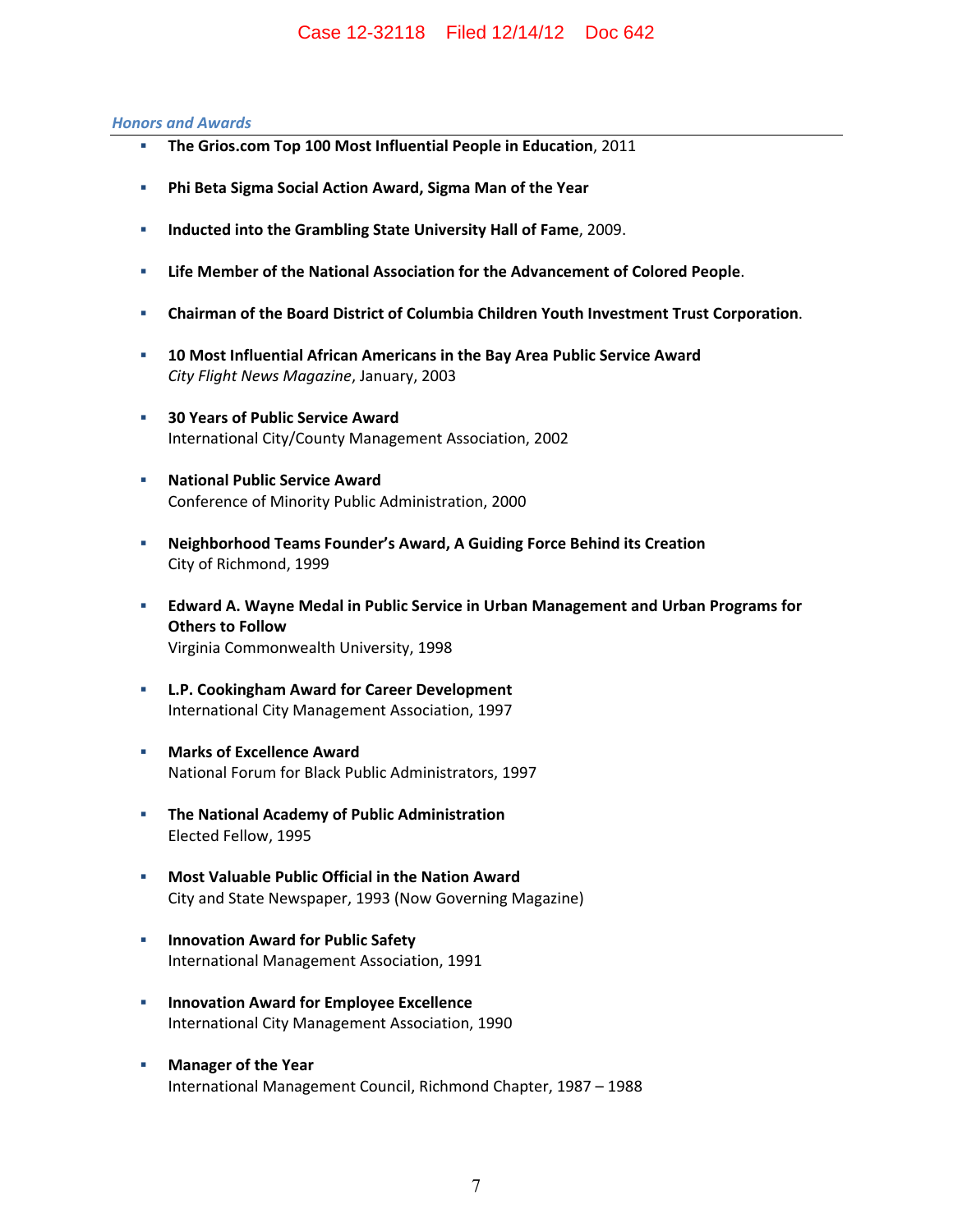- **Legislative House and Senate Concurrent Resolution No. 645 Tribute "Recognition of Exemplary Services" as Kalamazoo City Manager**  State of Michigan Legislature, 1984
- **Management Innovation Award, "Cutback Management"**  International City Management Association, 1982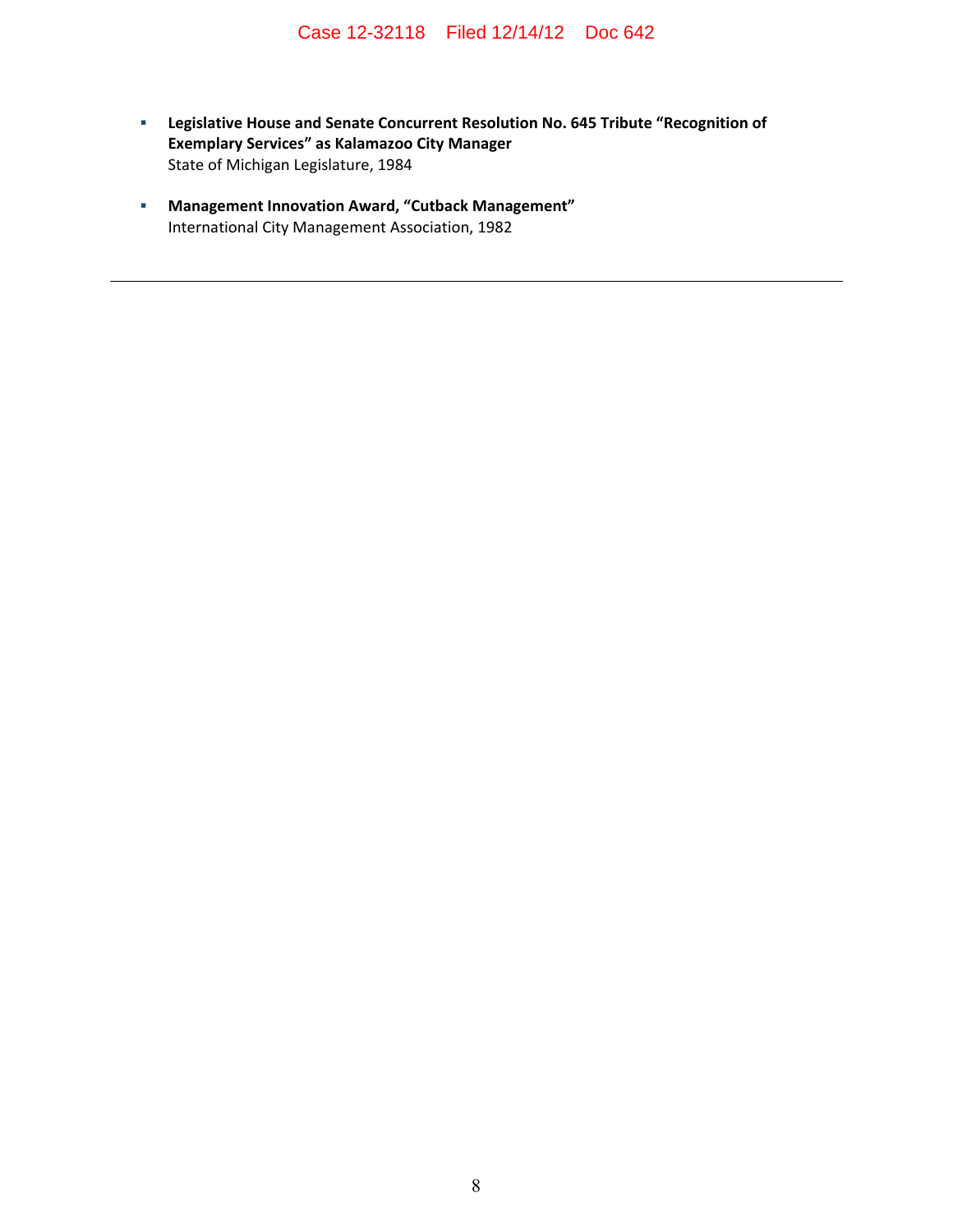# EXHIBIT B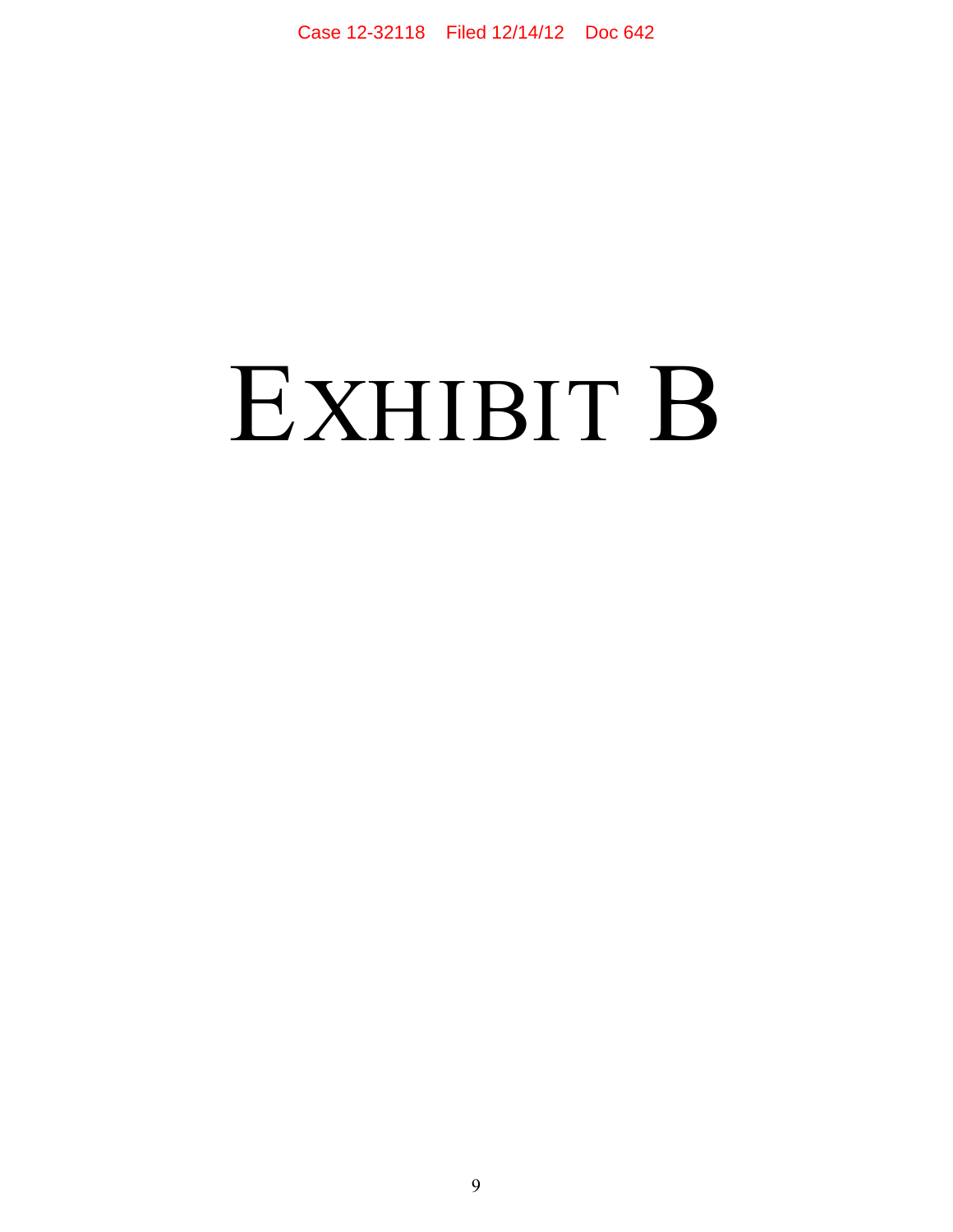

555 Thirteenth Street, NW Suite 500 – A West Washington, DC 20004 P: 202-256-8332 F: 202-591-3200 www.robertbobbgroup.com

December 14, 2012

## **Expert Report of Robert C. Bobb**

#### I. **Introduction**

My name is Robert Cleveland Bobb. I am the President and CEO of the Robert Bobb Group, LLC located in Washington, D.C. I have been retained by Sidley Austin LLP on behalf of Assured Guaranty Corp. and Assured Guaranty Municipal Corp. to respond to certain matters in connection with the Chapter 9 bankruptcy filing by the City of Stockton.

#### II. **Summary of Opinions**

## A. **Stockton Is in a Financial Crisis But Has Failed to Take the Appropriate Steps to Address the Crisis.**

When Stockton's financial crisis began, the City should have sought to determine where it stood financially and operationally, developed both short-term and long-term plans for addressing the financial crisis, and implemented those plans. Instead, it has lurched from crisis to crisis with no plan or strategy for solving its operational and financial predicament.

The City cannot produce reliable or timely financial information, which makes it impossible for decision makers to address the financial crisis, and the current administration should have devoted resources sooner to resolving these financial accounting and reporting issues. In fact, there is little to no evidence to support a sense of urgency to address these issues or the hard decisions facing the City.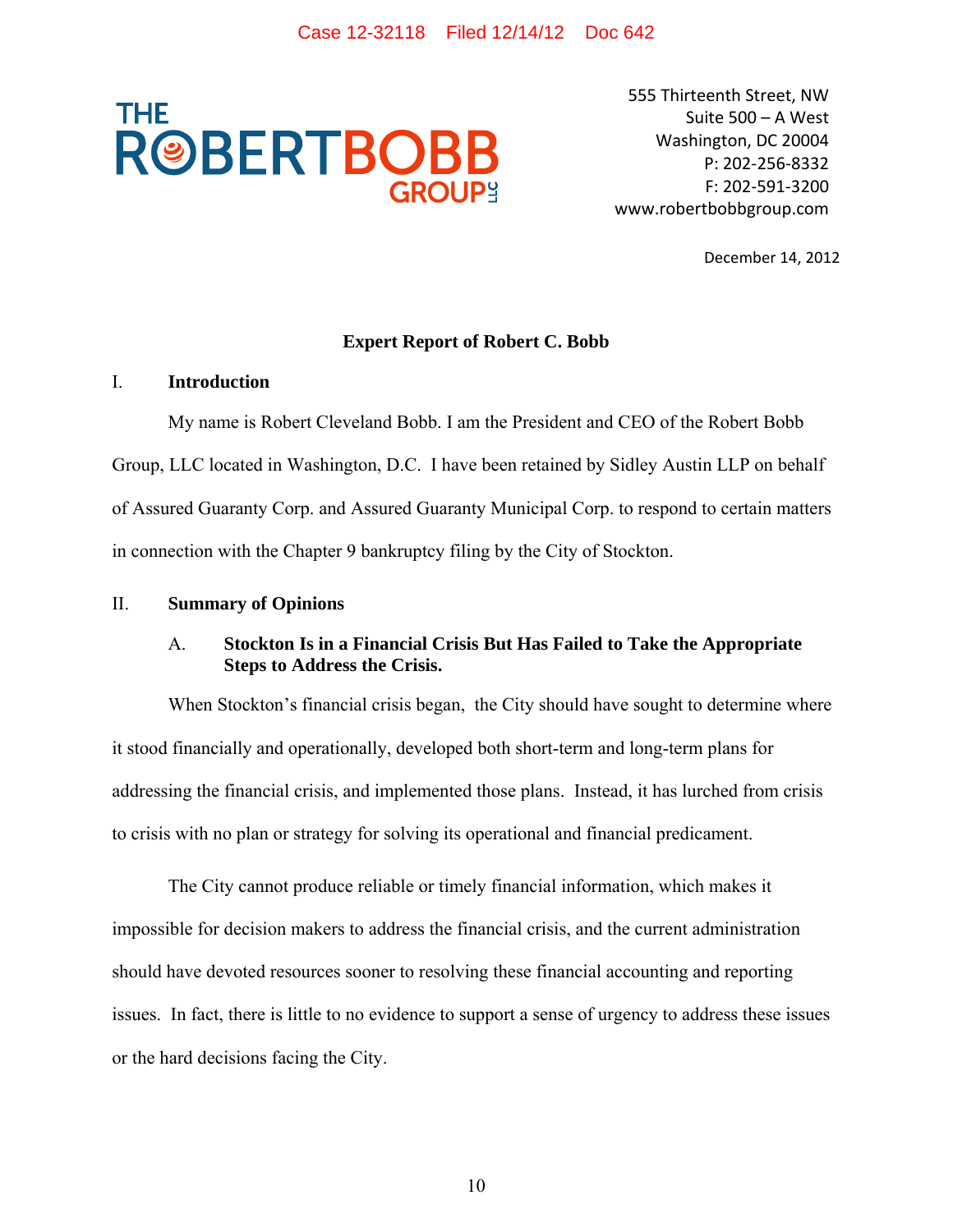The City has failed to make the hard budget decisions – the distinction between the core "Must Haves" and the non-core "Nice to Haves," which would have allowed the City to eliminate or outsource non-essential services and make decisions on cost reductions and budget savings.

The City limited its actions to the traditional cost cutting trio of furloughs, layoffs, and benefit cuts. Instead, it should have engaged in creative efforts in which all options were considered, including new revenues, cost reductions, combining or eliminating programs, sharing or privatizing services, considering asset sales, and engaging in transformative change to address Stockton's financial problems.

## B. **Stockton Has Not Demonstrated It Was Cash Flow Insolvent on the Petition Date.**

Alvarez & Marsal and Nancy Zielke in her Expert Report ("Zielke Expert Report") have developed an alternative budget model (the "Alternative Model") that looks at additional cost reductions and revenue enhancements compared to the City's budget. Based on my experience in addressing revenue and cost issues for financially distressed cities, the approach taken in the Alternative Model is realistic, feasible, and appropriate. With these cost reductions and additional revenues, the Alternative Model demonstrates that the City cannot make the showing that it was insolvent when it filed for chapter 9 relief at the end of June 2012.

\* \* \*

My work on this matter is being compensated at an hourly rate of \$550 per hour. These fees are not contingent on the outcome of this matter. I reserve the right to modify or amend my

 2 11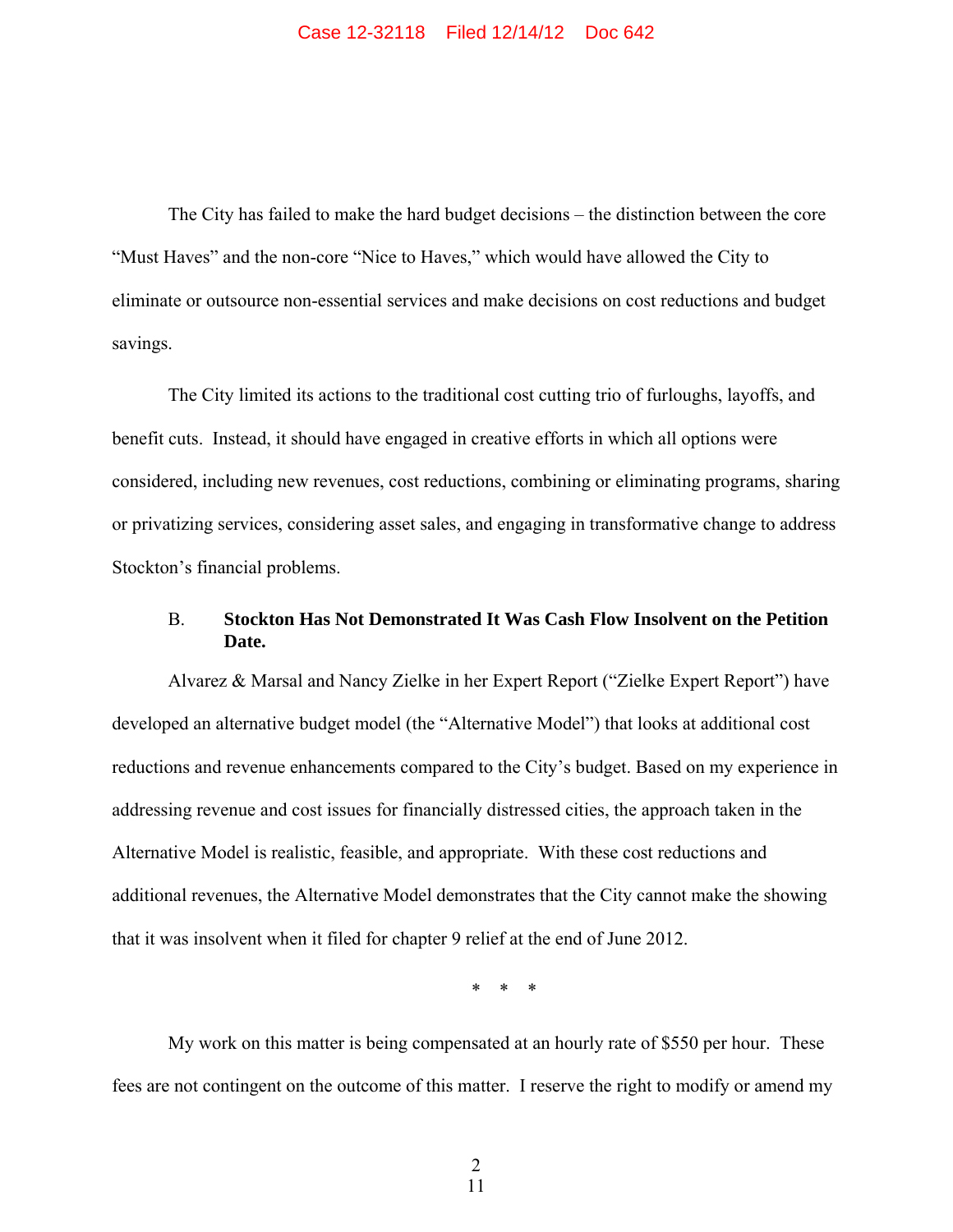conclusions in this report based on additional information that I may receive at a later date. My curriculum vitae and list of publications are set forth in Exhibit A to my attached Declaration, which is incorporated by reference herein, and the list of documents considered is attached hereto.

## III. **My Background in Dealing with Distressed Cities and Difficult – Seemingly Intractable – Problems.**

In my 40 year career, I have served as the Appointed City Manager/City Administrator of the following U.S. urban cities: Kalamazoo, Michigan; Santa Ana, California; Richmond, Virginia; Oakland, California; and Washington, DC. Much of my career has involved work for cities in financial distress. I have also served as a Governor-appointed Emergency Financial Manager over a financially-strapped public school district. As a result of this work, I am an expert on the operations of urban cities and the financial, operational and policy challenges urban governments confront on a day-to-day and long-term basis.

In working on cities in financial distress, I have encountered and worked with all the constituencies that are important participants in urban government issues: city political leaders, city managers, public unions, suppliers of services to cities, colleges and universities, state and federal officials, the business community, outside experts in various disciplines, and the citizens. During my career, I have had to address many of the same urgent financial and operational issues that the City of Stockton has faced – revenue shortfalls, stagnant economic conditions, rating agency downgrades, public safety concerns, overly generous compensation practices, labor disputes, lack of institutional and financial controls, state actions that decrease or impact city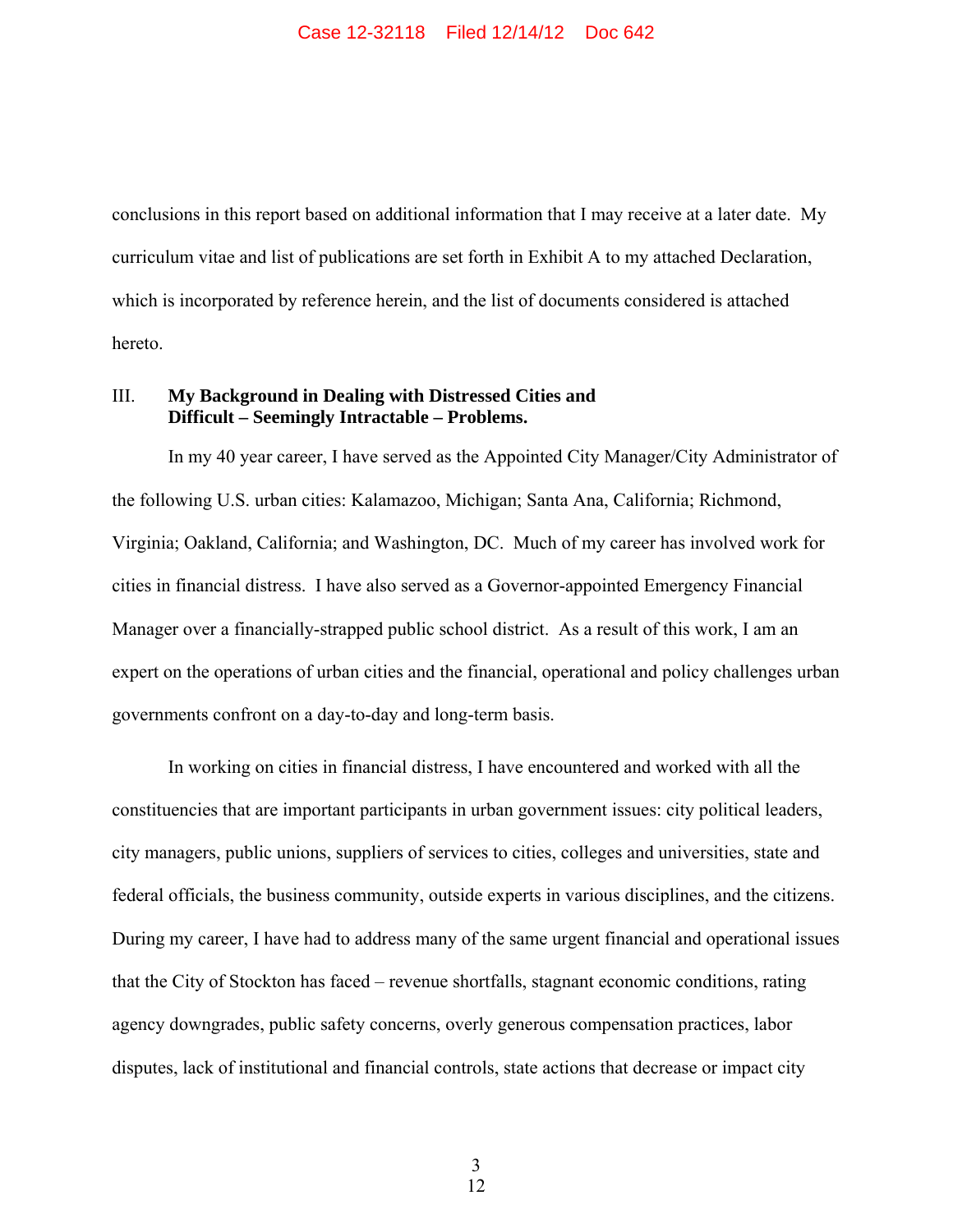revenues or services, and independent audits which identified material weaknesses and significant deficiencies in internal controls. When faced with difficult financial decisions a City Manager is obligated to recommend and place before the City Council and the community all of the alternatives that might prevent financial insolvency. As will be discussed in this report, Stockton has simply failed to consider, let alone implement, many of the alternatives available to it in addressing its financial crisis.

#### A. **Work History in the Area of Crisis Management.**

Many of the matters on which I have worked have involved distressed cities. Projects involving distressed cities often involve the application of several different disciplines in addressing the city's financial or other issues. When working on matters involving distressed cities, I generally have put together a team of individuals with expertise in particular areas depending on the needs of the situation (e.g., financial accounting, both general and forensic internal audits, education policy, police and fire practices) and sought the assistance of the brightest minds available to address and resolve the city's problems. In each distressed city, the members of the team were different (although some worked on several matters with me), but they were vitally important in providing different perspectives, offering new ideas not bound by existing assumptions, preconceptions, and local politics, and pointing out areas in which new approaches could be taken. I also relied on the research and best practices of my colleagues in municipal government both nationally and internationally. Set forth below are some of the matters on behalf of distressed cities on which I have worked in my career that may have particular relevance for Stockton.

 4 13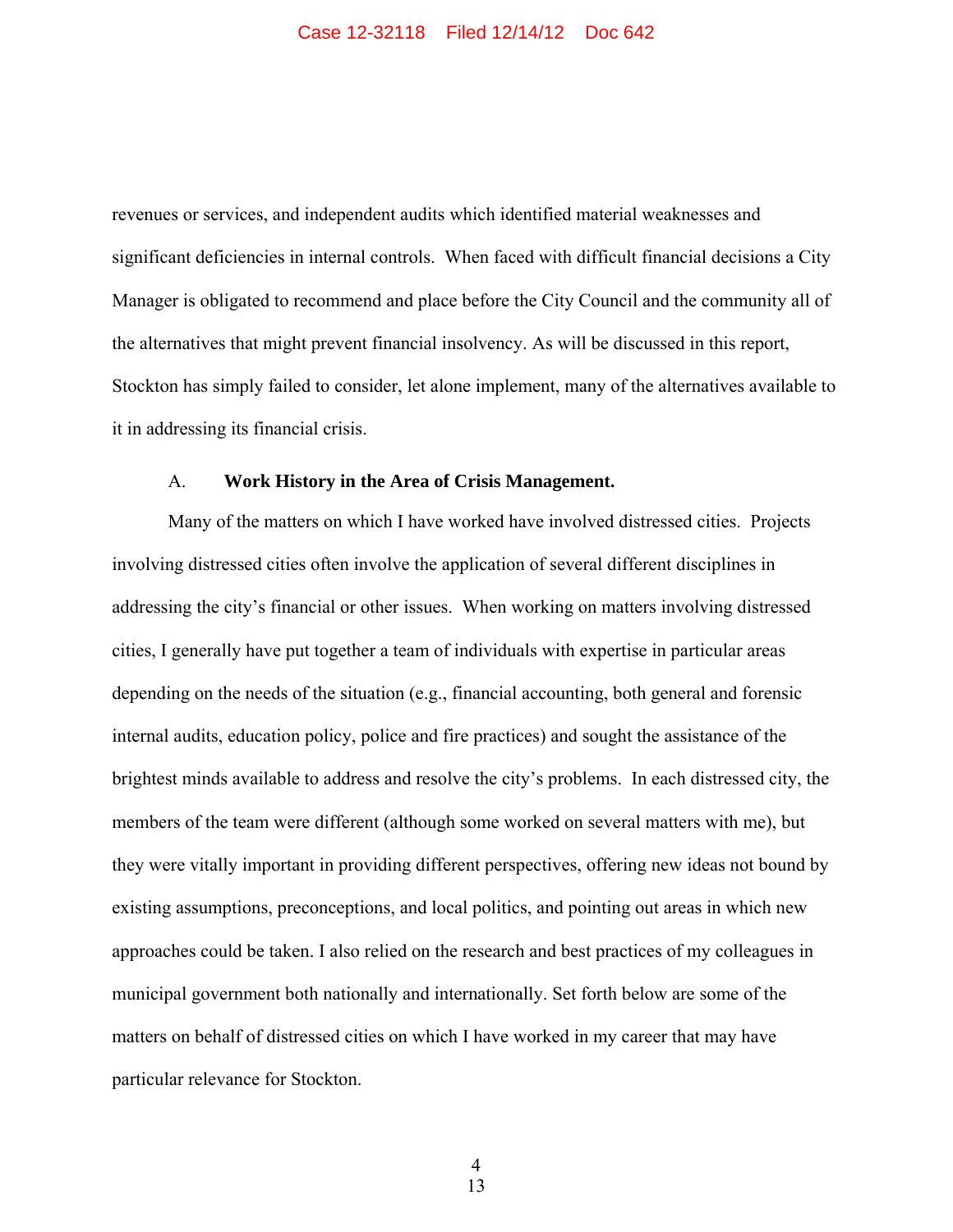#### Kalamazoo, Michigan (1972-84)

When I became City Manager, the City of Kalamazoo faced significant budget challenges. My team and I, with the help of outside experts, implemented a new budget model at the time called Zero Based Budgeting (ZBB), replacing the traditional "line item budgeting" process that did not prioritize the delivery of city services. The ZBB process required that the budget be built from the ground up, rather than simply by adopting all historical expenditures, and that the first items funded in the budget were the legally mandated services. It was an effective tool to provide to directors of agencies to assist them in finding cost effective ways to improve operations. By employing ZBB, we were able early on to detect inflated budgets, eliminate obsolete programs, and identify opportunities to reduce long terms costs. The process enabled us to transform long term budget forecasting based on first funding "core legally mandated services" and when the money ran out, some services were not financed. This process forced the city to make hard choices.

The core cause of Kalamazoo's deficits was the disproportionate funding allocated to the police and fire departments. While there was a reluctance to try and merge these two vital departments, it became evident that the expenses of those departments had to be addressed after the traditional steps of cutting city employees and unnecessary services had been unsuccessful in addressing the costs. Additionally, we felt that a fundamental structural change had to occur to address our most significant cost areas. My team and I led the successful effort to consolidate the Police and Fire Departments into a fully integrated Public Safety Agency. In so doing, we were able to address the excessive costs and increase the number of available officers available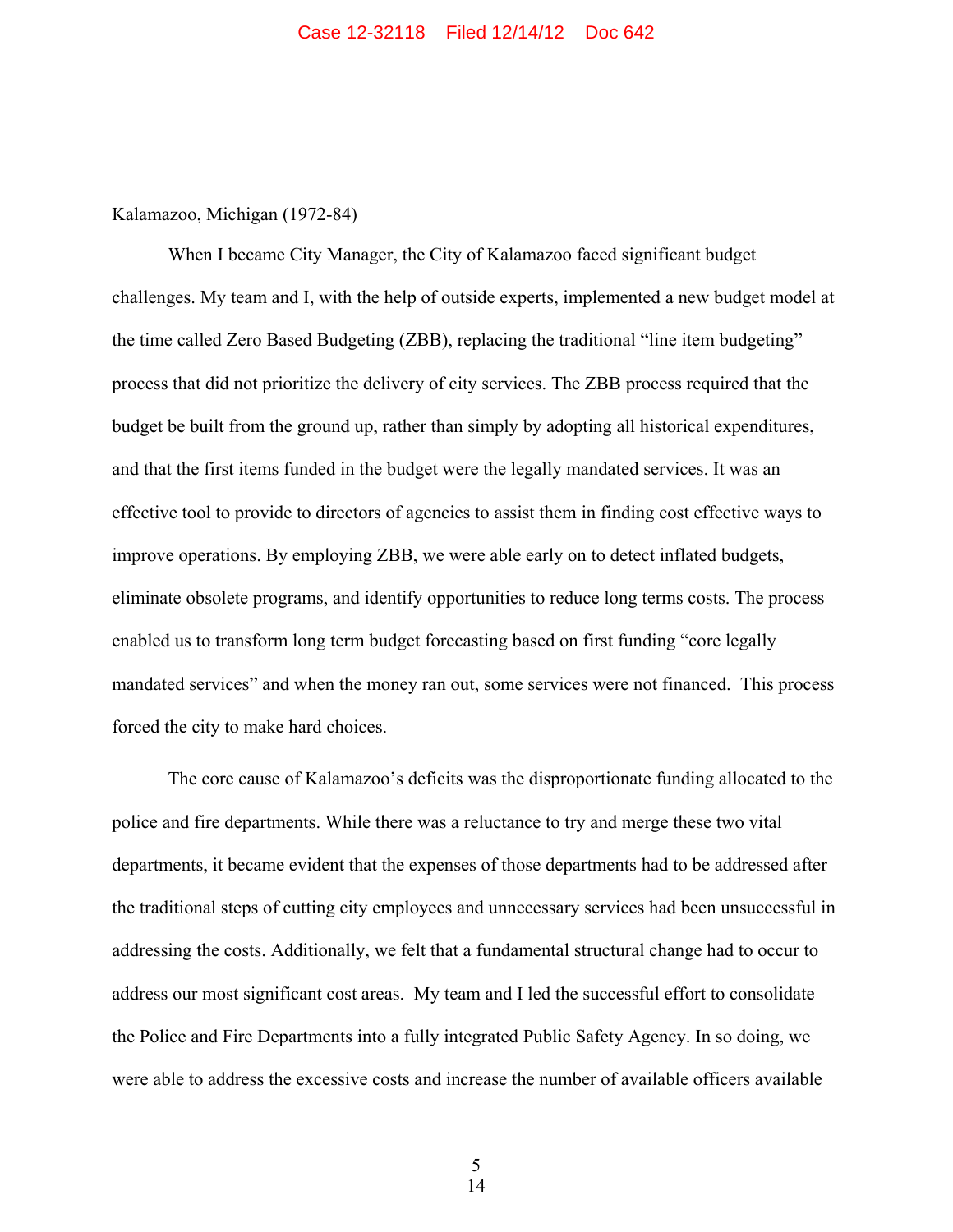in an emergency. This was a difficult process, as we had to overcome institutional inertia and bureaucratic resistance. With assistance from the leadership of both the police and fire unions, as well as the head of Kalamazoo's human resources group, the consolidation initiative reduced the total personnel employed by police and fire from 383 in 1982 to 287 today, and the consolidation is estimated to save the city \$9 million annually. Thirty years later, other Michigan cities have followed suit in consolidating their police and fire departments, and others are consolidating for the very same reasons -- to cut costs and add additional services. Additionally, my team and I consolidated the police and fire dispatches into a single agency, which has decreased costs annually by \$300,000 by reducing the number of dispatchers. Yet another example of structural changes to the business operations of the city that reduced costs was my participation on the study team called the CORE Council (City and Kalamazoo County) that transferred the Kalamazoo Airport from the City to the County in 1982. In this case it was determined that the City should not bear the full costs of operating an airport. Finally, my team and I increased efforts to obtain federal and state grants and reorganized Kalamazoo's city government to eliminate the Office of Management and Budget.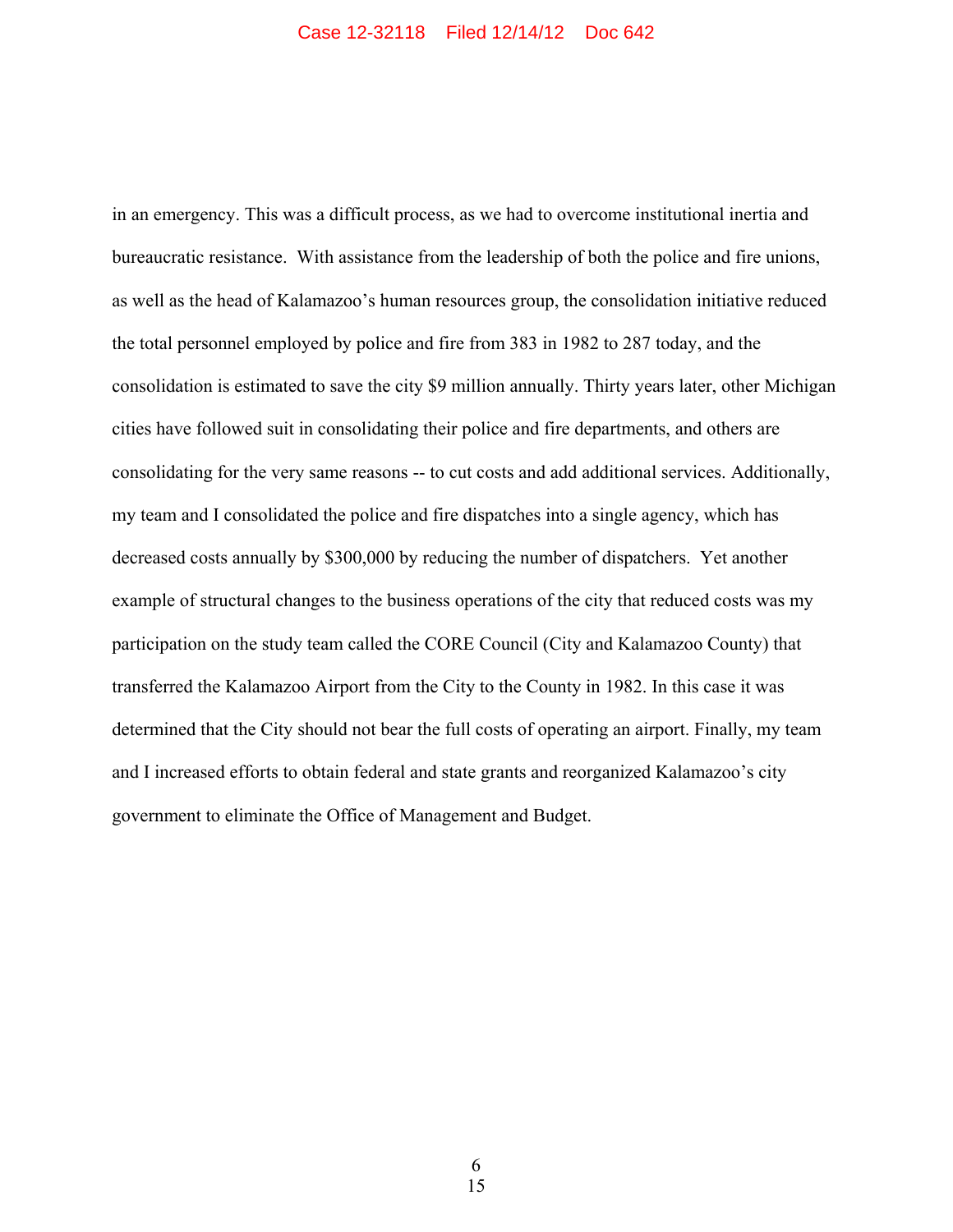#### Oakland, California (1997-2003)

During my tenure as the City Manager in Oakland, California, the City faced many challenges that accompanied an economic upturn and subsequent decline. These economic fluctuations forced the City to develop strategies (i) to maintain a balanced budget and meet all of its financial obligations and (ii) to alter its two year budget plan.

As City Manager, my team and I sought to achieve savings by restructuring the City government with an initiative called "Banishing Bureaucracy" or "Moving Oakland Forward." That process helped address the City's budgetary deficits by focusing on upgrading business and customer client services within the City. My team and I met with City employees to reexamine the role of government and looked at every aspect of the City's operations, focusing on ways to consolidate or eliminate redundant agencies, staff, and operations. We fundamentally reexamined the role of government and the best way for the City to provide services to its constituents. During this process, my team and I made over 225 recommendations to improve the City government that touched on every corner of government operations and expenses.

My approach to addressing the City's forecasted budget deficit was rooted in the simple guiding principle that the city's revenues must match its expenditures. This principle manifested itself in the establishment of a series of financial policies that guided the City's fiscal future and produced balanced budgets:

- Eliminate all structural deficits.
- Balance the budget without creating a structural deficit in the General Purpose Fund.

 7 16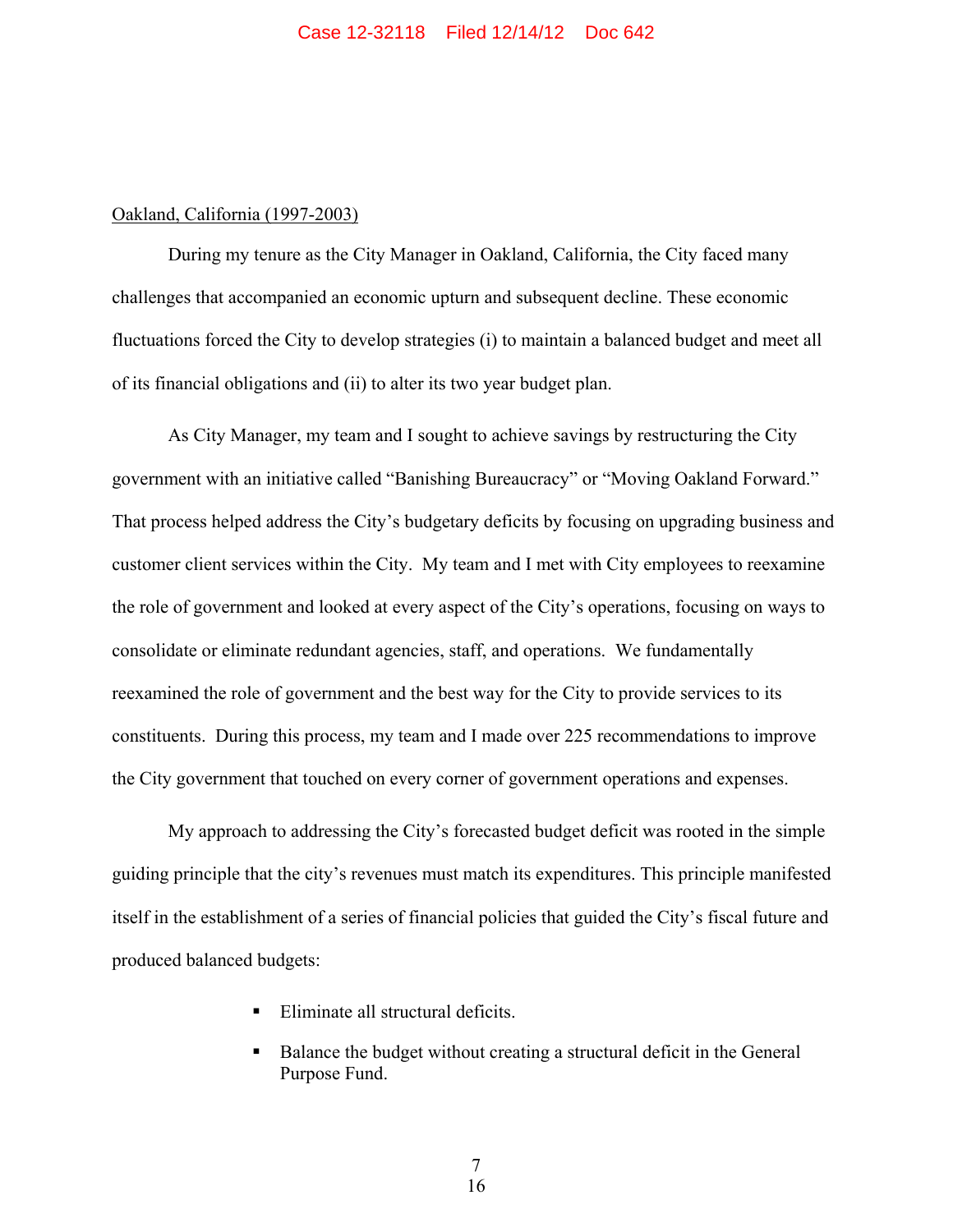- Use "one-time" revenues to fund "one-time expenditures."
- Carry a minimum-fund balance within the General Purpose Fund.
- Establish a debt policy as a "best practice" to ensure that the City did not overextend itself with debt.
- Consult outside economists to validate financial assumptions used in the budget to forecast revenues.
- Develop a budget that identified the staffing and resources allocated to, as well as the revenues generated by, specific programs that support the Mayor and City Council goals.
- Expand the use of "Performance Budgeting."
- Work closely with the City Council's Citizen Budget Review Committee.
- Enact Broad Pension Reform Measures as part of labor contract negotiations with several unions in 2002-03 that included:
	- Increasing employee pension-fund contributions
	- Fire personnel began contributing at a 4% rate of salary (currently  $13\%)$
	- Non-sworn personnel began contributing at 3% of salary (currently 12%)
	- Confidential management and Deputy City Attorneys began contributing at 3% of salary (currently 8%) and
	- Local 21 (International Federation of Professional and Technical Engineers) employees began contributing at 3% of salary (currently 9%).

## Detroit, Michigan (2009-11)

As Emergency Financial Manager for the Detroit Public Schools (DPS), I implemented a restructuring of DPS' operations to eliminate a \$305 million legacy deficit and ongoing structural operating deficit by cutting non-critical spending and creating a more agile, flexible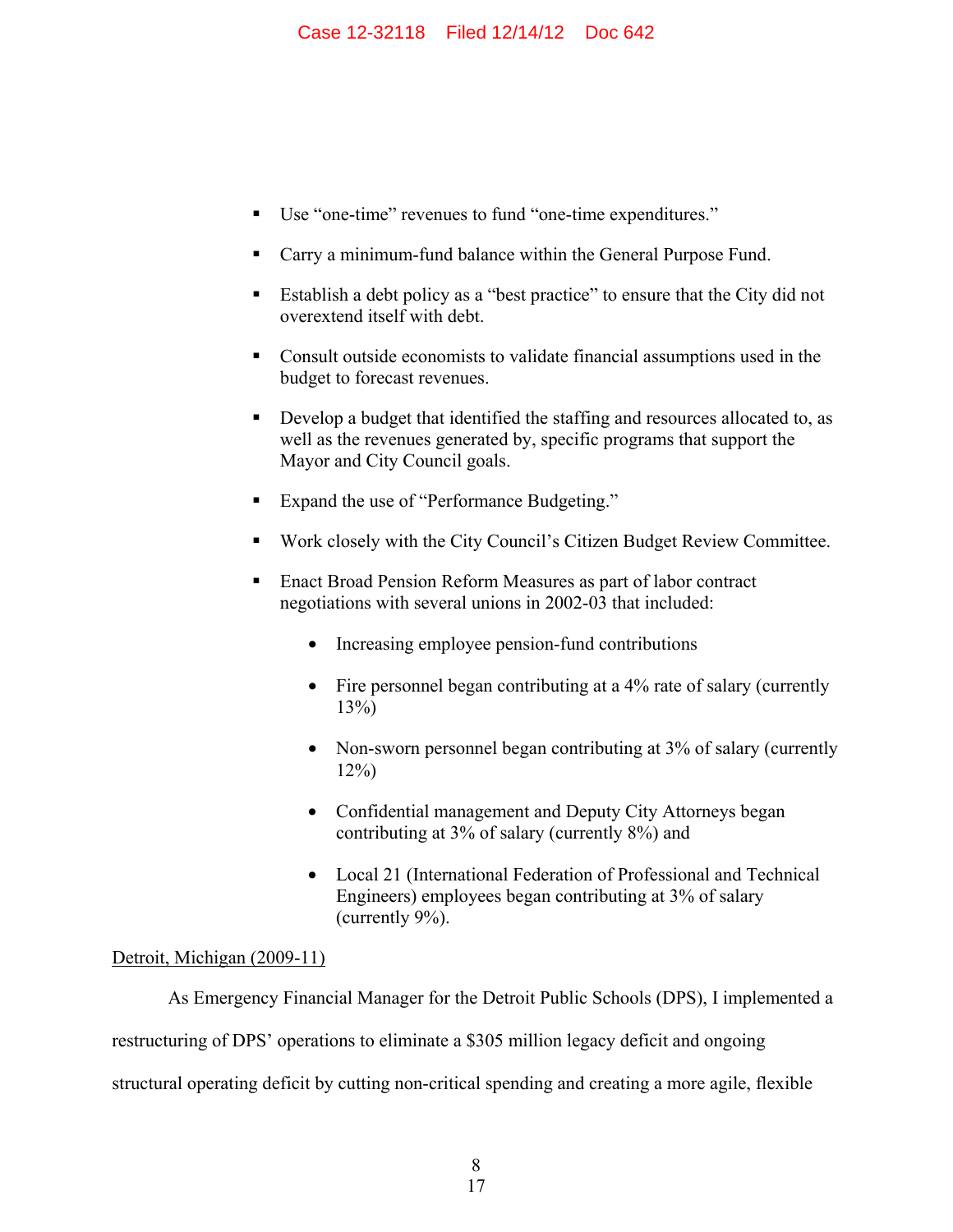system. Ultimately, my restructuring team and I were able to produce DPS' first balanced budget without borrowing in a decade (FY2011).

Upon arrival in Detroit, my team and I were told that the DPS had a budget deficit of \$139 million. After a week's review, the restructuring team and I had determined that the actual deficit was in fact \$305 million, and there were 587 employees on the payroll who were unfunded. Contracts had been executed without appropriate budgetary approval or even knowledge.

My team and I balanced the budget by taking the following steps:

- Closed 75 schools and district facilities through a community vetting process over 2 ½ years, reducing 4.1 million square feet of underutilized space while reducing operating expenses by over \$37 million.
- Rebuilt and reformed the Public Safety operation. After terminating the Chief and Deputy Chief, my team and I established the Office of the Inspector General (OIG), which carried out roughly 400 investigations of theft, payroll fraud, contractor fraud, abuse, ethics violations, unauthorized employment, vendor fraud, and waste.
- Developed a state-approved deficit reduction plan that included a longterm financial plan.
- Conducted over 220 financial and operational audits within two years.
- Administered managed competition processes to outsource non-core school functions and improve performance. My team and I outsourced all operations not part of the core functions of "teaching and learning," including the following functions with no loss of service and dramatically lower costs for security (\$8 million annually); custodial, engineering and building maintenance (\$14.8 million annually); and bus fleet operations and maintenance (\$4.8 million). My team and I saved a total of \$68.7 million in 2011-12 as a result of outsourcing.
- Negotiated \$7.4 million in vendor payments by requiring vendors to take a 25% 'haircut' on accounts payables.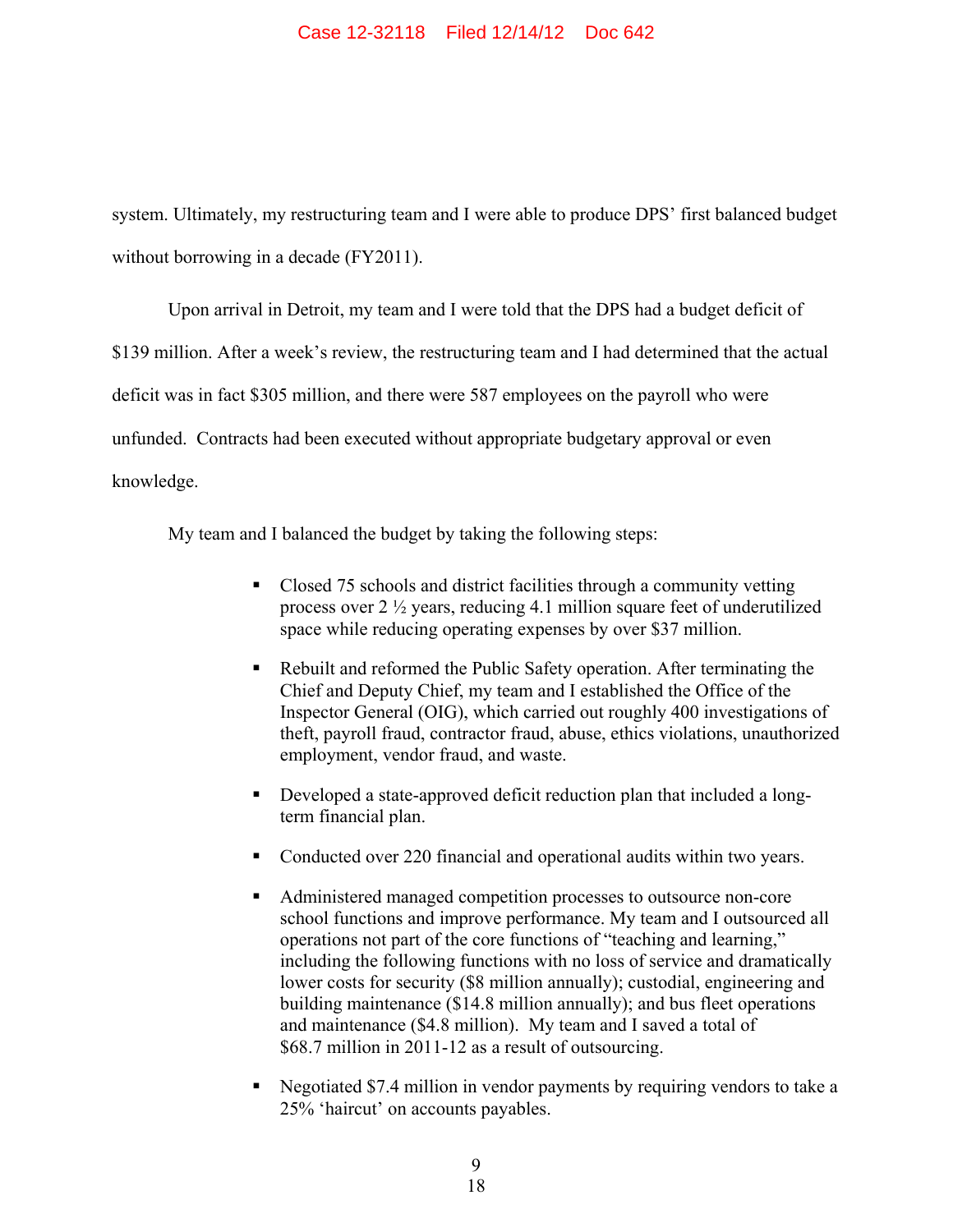- Failed to renew over 700 non-union personnel contracts and reduced employment by 3,552 (26.5% of the total DPS workforce).
- Developed ongoing fund and budgetary reporting applications, including budget-to-actual variance reports and related management analyses and reports.
- Rigorously reviewed excess space requirements and sold or leased over 3 million square feet in two years, which generated over \$10 million in revenue and created over \$2 million in recurring revenue.
- Recovered over \$500,000 in delinquent rental payments, renegotiated a long-term lease for a 200 space DPS-owned parking garage, executed and managed 30 cell tower leases, and audited all utility bills for the district which led to over \$15 million in missed billings, incorrect rate schedules, and savings.
- Developed a downsizing strategy to reduce central office space and increase operational efficiencies through better layout of offices.
- Acquired three parks for the city totaling 40 acres, which allowed DPS to proceed with plans to reconfigure and expand three schools, develop a plan for district owned facilities to be leased to charter school operators, and structure public private partnerships.

## Richmond, Virginia (1986-97)

As a result of budget pressures, my team and I inaugurated the "7 to 11" process in which we started at 7 AM and ended at 11 PM and called in City departments to justify their budgets, discuss alternative ways of providing services, and work on cost reductions based on detailed principles setting forth the City's budget and service delivery priorities. The process defined the "core services" of the government and as a result several departments were merged, eliminated or consolidated. For example, my team and I

- **Eliminated the position and office of the Director of Public Safety;**
- Consolidated the Police  $&$  Fire dispatch functions;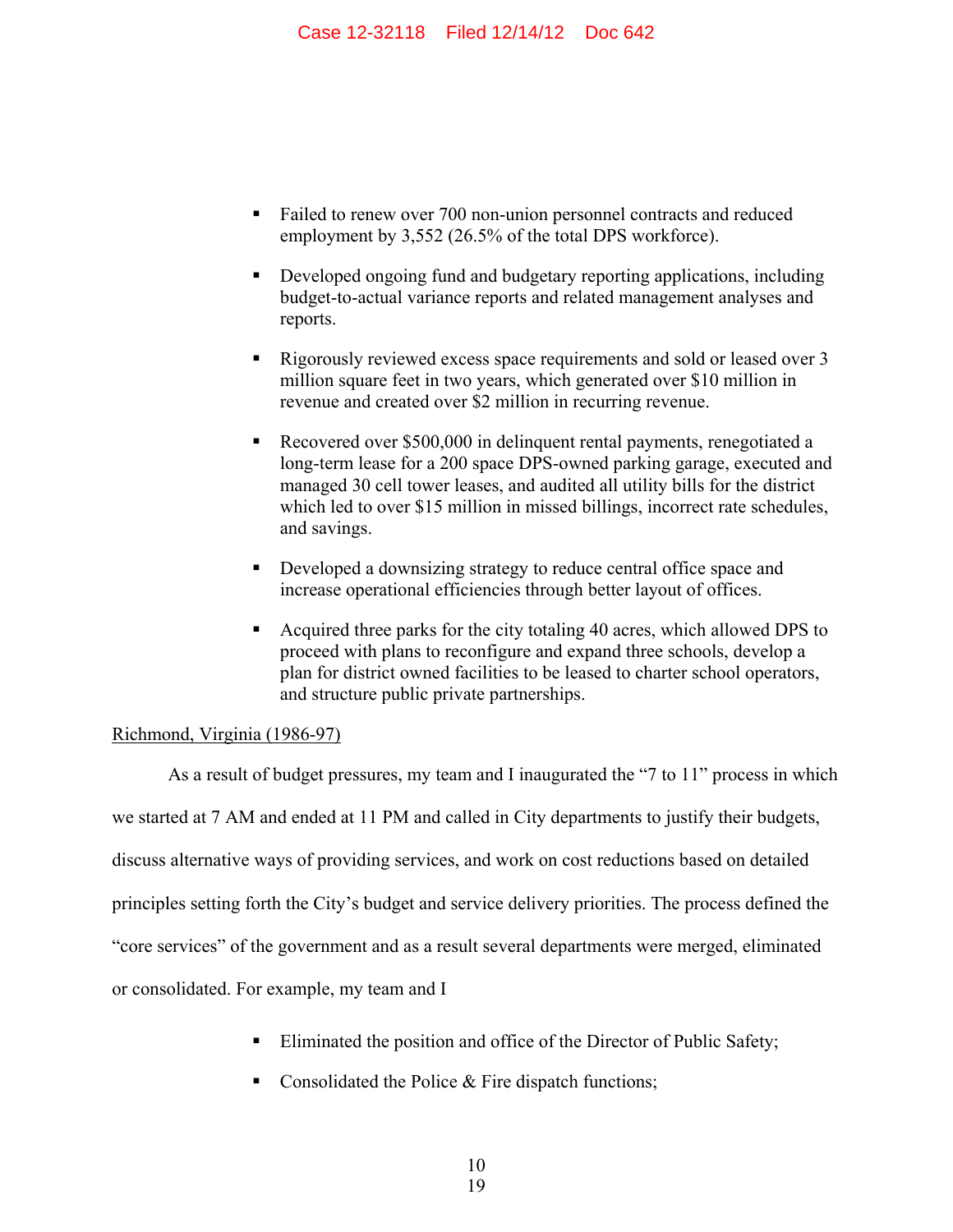- Consolidated the Parks and Public Works maintenance functions, including tree trimming; and
- Consolidated and coordinated across functions the operations of snow control.

The "7 to 11" process enabled us to engage in "outside the box" thinking and to seek creative ways to reduce costs, increase efficiency, and provide enhanced services to the citizens. In subsequent years, my team and I eliminated an \$11 million budget shortfall caused by the Virginia State government's decision not to provide \$11 million in funding that Richmond had anticipated.

## IV. **Stockton Has Failed to Address Its Financial Problems.**

Cities facing financial problems are nothing new, and many cities have encountered financial problems as a result of economic downturns, overspending, one-time events, and other causes. Crisis managers have developed a number of steps that are routinely applied when a city falls into financial distress. Unfortunately, a review of the record here shows that Stockton has failed to undertake those steps.

#### A. **The City Must Determine Its Current Financial Position and Take a Long Term Look at Its Economic Prospects.**

The first step for a city in financial distress is to take a hard look at its current position and short-term and long-term prospects. This involves determining the causes of its economic distress and the likely sources of revenues and costs for the foreseeable future, with a focus on the drivers of those costs and revenues. This is basically a "where are we" review, with a focus both on the present and the future. This review must be a granular and realistic rather than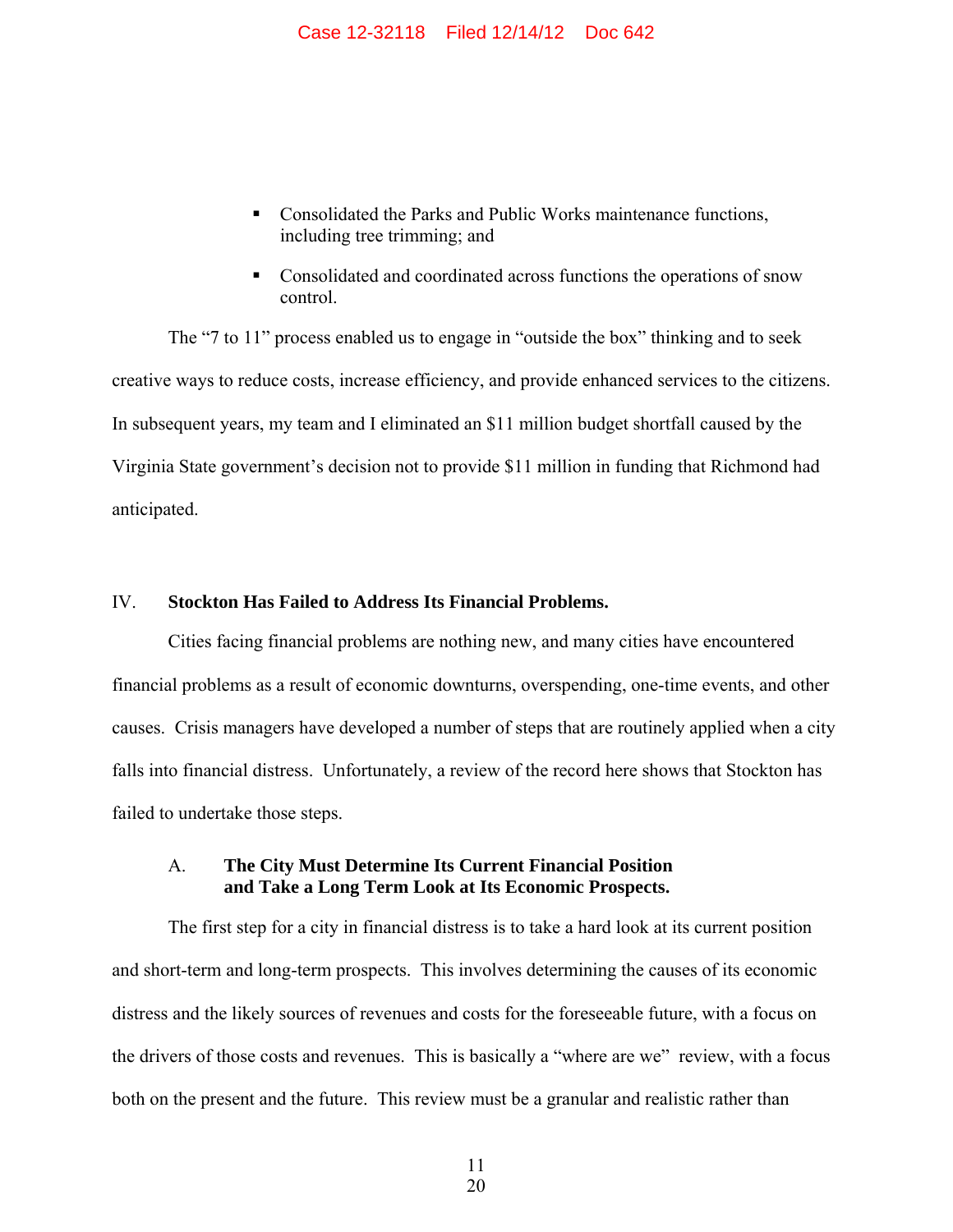#### Case 12-32118 Filed 12/14/12 Doc 642

summary and aspirational, and it must look at the situation as it is, and not as the city wishes it were or could be.

There is no evidence that Stockton has ever taken this approach prior to the AB 506 process. The economic problems facing Stockton were apparent in 2008; indeed, the City cites a December 2007 newspaper article highlighting the housing problems already apparent in Stockton.<sup>1</sup> That and similar news stories should have triggered a review by someone in the City's finance/budget department to sound an alarm that the City's principal revenue source – and the basis of much of the City's budgetary prosperity in prior years – was in jeopardy. When the economic recession and housing decline were in full swing in 2008-09, there is no evidence that anyone stepped back, took a look at the City's situation as a whole, and did a comprehensive review of where the City stood, what was likely to occur in the years to come, or engage in any long-term planning. The City appears to have lurched from one crisis to another, facing projected deficits of \$23 million for FY 2010-11 and \$37 million for FY 2011-12 that needed to be addressed.<sup>2</sup> As was the case with my experience in Detroit, a financial crisis cannot be resolved without a clear picture of where the city stands. Indeed, in a financial crisis, the heart and soul of what a crisis manager does is managing the city's financial resources, and a manager must have an accurate picture of revenues and expenditures to carry out that responsibility and a long-range plan for addressing the distressed city's financial problems.

 $\frac{1}{1}$  See Ex. 56 at 5-6.

<sup>&</sup>lt;sup>2</sup> See Ex. 51 at  $\P$  21, 25.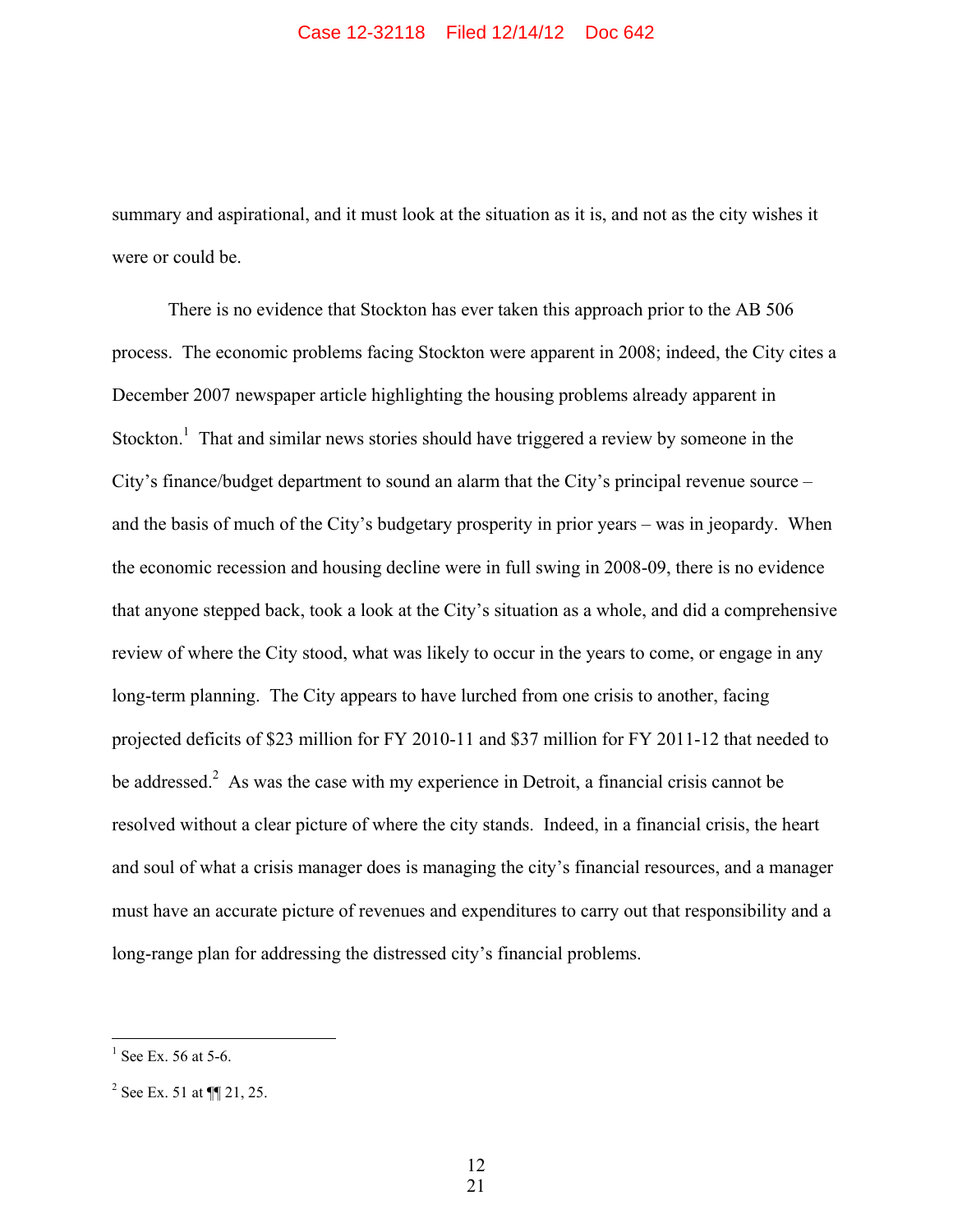Instead of conducting a comprehensive review of its situation, the City began *ad hoc*  efforts to use furloughs to reduce the costs of the "unsustainable" labor contracts that the City had improvidently executed with its employees. But even this cost cutting was ineffective. In 2009, at the same time that the City was seeking to cut costs by using furloughs for the police and other city employees, it was agreeing to a 15% increase in police pay. As even the City noted, it agreed to this increase at a time when it "was in the midst of a financial crisis, and many of the City's citizens were suffering from layoffs and reduced pay."<sup>3</sup> The City's *ad hoc* efforts continued, and the City has acknowledged that it abandoned long-term planning in connection with the financial crisis. In their letter to the Mayor accompanying the FY 2010-11 Comprehensive Annual Financial Report ("CAFR"), in the discussion of long-term financial planning, the City Manager and CFO stated:

> "The City of Stockton has concentrated its long range financial planning on capital investments and its utility operations. Departments have been encouraged to plan beyond the annual budget process, but their plans are not a formal part of the budget process, instead they provide context for current budget proposals. *In recent years, long range planning had to give way to urgent current budget priorities as the City concentrated on dealing with falling revenues and the rising costs of its obligations to employees, retirees and bondholders*."<sup>4</sup>

Unfortunately, that is exactly the wrong approach, and it leads, as in this case, to the short-term perspective in dealing with the current crisis, rather than stepping back and addressing the

<sup>&</sup>lt;sup>3</sup> Ex. 62 at 51. This was after the City had already paid increases of 36% to police between 2002 and 2008. Ex. 61 at 31.

<sup>&</sup>lt;sup>4</sup> R. Deis & V. Burke, Introduction to Comprehensive Annual Financial Report for the Fiscal Year Ended June 30, 2011, Stockton, California at xiii (emphasis added).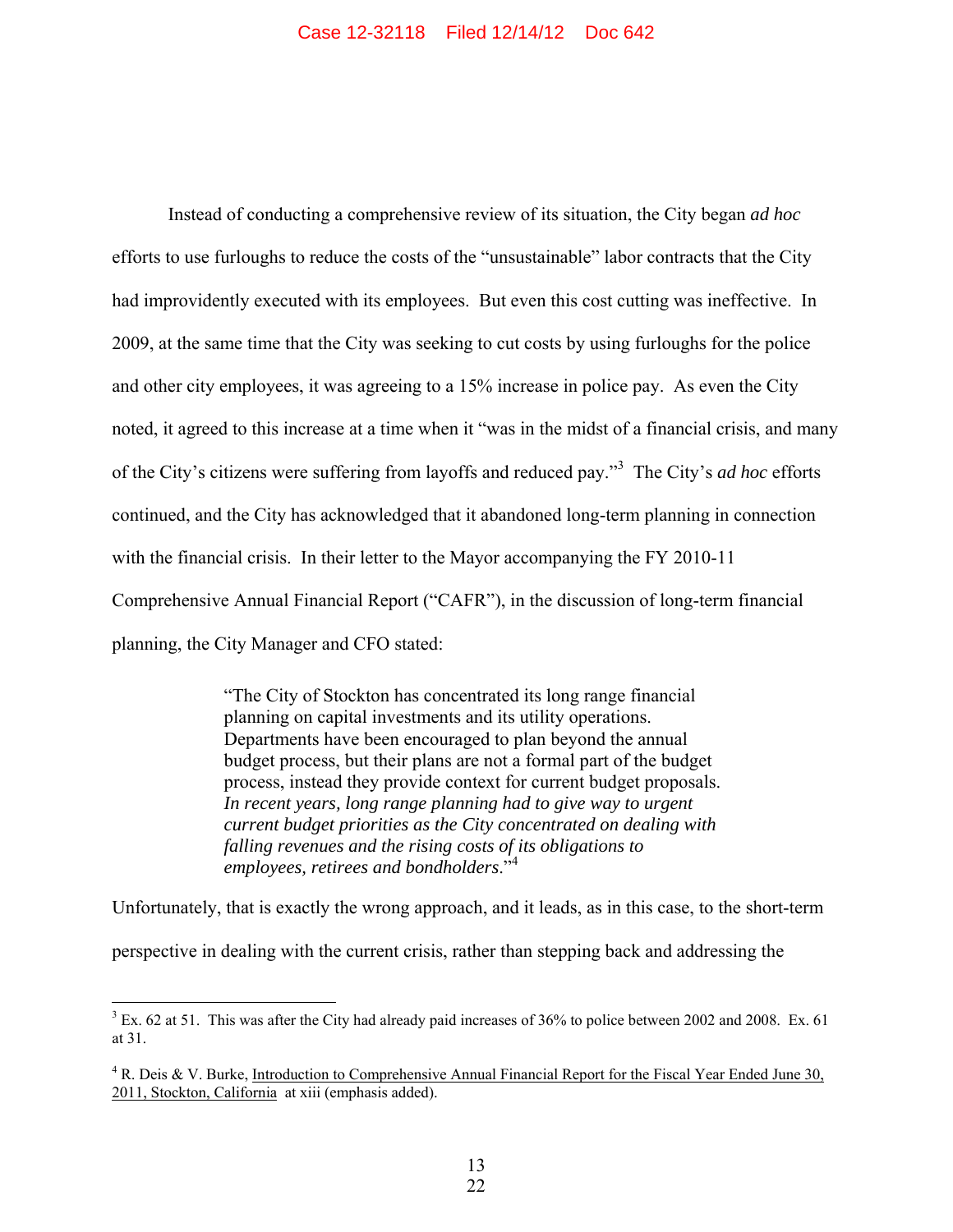current crisis in the context of the long-term goals that the crisis team establishes for the distressed city. That short-term focus in part explains how Stockton has come to its current place.

One of the principal shortcomings of the current administration's short-term focus has been its failure to address more quickly Stockton's financial accounting and reporting problems. Stockton's financial recovery has been complicated by the total lack of timely and reliable financial information. Indeed, the City's entire financial reporting system has been in disarray, as exemplified by the status of the City's FY 2010-11 CAFR. Stockton's fiscal year ends on June 30, and the FY 2010-11 CAFR was finally presented to the City Council for approval on December 11, 2012. The annual CAFR is usually published approximately six months after the end of the financial year, but in this case, it took a year and a half for the auditors to complete their audit of the FY 2011 financial statements. In addition to the auditors report, the auditors identified 12 material weaknesses, 25 significant deficiencies and one other matter in the memorandum on internal controls and required communications.<sup>5</sup> Furthermore, the FY 2010-11 CAFR identified prior period adjustments of \$15.1 million relating to accounting errors, and allowances for interfund loan losses.<sup>6</sup>

The shadow of doubt over the integrity of Stockton's financial statements is so serious that the California State Controller is conducting his own separate investigation to determine the

<sup>5</sup> 2010-11 CAFR at 647-686.

<sup>6</sup> Seeid. at 647-686.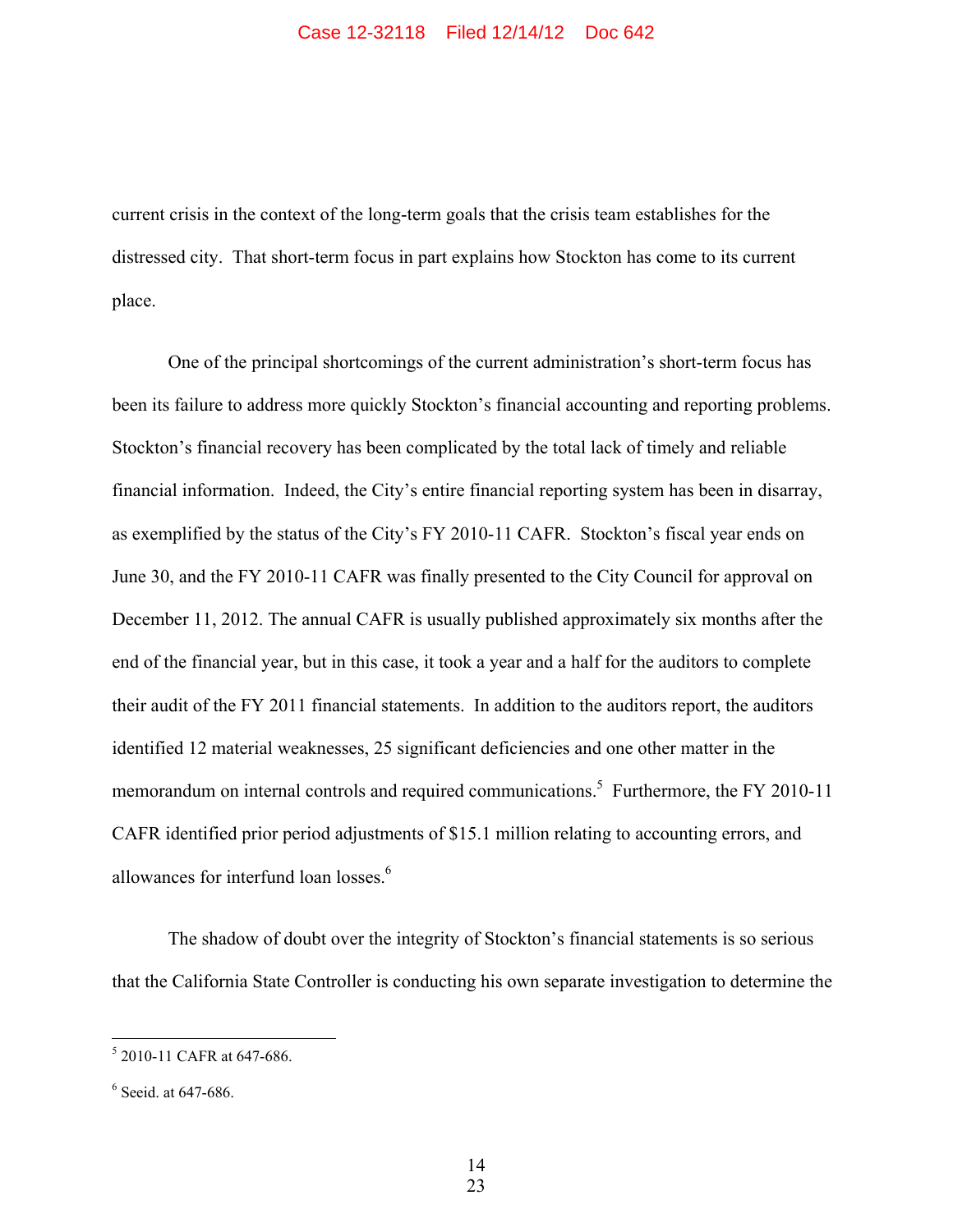source of the problems with Stockton's financial reporting systems. On April 2, 2012 the State Controller wrote to the City and stated that it had failed to comply with state laws regarding submittal of annual financial transaction reports for FY 2011 and that the City's FY 2009-10 reporting "raise[s] questions regarding their reliability." Based on these problems, the State Controller "concluded that there is reason to believe that the City's ability to provide reliable and accurate financial information relating to the required financial reports is questionable."<sup>7</sup> This investigation by the State Controller's Office is ongoing, and various additional investigations continue.

The true nature of the City's financial issues cannot be known until the City has reliable financial records and a system of internal controls that allow for the accounting and reporting of accurate financial information on a timely basis. Timeliness is important because decision makers can make progress in addressing a distressed city's financial problems only if they have accurate and timely information. The Government Finance Officers Association ("GFOA") has issued a best practice memorandum on timeliness that recommends that financial information should be available as soon as possible after the end of the relevant reporting period, $8$  and in my experience, reporting packages with year-to-date overall financial performance, budget-to-actual collections and spending and fund cash balances should be available within five to ten days of the month's end. The City is not producing any of those reports on a timely basis and instead

 $\frac{1}{7}$  Ex. 309 at 2.

 $^8$  Government Finance Officers Association, Best Practice: Improving the Timeliness of Financial REPORTS (2008).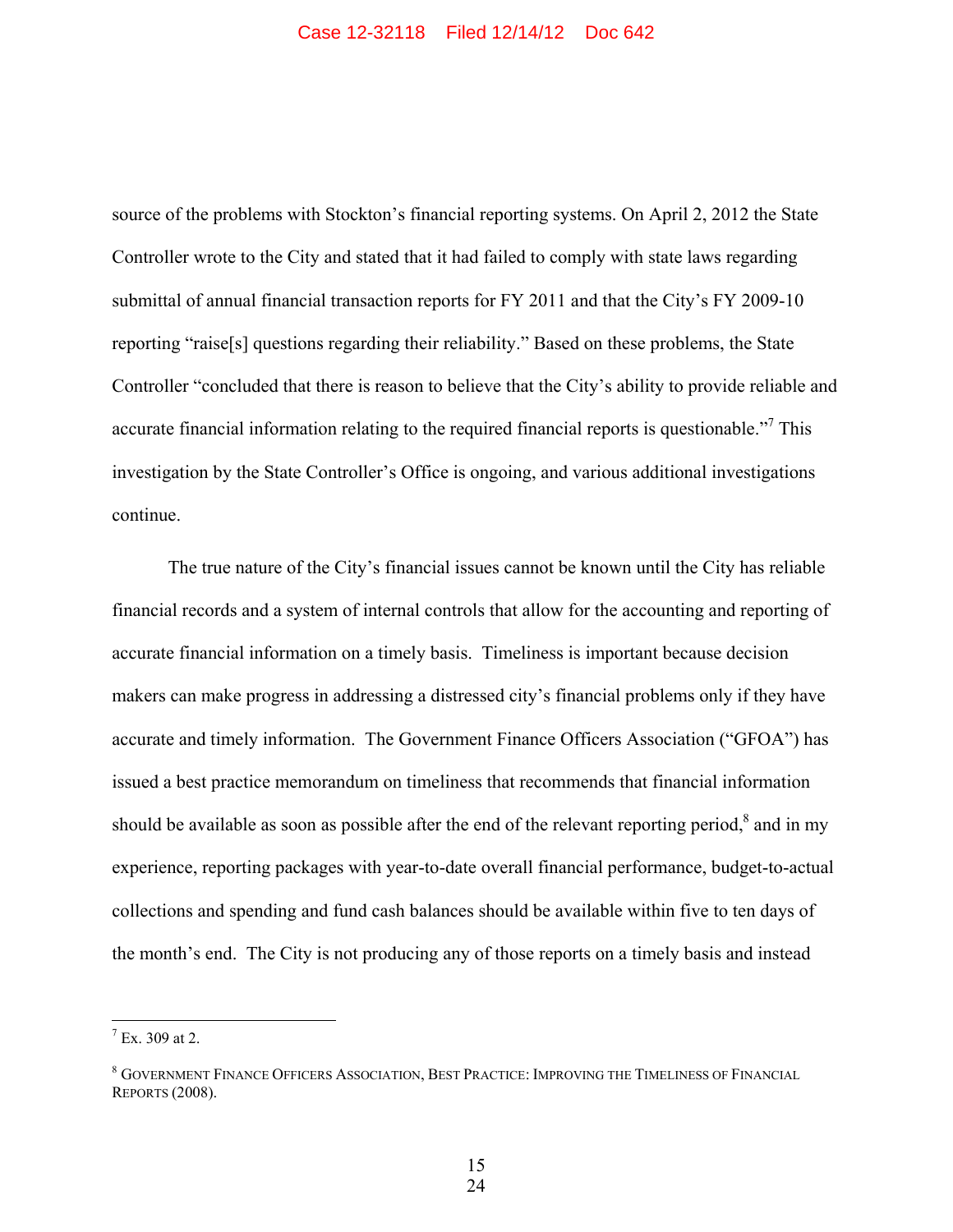provides "periodic reports" to the City Council.<sup>9</sup> Simply put, the City's current and historical practice does not allow City leaders to track Stockton's financial performance or make timely and necessary decisions on how to address the financial crisis.

The City's approach is to blame its financial problems on "prior administrations," but its inability to issue the 2011 audited financial statements in a timely manner is the responsibility of the current administration, which came to Stockton in the spring of 2010. At that time, the City Manager clearly was aware of Stockton's financial crisis, including the problems with its financial controls. Accordingly, upon taking office, the City Manager should have recognized that the City's inability to present accurate financial information was a matter of highest priority and at a minimum established a task force or hired outside consultants at that time to allow the City to get to the bottom of the issue and address these problems. Instead, in the midst of its acknowledged financial crisis, the City continued with its "business as usual" approach toward the financial reporting and controls issue. That is one reason the audit took 18 months.

The result has been an ongoing disaster. Over a year after the City Manager assumed overall responsibility for the City's financial operations, on September 12, 2011, then-City Chief Financial Officer Susan Mayer wrote a memorandum to Deputy City Manager Laurie Montes in which Ms. Mayer noted the ongoing incompetence of the existing finance operations:

> "After eight months with the City, I continue to be amazed at the Department's past failures to capture, communicate and control the City's essential and diminishing financial resources. Financial

<sup>&</sup>lt;sup>9</sup> See Burke Dep. 49:11, Nov. 15, 2012.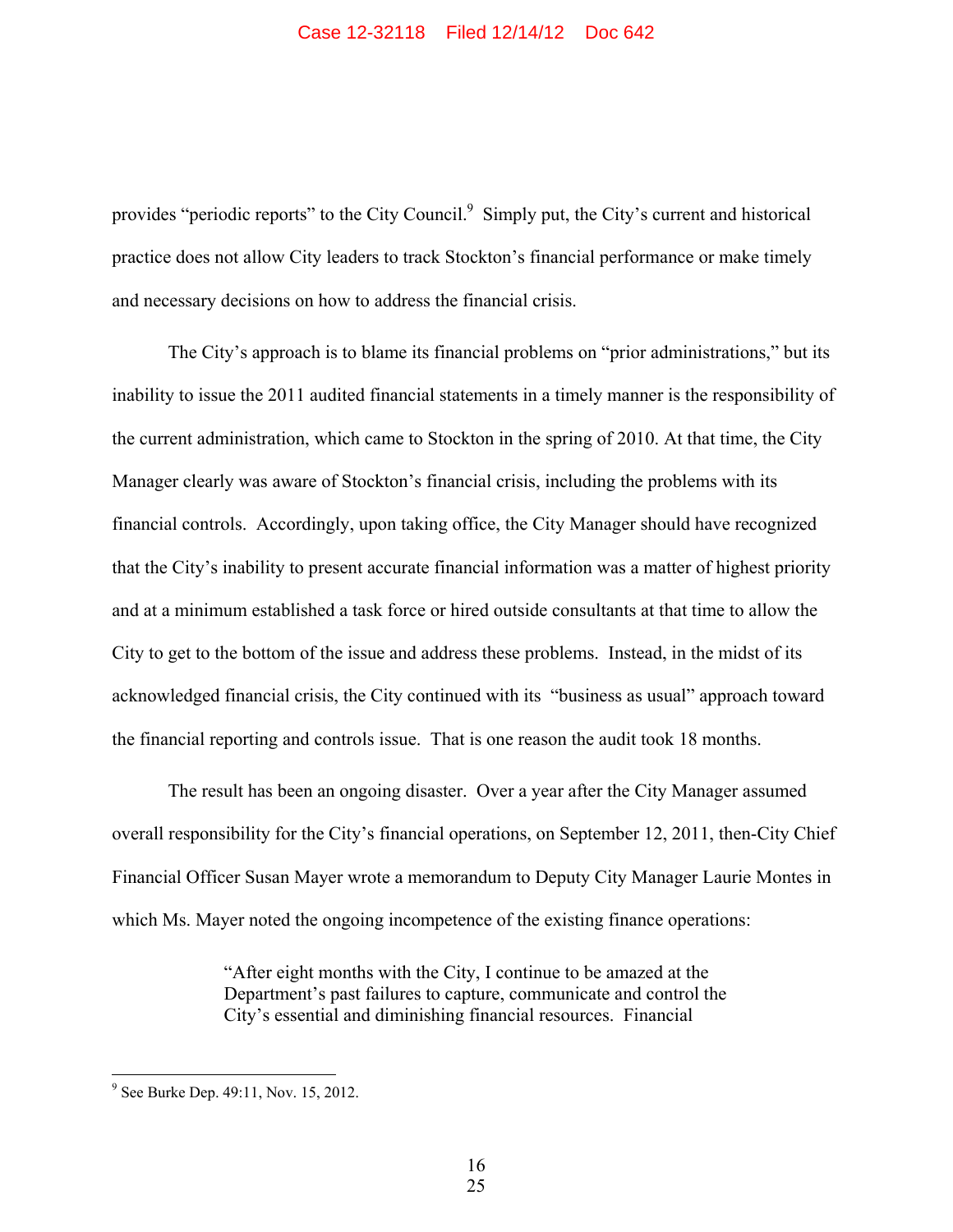#### Case 12-32118 Filed 12/14/12 Doc 642

planning and reporting failures have misrepresented the City's condition and left the City at the brink of insolvency."<sup>10</sup>

Ms. Mayer laid out the specifics of the shortcomings of the Administrative Services Department and stated that the "depth of department challenges approach gross negligence that has built up over the past years and decades . . . Basic and essential process and controls are simply not in place."11 Among the shortcomings of the department cataloged in the memorandum were:

- the City's failure to reconcile its bank accounts,
- the City's failure to reconcile a housing portfolio of \$100 million to its general ledger since 2008, resulting in a misstatement of over \$2 million,
- the City's failure to reconcile its utility billing system to the general ledger for years,
- the City's accumulation of \$130 million in inter-fund borrowings through June 2010,
- overcommitments of the capital program in excess of \$20 million, and
- verstatement of General Fund accounts by \$4 million.<sup>12</sup>

The memorandum also notes problems with key staff losses and external audit lapses, and states that "[o]perating deficits have been papered over and overtly covered to avoid disruption to services and project delivery."<sup>13</sup> She made clear that her group did not have the ability to

 $11$  Id. at 2.

- $12$  Id. at 2-3.
- $13$  Id. at 4.

 $10$  Ex. 163 at 1.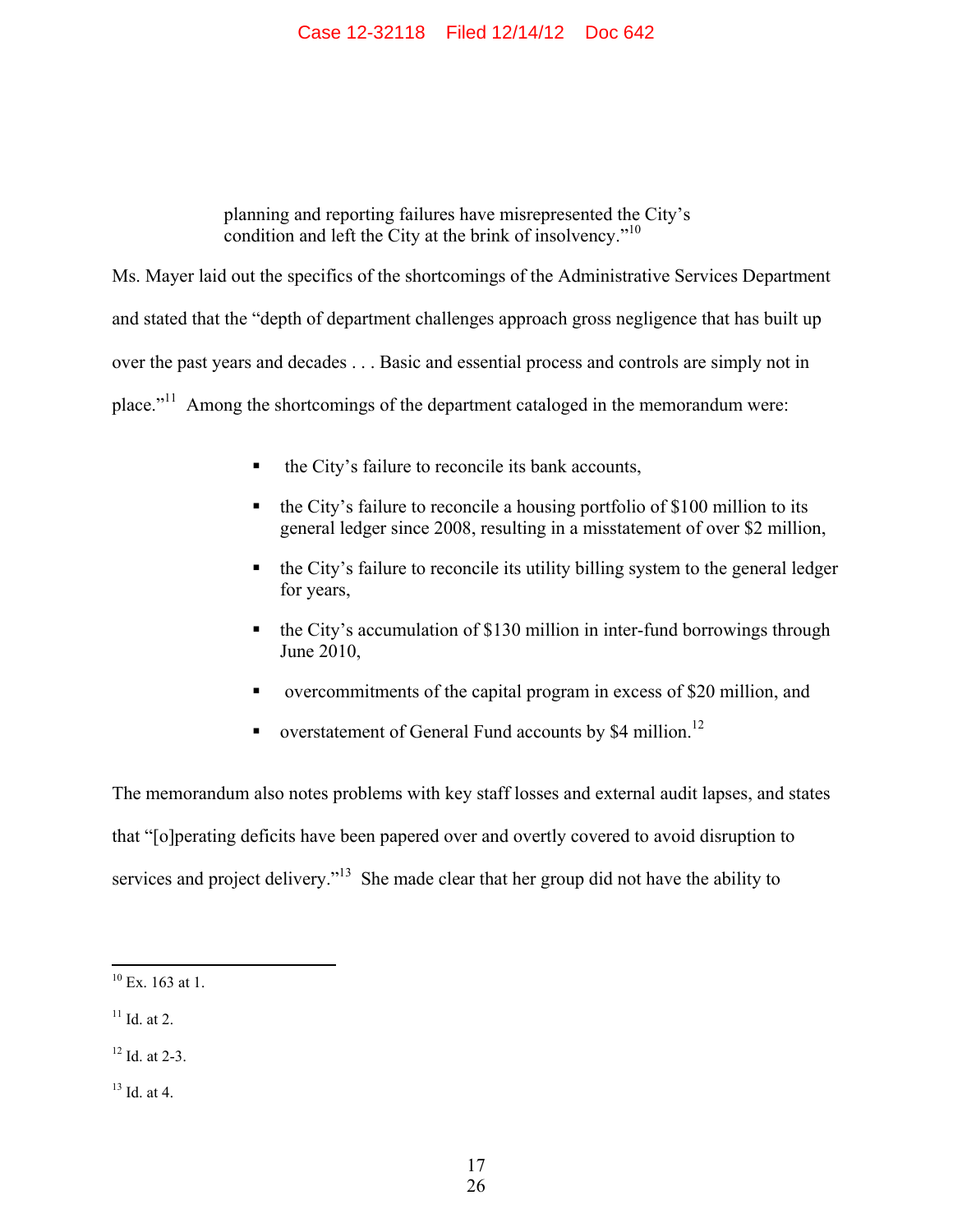produce timely and accurate financial information: "I remain challenged to cobble together the reliable financial data points necessary to support program and executive team decisions."<sup>14</sup>

The CFO pointed out that there continued to be fundamental issues with the integrity of the City's financial information: "We have not yet hit bottom in discovering material misstatements in the City's financial records and the lapses in processing, substantiation, analysis, and management review that have enabled this condition."<sup>15</sup>

Ms. Mayer's conclusion was bleak:

"We have not yet reached bottom in our service delivery. The depth of internal control and valuation issues, coupled with outdated technology and compounded by management vacancies, continues to hold back timely reporting and the forward strategy necessary to ensure the City's fiscal survival."16

Two months later, on November 4, 2011, the City's auditor Maze and Associates was writing the City that potential errors and issues with Stockton's financial statements "raised doubts about the adequacy of procedures and the accuracy of certain balances and transactions," finding that the deficiencies affected "bank reconciliations, investment income allocations, accounts receivable, cash collection site controls, notes and loans receivable, accounts payable, accrued compensated absences, payroll taxability, and interfund balances."<sup>17</sup> The auditor sought to amend the audit contract as a result of these problems, stating: "In my 30 years in auditing

 $\overline{a}$ 

 $16$  Id. at 12.

 $14$  Id. at 2.

 $15$  Id. at 2.

 $17$  Ex. 223 at 1.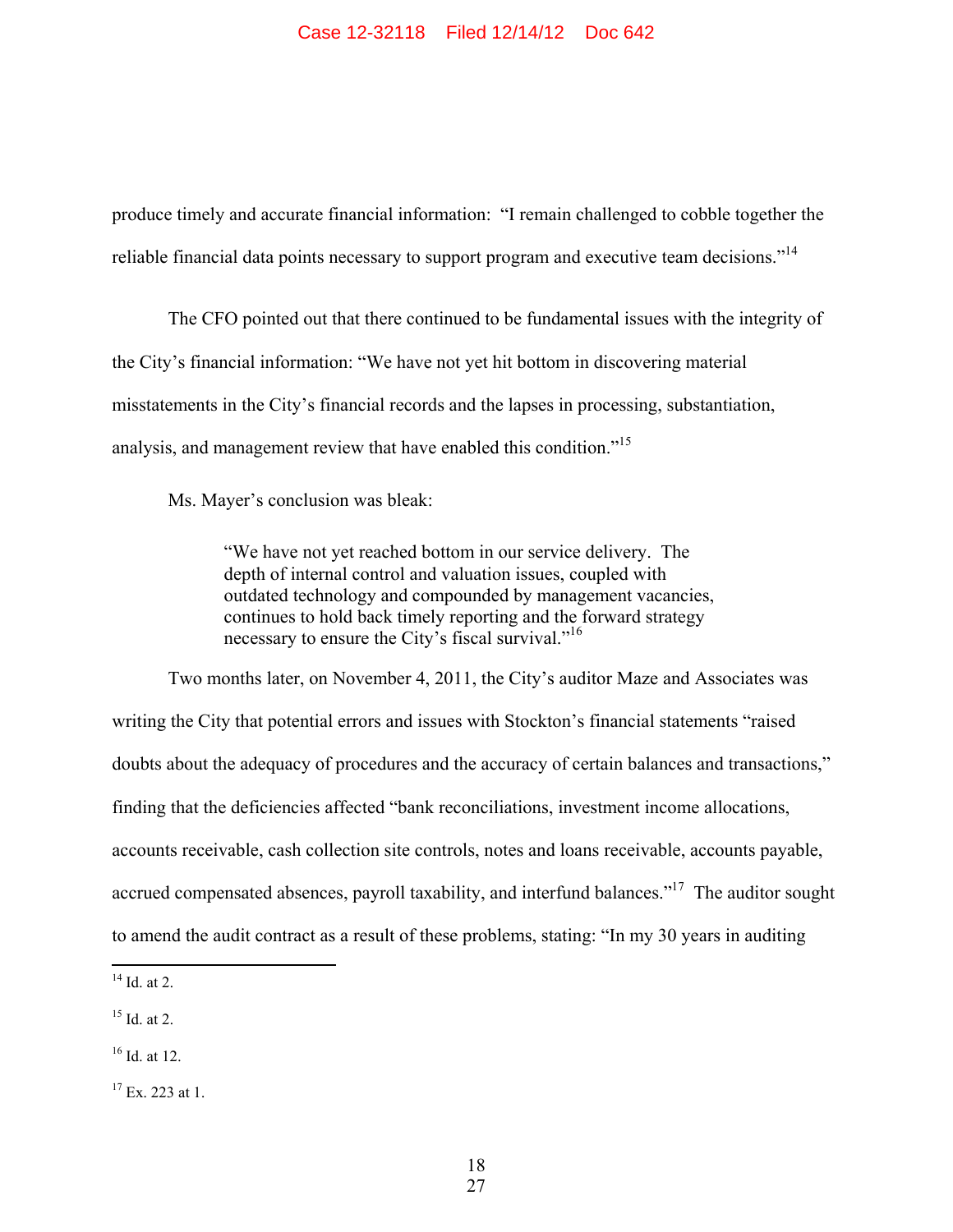#### Case 12-32118 Filed 12/14/12 Doc 642

local government, this is the first time I have had to request a contract amendment because of the identification of so many potential errors and issues which affect prior years."18

These financial problems should have been addressed at an earlier stage, probably through a special task force to address the City's financial accounting and reporting weaknesses. The City cannot make any significant strides to resolve its financial problems if its leaders do not have the financial information they need on a timely basis to move the City forward. It has now been over a year since Ms. Mayer wrote her memorandum, and the City still lacks the ability to provide budget-to-actual information on a timely basis to allow for monitoring of the City's performance, the audit of the FY 2010-11 CAFR has only just been completed, the audit of the FY 2011-12 CAFR may not have even begun, and the State Controller has not yet concluded its review. Having been in office for over two years, the City Manager cannot pass off these critical financial accounting and reporting problems as failures of the prior administration, and the City cannot make the right decisions if it does not have accurate and timely financial information.

# B. **The City Must Identify Core Services – Distinguish Between "Must Haves" and "Nice to Haves."**

After getting a clear sense of where the distressed city stands and its financial picture, crisis managers then undertake the next step of making hard choices on budget priorities. This involves a process of distinguishing between what I call the "Must Haves" and "Nice to Haves." In short, the distressed city has to make the hard decisions between those services that it regards

 $18$  Id. at 2.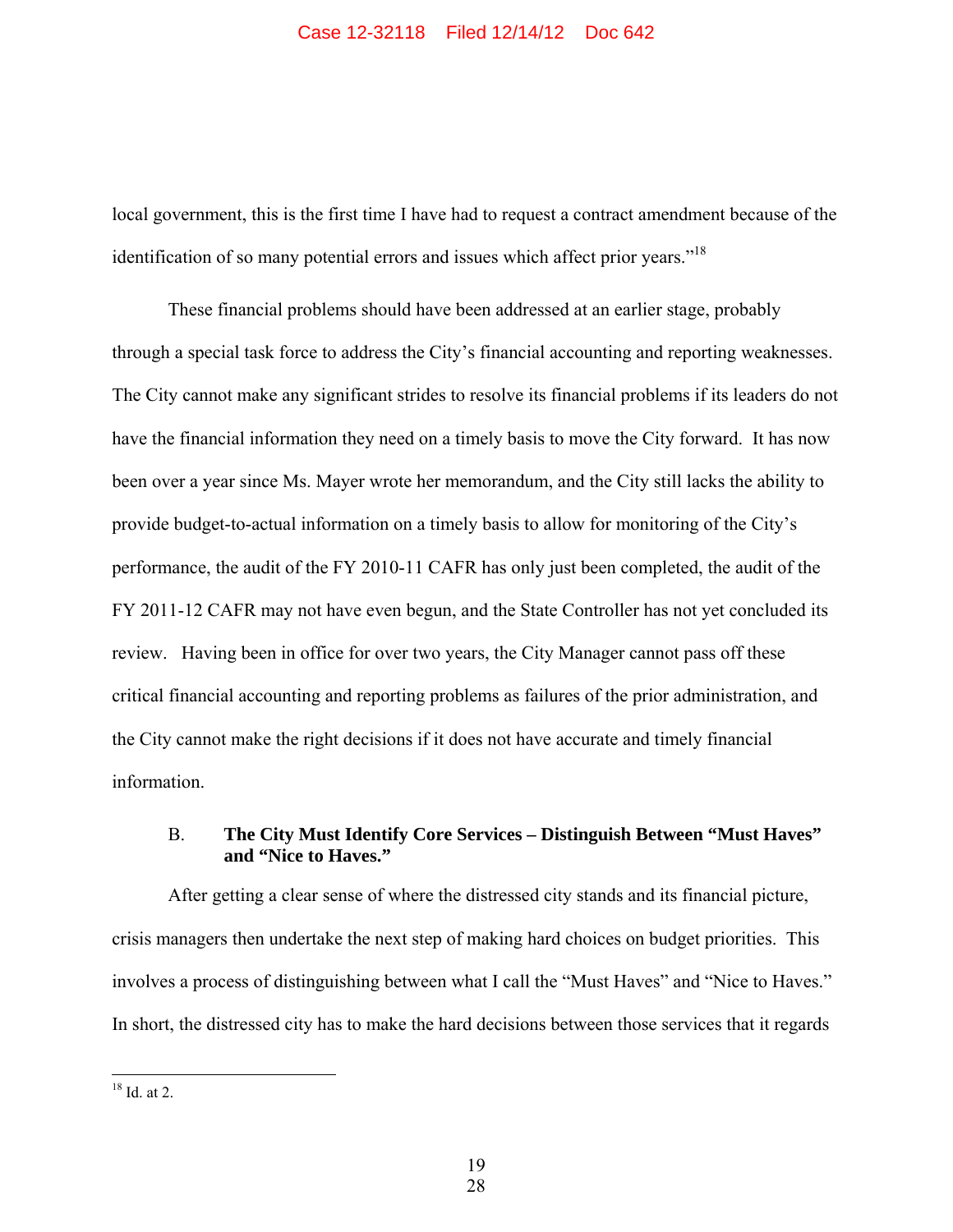as core services that it must fund and other functions that may provide public benefits but that it can no longer afford.

In this case, Stockton claimed in the days prior to filing for bankruptcy that "[w]e have tried everything."<sup>19</sup> But the record is clear that Stockton never engaged in the hard work of deciding on the City's priorities in the provision of services -- what were "Must Have" and what were "Nice to Have" services. Similarly, Stockton never carried out any zero based budgeting or fundamental program review, where each city program is reviewed and has to be justified in terms of mission, the level of service, and the dollar amount associated with that program.<sup>20</sup> Each component of this budgeting process is a separate review and allows for determination of priorities, changes to existing practices, and determination of appropriate funding, or alternative sources for such funding. I have been involved in such reviews in Kalamazoo, Oakland, Detroit, and Richmond. They are painful processes, as difficult choices have to be made. But they are a critical process for a distressed city to undergo because the process can strip away bureaucratic budgetary control and identify **many** opportunities to cut spending, combine programs, and both improve service and save costs. Such a review is invaluable in providing a framework for making the difficult budgetary choices, comparing services across different departments and policies, and carrying out the hard decisions that are the key to addressing a distressed city's finances.

 $\overline{a}$ 

 20 29

 $^{19}$  Ex. 27 at 15.

<sup>20</sup> Deis Dep.60:4-61:18, Nov. 28, 2012.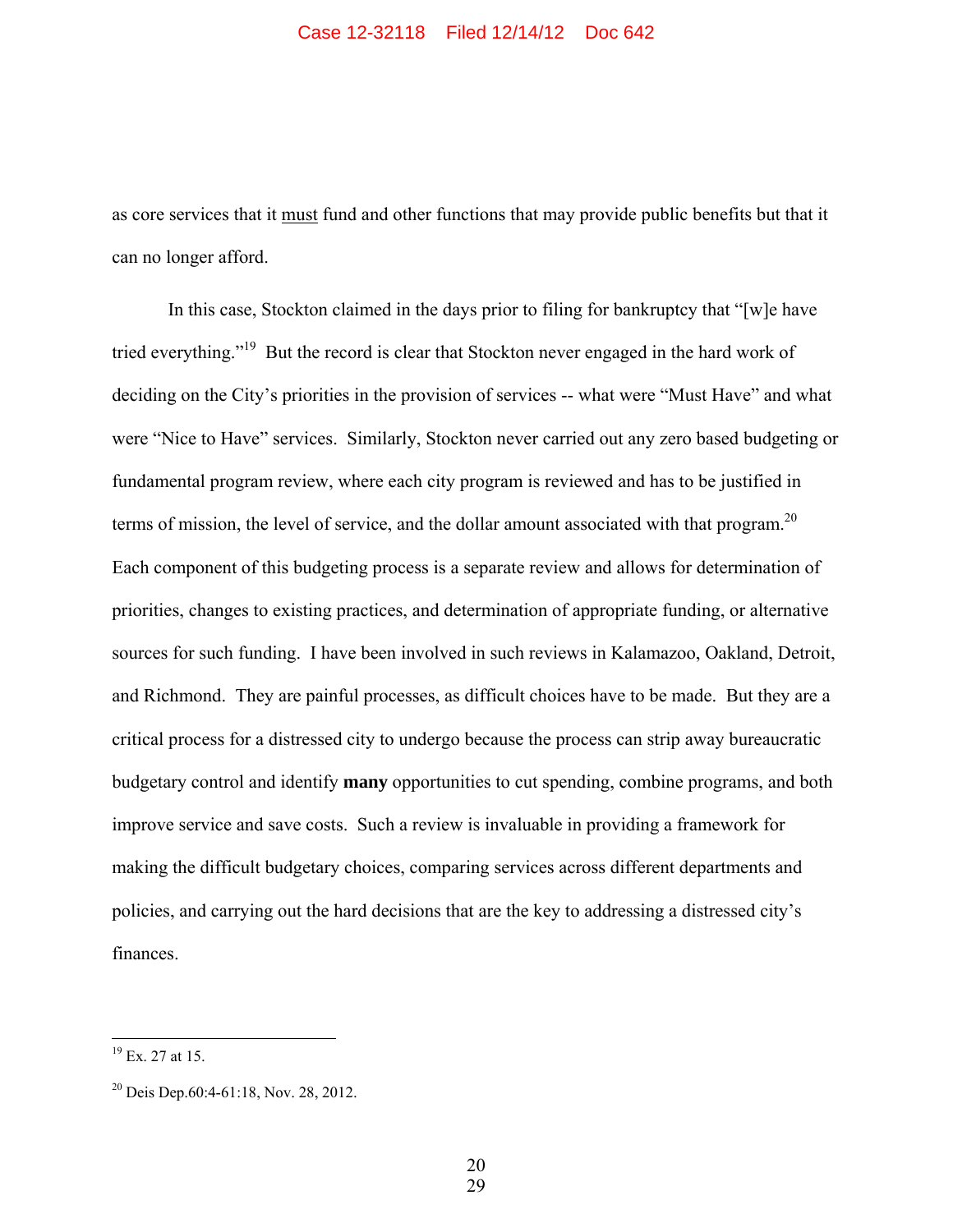A couple examples immediately arise with respect to Stockton: Should the City be in the business of subsidizing recreational facilities at a time when it is struggling to fund its police department? And what should be Stockton's role, if any, with respect to a minor league baseball team, its stadium, the Bob Hope Arena, other entertainment venues and similar facilities, and should those facilities be maintained in a manner that does not involve payment of any City funds? In FY 2011-12, the City budgeted subsidies of over \$2.4 million for entertainment venues facilities and operations, and the FY 2012-13 budget includes funding to revitalize one of its recreational facilities.<sup>21</sup> In adjustments to the FY 2012-13 budget, Stockton is proposing an additional \$55,000 on top of the existing subsidy for the certain other recreational facilities, due to decreased revenues from lower public usage. The City proposes an additional subsidy of \$225,000 for Entertainment Venues because the bookings produced less revenue than anticipated. 22

These facilities are all wonderful amenities, but that is what they are – amenities, and in light of the City's financial crisis, is Stockton in the "amenities" business? These questions need to be asked with respect to every City function and operation. Those services that the City cannot function without are the "Must Haves" that Stockton should continue to fund. But those services that are "Nice to Haves" should be cut, privatized, funded in another manner, or considered for sale. Stockton has not made these hard choices, in essence defaulting to everything being a "Must Have." Without making clear choices about "Must Haves" and "Nice

 $21$  Ex. 238 at A6, D3; Deis Dep. 81:23-83:1.

 $22$  Burke Memorandum to Mayor and City Council, December 11, 2012, at 701.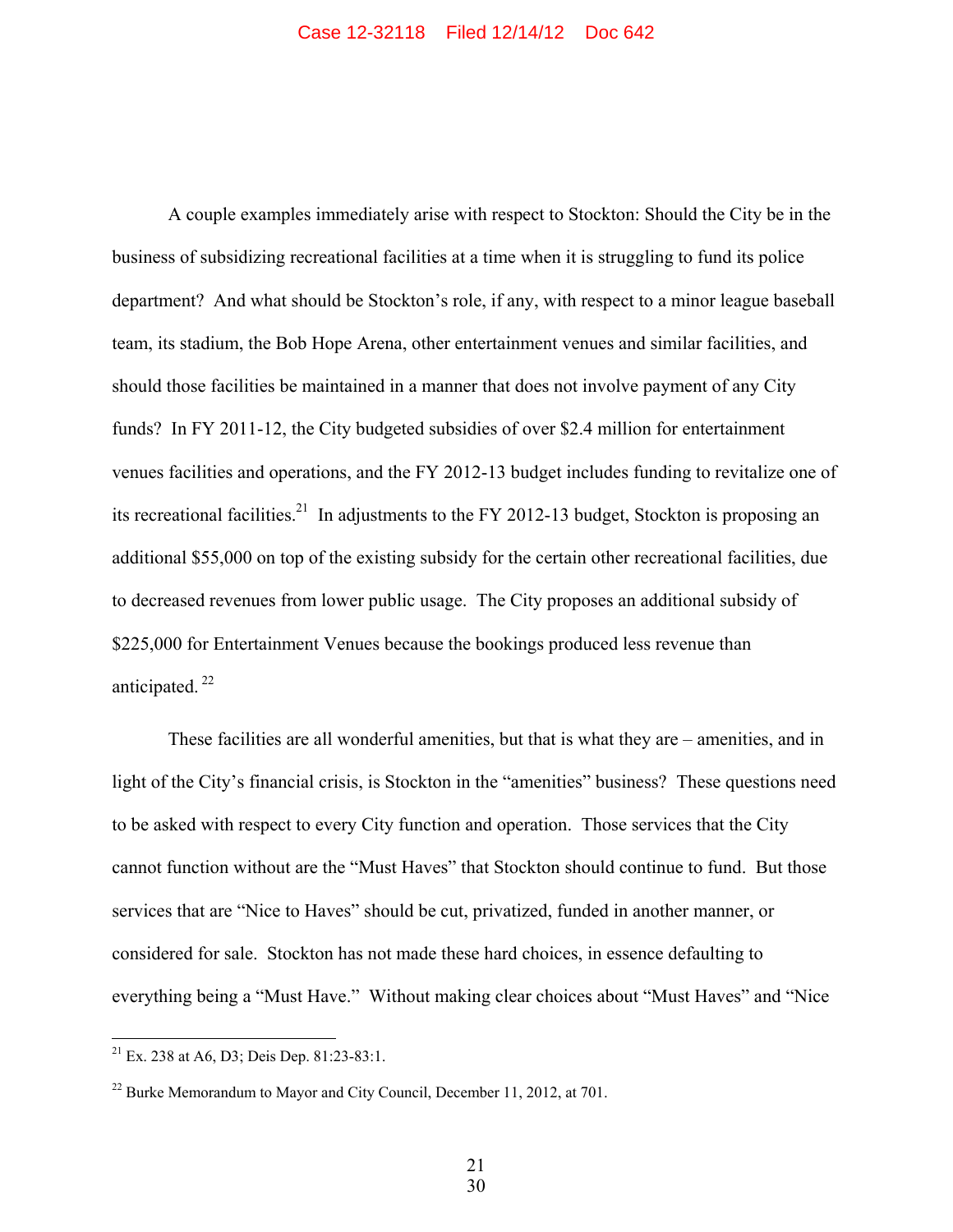#### Case 12-32118 Filed 12/14/12 Doc 642

to Haves," the City cannot make rational budgeting and expense decisions that reflect its core priorities or what its future role should be, other than a city in continuing crisis.

One example of a "Nice to Have" is the library system, which clearly is not a core service of a city but is an amenity that provides benefits to a segment of residents. A number of jurisdictions, including Oakland, Los Angeles, Berkeley, Mendocino County, Stanislaus County, County of Solano, City of Mt. Shasta, and Fresno County, have established or are implementing special taxes to fund library services. Library services were listed favorably in recent polling carried out by Stockton earlier this year, and a tax supporting library services would allow these services to be offered based on the funds raised by the tax without impacting the General Fund.

This is the kind of analysis that should have been implemented before the City commenced the AB 506 process and needs to be considered for all services determined to be Nice to Have amenities that the City can no longer afford to provide given its current circumstances.

#### C. **The City Must Consider All Options, with Everything on the Table.**

#### 1. **The City Must Abandon Old Assumptions and Think Creatively About Ways To Address Its Financial Problems.**

Along with making the hard choices on the Must Haves v. Nice to Haves, the other important step for a distressed city is to look for creative ways of addressing its financial problems. Although the consequences of a city's financial distress are wrenching for all involved, a crisis has one benefit: it clears away the rhetoric, the outmoded ideas, great ideas of the past that time has passed by, and the shibboleths that have prevented fundamental change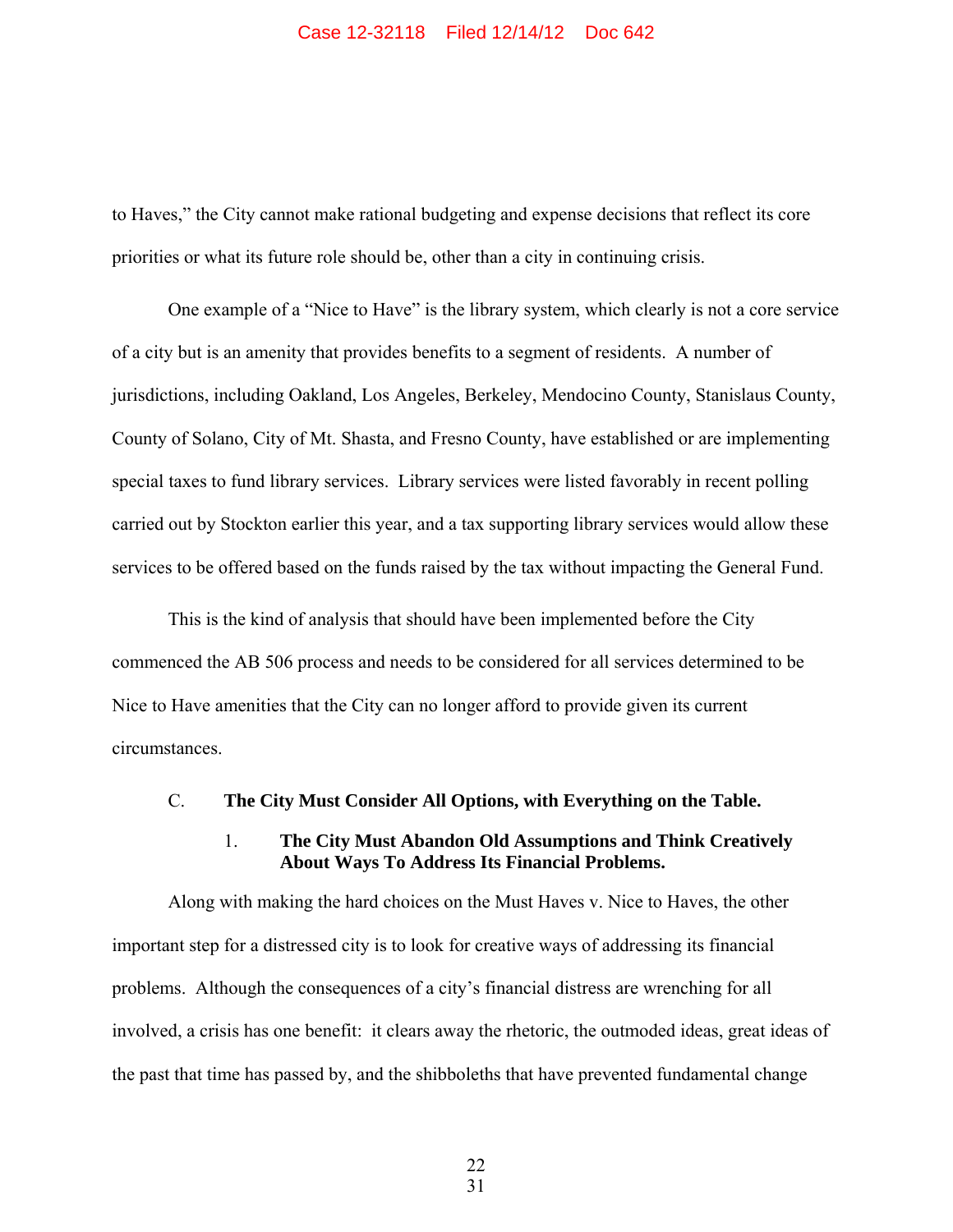over the years. In short, a financial crisis puts *everything*—and that means *everything*—on the table. A financial crisis helps make clear the alternatives and makes viable various options that are not politically possible in a "business as usual" environment. All assumptions need to be reexamined, all alternatives – raising revenue, reducing costs, and eliminating, combining, selling, or privatizing services – are available, and old ways of thinking must give way to new. This is an area in which the GFOA has done great work to help identify new ways for distressed cities to address their problems.23 In my work in Kalamazoo, Oakland, Detroit, and Richmond, my teams and I engaged in creative ways of cutting costs, combining city functions, privatizing certain services, opening up city services to new suppliers, and arranging for assets to be sold to third parties. In taking these steps, we focused on devising new ways to provide services that meet the needs of the community in a cost-effective manner.

Putting all options on the table in part means considering your financial situation clearly and realistically. The City's pension obligation to CalPERS is its largest liability, and this obligation is projected to increase 94% in the next decade, a period during which the City projects a cumulative \$100 million budget shortfall.<sup>24</sup> As part of any plan to address its financial crisis, the City must engage CalPERS about ways to reduce this looming liability. But the evidence is that Stockton studiously avoided engaging with CalPERS<sup>25</sup> and even waited until late

 $^{23}$  A number of recommendations by the GFOA are set forth in the Zielke Expert Report.

 $24$  Ex. 50 at 9.

 $25$  See, e.g., Haase Dep. 129.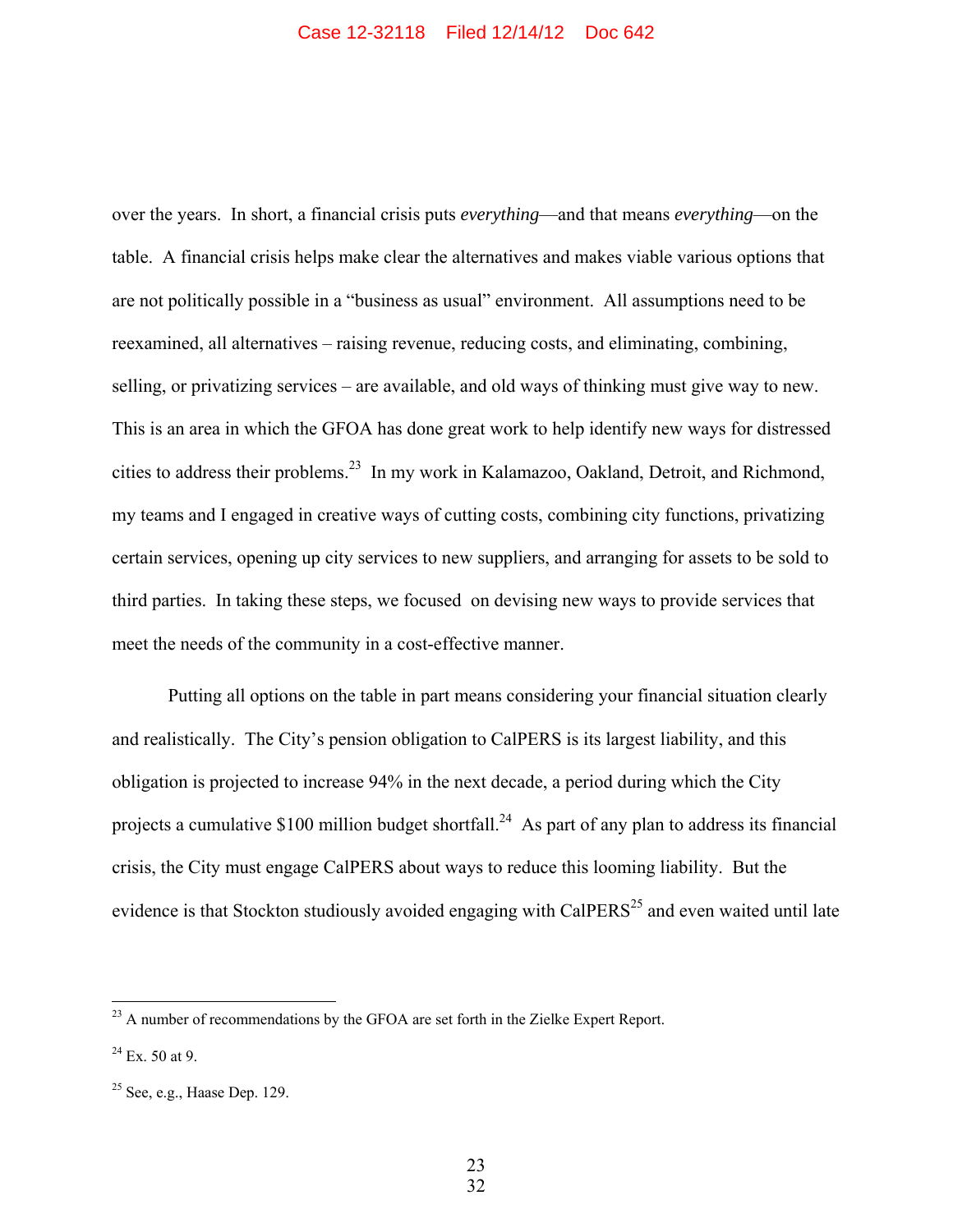last month to request a hardship from CalPERS,<sup>26</sup> when such a request could have been made at any time in the past. The City's failure to engage CalPERS makes clear that the City is not looking at all options in addressing its financial crisis.

Stockton also has not proposed or considered innovative or transformative plans to

reduce its costs or improve its services, for example:

- It has failed to develop new "shared service" agreements with surrounding county governments, school districts, or other public or private entities to reduce costs as a result of the financial crisis.
- No priority has been given to exploring privatizing services such as code enforcement, building inspections, building maintenance, grants management, etc. These are all services that can be done less expensively through contracting with private sector companies than municipal government employees. For example, the City has over \$7 million in unpaid parking tickets. Collection of these tickets could be turned over to a private collector. Fleet management, information technology, and payroll are examples of other services that could be privatized or outsourced.
- There is a civilianization plan to expand the use of civilians for all nonsworn police functions, but we could not determine that it has been implemented.
- There was no analysis or study conducted to consider the feasibility of a four day workweek for non-safety personnel in addition to or in lieu of furlough days. In addition, overtime procedures should be reviewed to develop policies that minimize overtime costs.
- There is no evidence of the City Administration conducting any "first in class" or "best practices" research to review or implement the recommendations of the GFOA on how cities can address financial distress or explore how other cities have dealt with similar financial issues.

 $\overline{a}$  $2^6$  Ex. 507 at 4; Ex. 508 at 2; Ex. 510 at 2.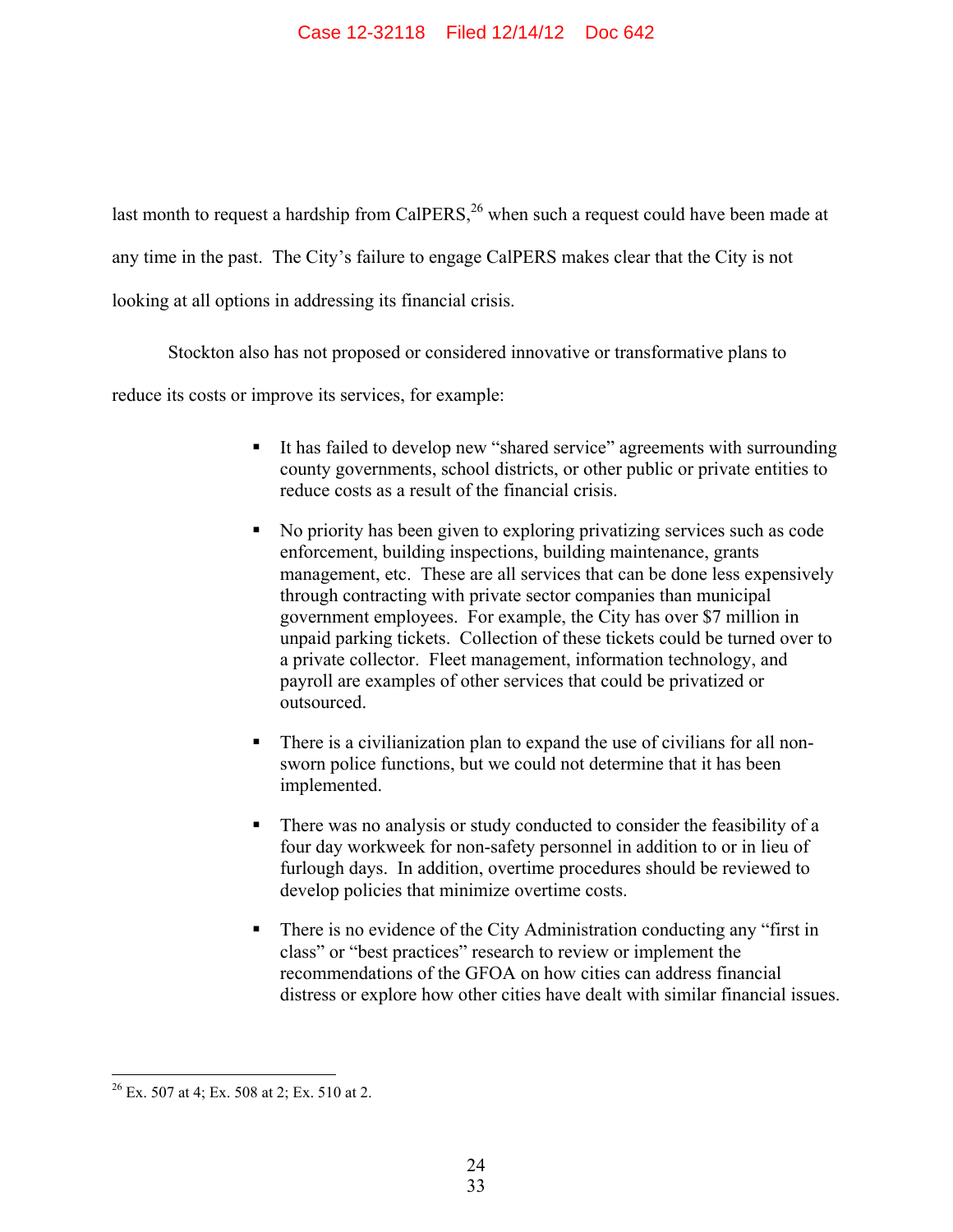- There is no evidence of serious consideration to consolidate and/or eliminate entire departments such as the police and fire departments and dispatch centers.
- There is nothing "transformative" about the approach the city has taken in addressing its financial problems. They have followed the traditional route of furlough days, salary reductions, and layoffs.

It is easy to say that these alternatives would not have worked in Stockton, but that mindset is part of the problem. As noted above, in a distressed city situation, it is important to put politics aside, think about the problems differently, and put everything on the table.

Stockton has not approached its financial crisis in this manner. I will cite two examples. First, in his deposition, Chief Jones was asked if he had engaged in any "outside the box" thinking about the current issues affecting the Stockton Police Department (SPD) . As an example, he cited the "Reprioritization of Calls for Service" listing the priorities pursuant to which SPD would respond to calls as "outside the box" thinking.<sup>27</sup> But that is merely looking at the existing services the SPD is providing and saying that the SPD no longer has the resources to provide certain of those services under various circumstances.

An example of "outside the box" thinking is the proposal by the Camden, N.J. police department to merge with the county and provide police service on a countywide basis, as a way of starting a new police service that is not bound by the pay or service standards of the past.<sup>28</sup>

<u>.</u>

<sup>&</sup>lt;sup>27</sup> Jones Dep. 66:2-7, Nov. 7, 2012 ("Our not responding to a lot of types of calls for service is outside the box, because it upsets the community, it upsets our own staff. They are not able to even investigate or respond to certain types of calls, usually the less priority ones, asking everyone to do it online instead."). See also Ex. 86 (SPD Reprioritization of Calls for Service).

 $28$  See Ex. 384; Ex. 385.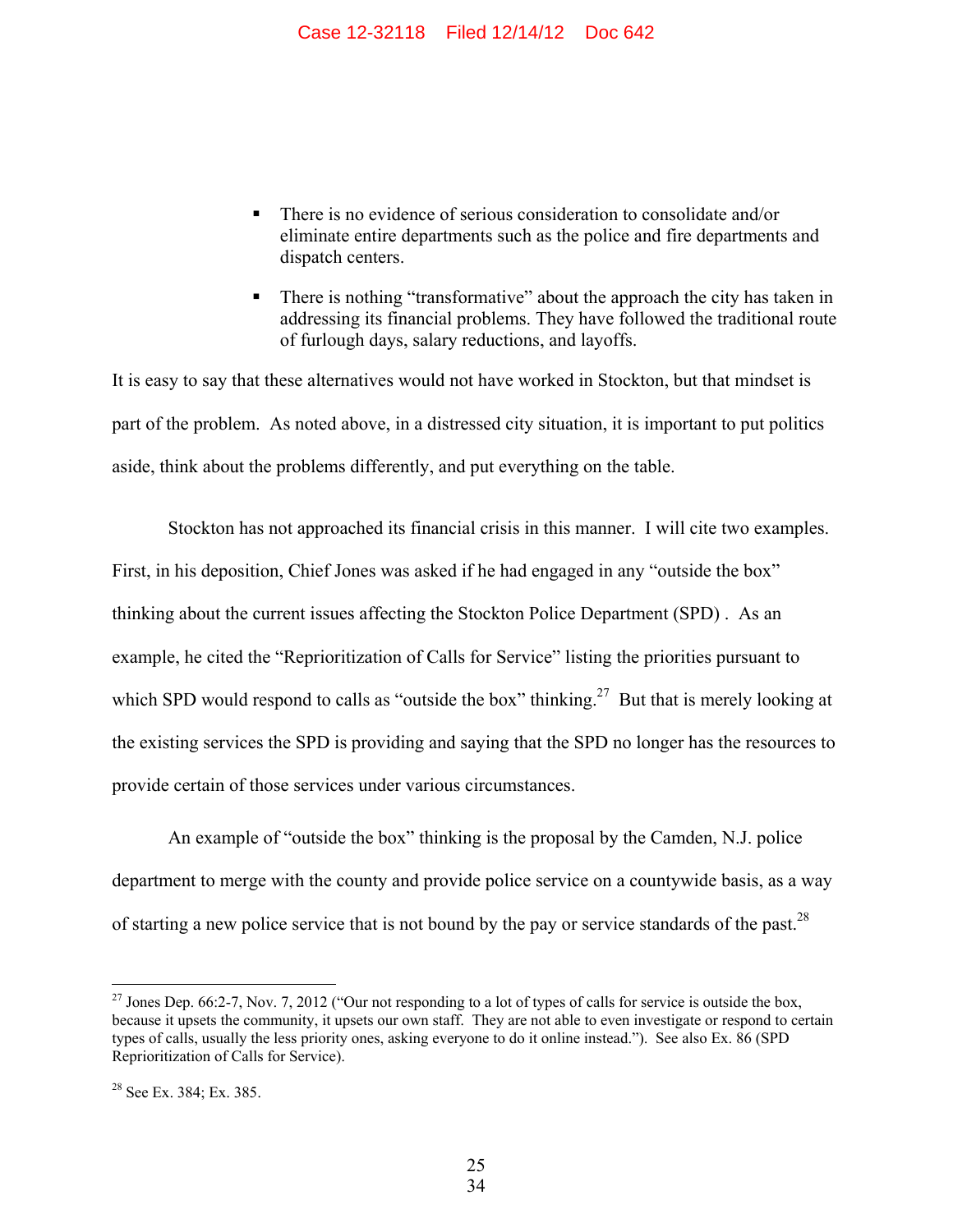Interestingly, the City of San Bernardino is considering a plan to put out an RFP to outsource its police services.29 Chief Jones testified that there were discussions with San Joaquin County about possible coordination efforts, but "a multitude" of problems were cited, such as different policies and procedures, the use of different radio frequencies, the logistics of 911 dispatching, jurisdictional and command structure issues, the County's own resource shortfalls, and the transactional costs of the project. Consequently, the effort led nowhere. $30$  The existence of such problems are standard bureaucratic reasons for not taking action, but viewing this issue from a different perspective – that of homeland security – and the need for first responders in neighboring jurisdictions to be able to communicate in the event of a natural disaster or terror event can make available other resources and offer the prospect of making coordination a reality, and not just an exercise in developing reasons not to act.

## 2. **The City Must Redress Its Overgenerous Wages and Benefits of the Past and Abandon the Comparable City Analysis That Leads to Overpayment.**

The City's approach to the compensation of its public employees reflects a similar lack of vision that basically assures that the City will continue to overpay its employees. The overly generous wages and benefits paid by Stockton are the most significant financial problems facing the City. Personnel costs have amounted to more than 70% of the Stockton's budget cost, and the overly generous wage and benefit payments have strained the City's ability to deliver essential services. It is simple math that \$10 million in Stockton funds will allow Stockton to put

<sup>29</sup> Joe Nelson, *San Bernardino to Solicit Sheriff's Department Proposal for Policing*, San Bernardino County Sun, Nov. 1, 2012.

<sup>30</sup> Ex. 188 at 11-13; Jones Dep. 72:7-9.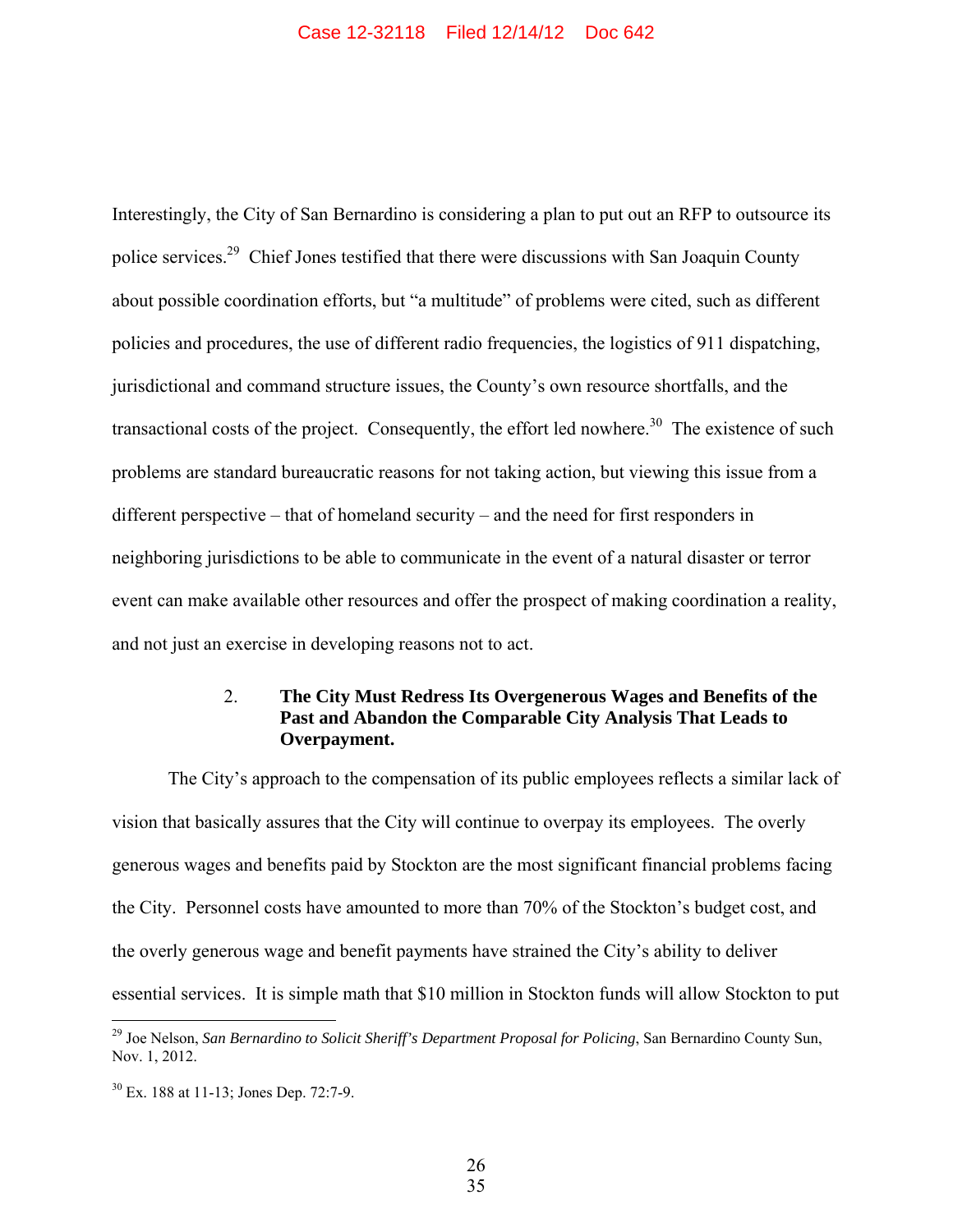40 police officers on patrol if the all-in cost of each officer is \$250,000 or 50 officers on patrol if the all-in cost per officer is \$200,000, a 25% difference. To the extent that Stockton has been paying overly high wages and benefits, as the City concedes, the quality of services has suffered because it has not had the benefit of the additional manpower that lower and more appropriate wages and benefits would have enabled.

Stockton's own documents highlight that the City entered into "unsustainable" labor contracts with its various unions.<sup>31</sup> In addition, the City has conceded that the wage and benefit packages were determined by salary comparisons with other cities that had "little or marginal relevance to Stockton" or were based on "irrational comparisons" to the City.<sup>32</sup> Indeed, the entire "salary comparison" process for setting wages and benefits has been used by labor unions in California to "ratchet up" wage and benefit levels throughout the state for the past two decades. The practice is widespread and well known, and I have participated in a number of negotiations in which it has occurred: a union would secure a concession for its members on a wage, benefit, or "additional payment" from one jurisdiction, and then unions in other cities in the region would cite that concession as something that had to be adopted in their contract in order for the city to remain "competitive" with the other jurisdiction. This inevitably made the concept of "me too" become the norm rather than the exception. With frequent contract negotiations between unions and local jurisdictions, there were many opportunities to obtain concessions from different jurisdictions and then leverage those concessions in negotiations with

<sup>&</sup>lt;sup>31</sup> See Ex. 410 at  $\llbracket 2$ ; see also Ex. 61 at 31 ("current contractual obligations are fiscally unsustainable").

 $32$  See, for example, Ex. 62 at 9.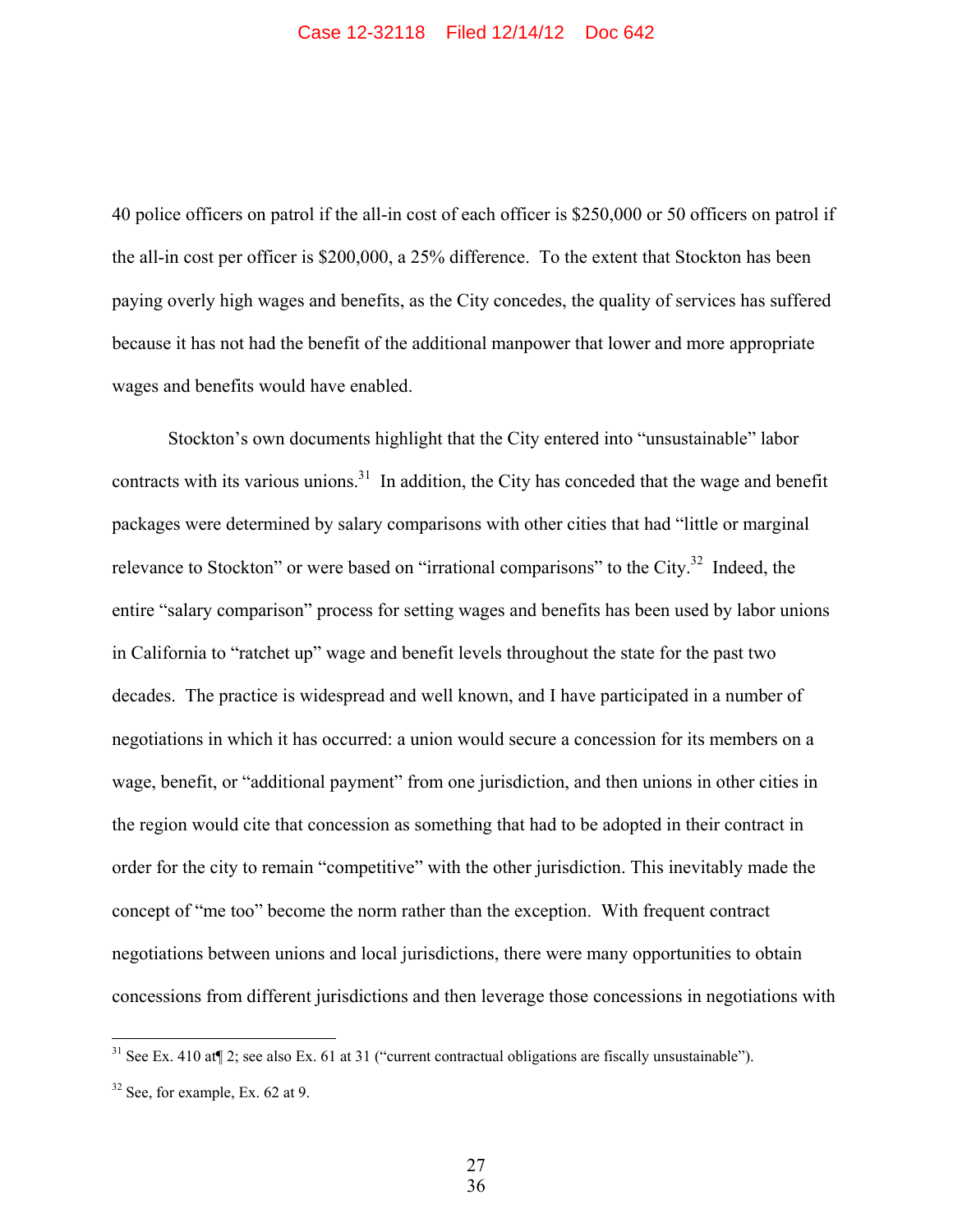other cities. Through the use of the "salary comparison" mechanism, these concessions would then be adopted by other jurisdictions, and then be included in the higher baseline for the next set of negotiations, where the process would begin again with new concessions being sought, obtained, and then serving as the basis for another round of "ratcheting up."

Although the "comparative city" approach certainly contributed to the high level of Stockton's compensation levels, Stockton's wages and benefits have exceeded even the compensation levels found in other jurisdictions. Stockton has admitted that it did not pay attention to the total compensation paid to its employees until  $2010/2011$ ,  $33$  and that may explain how the City's wages and benefits somehow became substantially higher than even the inflated compensation levels paid to California public employees who benefited from their union's aggressive "ratcheting up" campaign. Even if the City is correct that the wage and benefit levels have been reduced to be roughly comparable to those paid by other cities, that still does not address the underlying overpayments spawned by the "ratcheting up" process that has led to overcompensation of many California public employees.

City Manager Deis is continuing to rely on the comparative city analysis, claiming that Stockton must pay "competitive" wages and benefits to attract and retain talent. In a letter to Governor Brown dated August 15, 2012, City Manager Deis stated that Stockton could not afford to reduce its pension obligations unilaterally because that would put it at a competitive disadvantage compared to other cities, and he attached a memorandum from Chief Jones

-

 $33$  Ex. 74 at 15.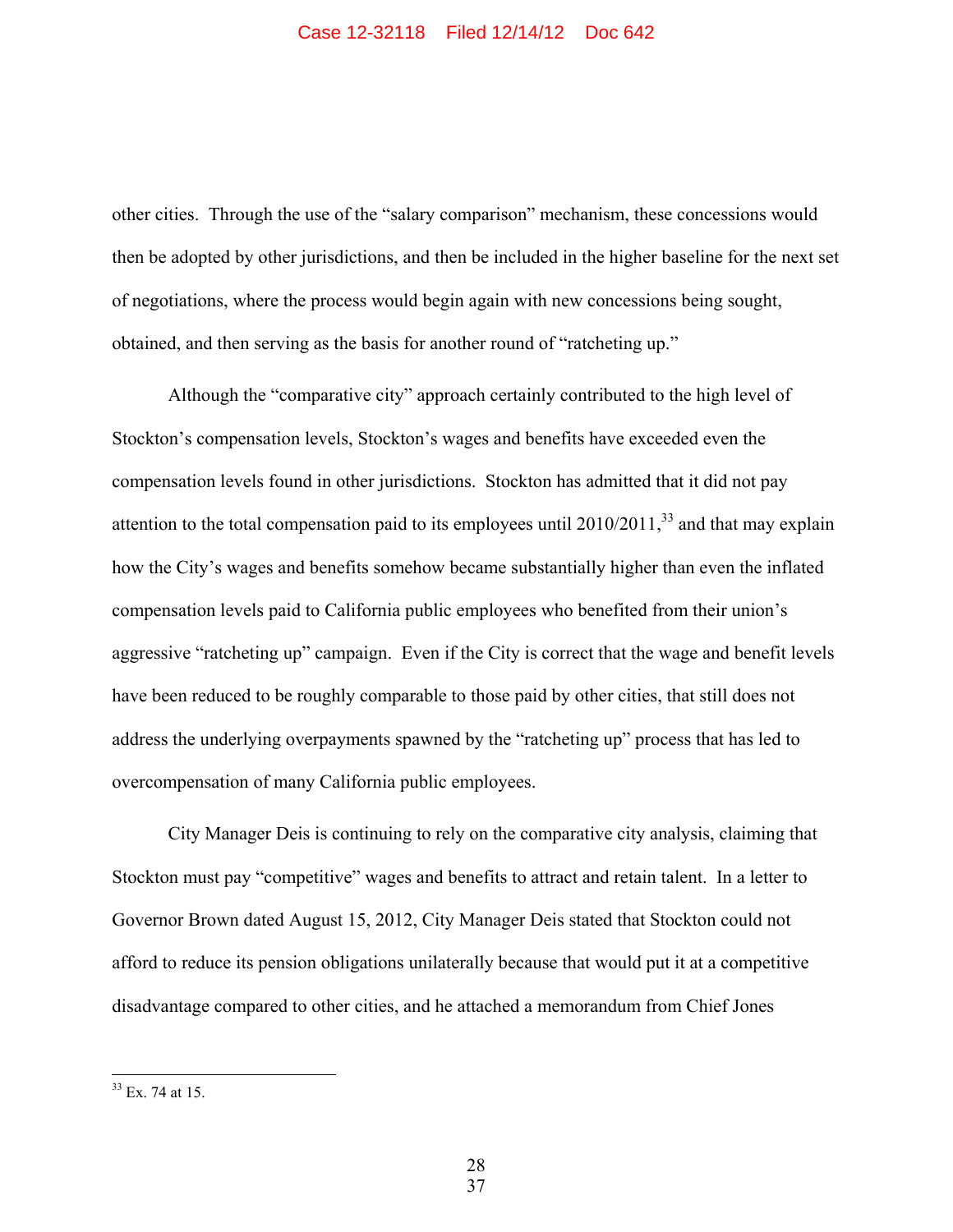claiming there would be a "mass exodus" of police officers if pensions were cut.<sup>34</sup> Stockton is continuing to use "competitiveness" as its framework for compensation decisions and clinging to the "comparable city" framework that got it into its current problems. It is surprising that City Manager Deis, who is critical of the "poor decisions made by previous City leaders," now makes the exact same mistake his predecessors did with respect to the largest cost driver in the City's budget. He claims that the City must remain "competitive" with other cities, and how does he propose to measure "competiveness" -- using the same "comparable city" analysis that drove Stockton over the cliff in the first place in its negotiations with unions, perhaps with different cities, but eventually to the same effect. He wants Stockton to keep pace with the same inflated wages being paid by other California cities using the "comparable city" analysis that lets the unions continue to "ratchet up" wages and benefits as they have done for the past couple decades.

As noted above, with a crisis, all assumptions must be open to being rethought. City Manager Deis stated during his deposition that his views on "competitiveness" are based on his 30-plus years of experience.<sup>35</sup> Instead of simply following this experience and adopting the "competitiveness" mantra with its one-way escalator to paying higher wages, City Manager Deis should have been looking at other ways for Stockton to address its compensation issues, to abandon the "competiveness" standard that is the delight of the public employee unions. For the majority of City workers, including most non-safety jobs, and excluding department heads and

 $\overline{a}$ 

 29 38

 $34$  Ex. 109 at 1, 4.

<sup>35</sup> Deis Dep. 168:8-11.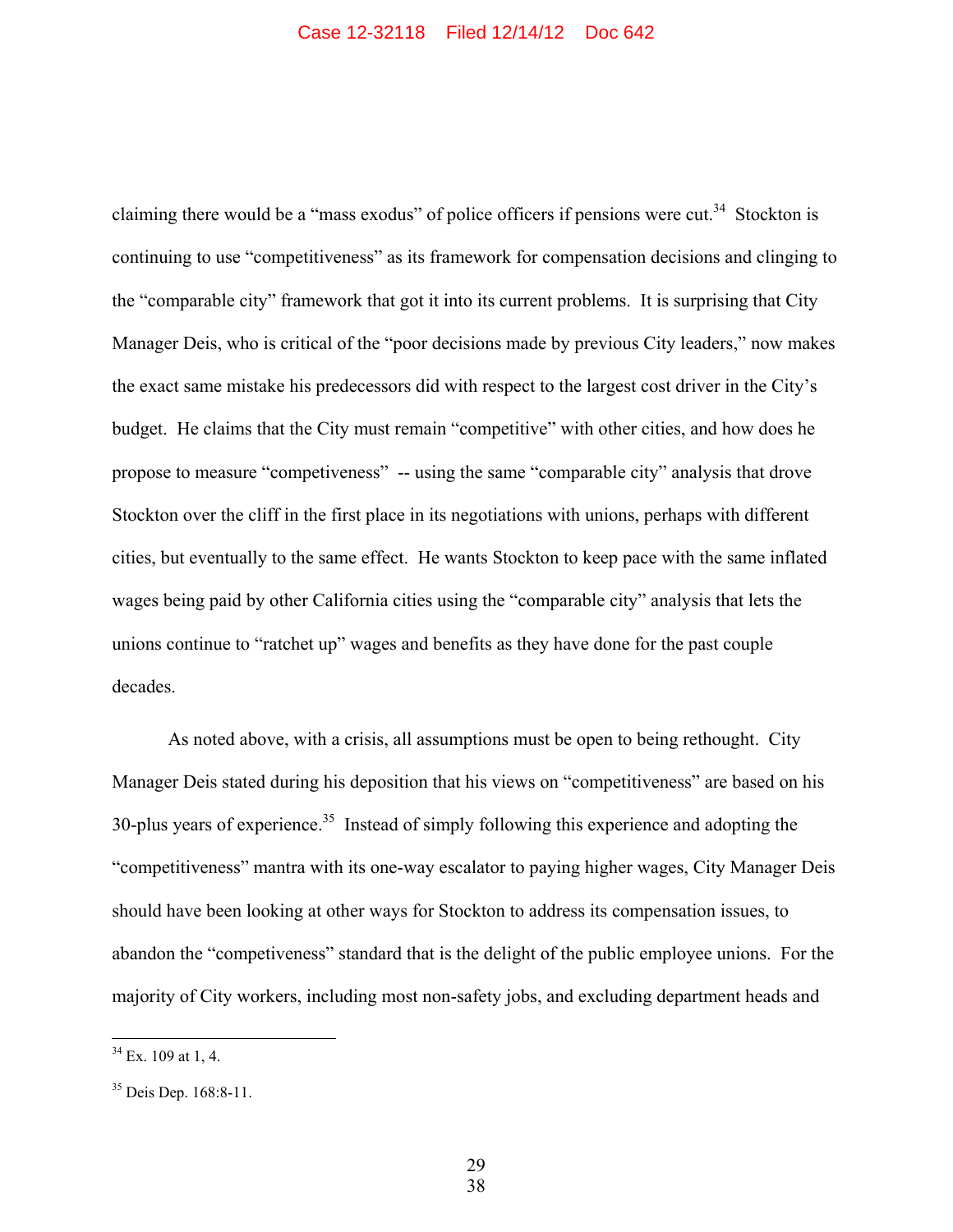other specialized positions, City Manager Deis and Stockton should abandon the "comparative city" analysis and look at the competitive employment situation in Stockton in establishing compensation for its workers. What is the relevance of what clerks get paid in other California cities to the City's interest in hiring someone to a clerk position in Stockton? Stockton will be able to hire talented people based on market conditions in Stockton and need not be concerned about pay in other cities that do not reflect Stockton's market conditions.

## D. **The City Has Not Addressed its Problems and Instead Filed for Bankruptcy.**

The City has not followed the steps cities in crisis should and typically do take, which are outlined in this report. Instead, the City has worked to reduce the "unsustainable" labor contracts that resulted in excessive overpayments to city workers for over a decade, and having taken away the worst of the excesses, now claims that city employees and service recipients have "borne the entire brunt of our restructuring efforts so far" and that "now its time for others" to contribute to resolving Stockton's problems.<sup>36</sup> As a crisis manager, in a distressed city context, getting a group to surrender unearned economic benefits does not constitute "suffering"; it is more properly called a "first step."

Perhaps the City leaders believe that they have had to work hard to achieve the employee cutbacks, and perhaps they do not want to continue to engage the public unions further on wage and benefit issues. This will lead to escalating wage and benefit costs in the years to come in future contract negotiations. The fundamental problem with the City's approach is the failure by past and current City administrators to take the long term view and develop an overall plan for

 $36$  Ex. 68 at 3.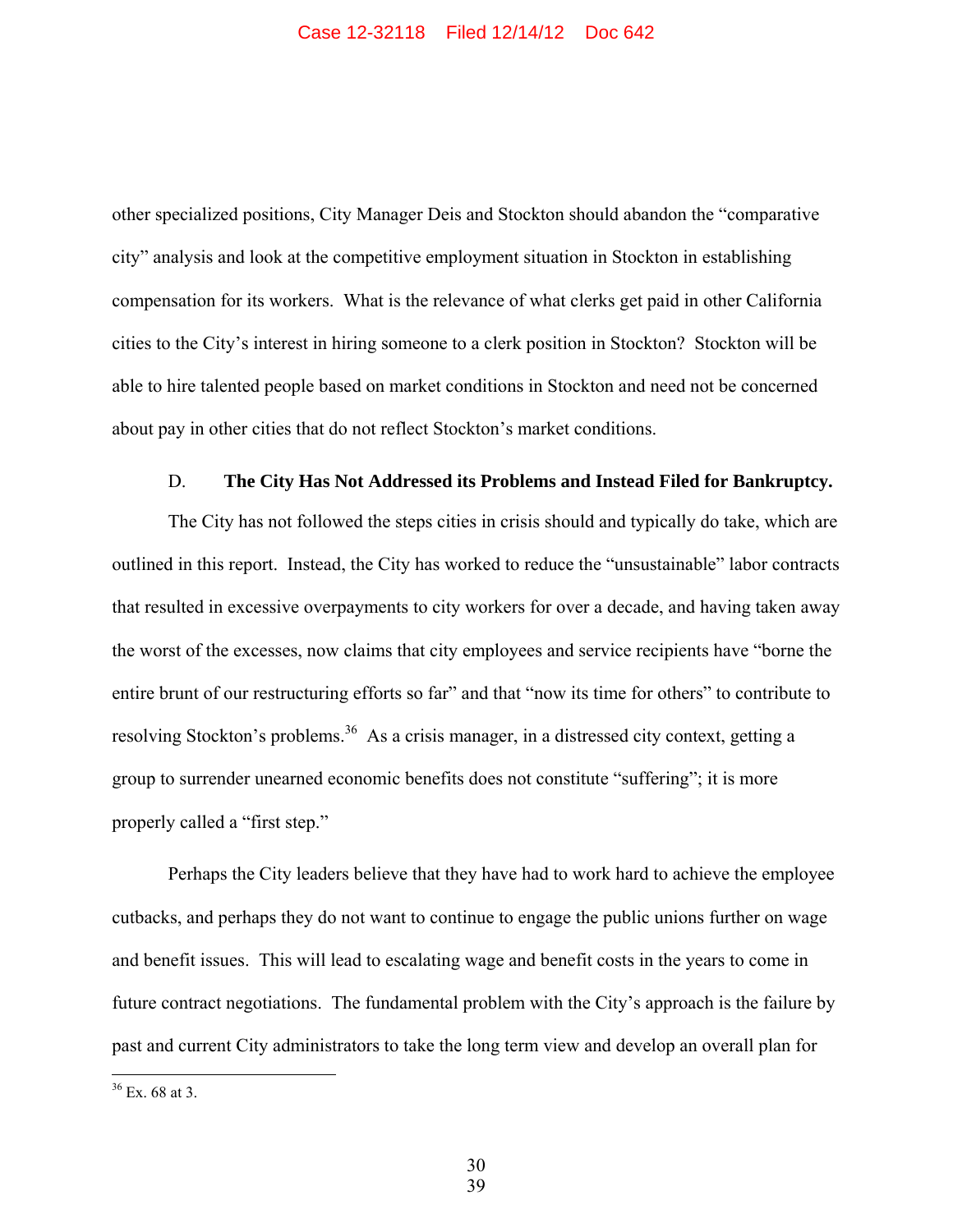addressing its long-term fiscal problems, and the difficulty in obtaining concessions is the result of its *ad hoc* approach.

## V. **The Alternative Model Prepared by Alvarez & Marsal Shows the Steps that the City Should Have and Still Should Take to Address Its Financial Problems.**

Because the City has failed to take the steps that it should have considered in response to its economic situation, Nancy Zielke of Alvarez & Marsal and I have undertaken that project. The remainder of this declaration, read in conjunction with the Zielke Expert Report, makes the difficult choices that the City has failed to consider and sets out the steps that Stockton should have taken prior to filing for bankruptcy relief. If these steps had been taken as set forth in the Alternative Model, the City could have balanced its budget for the fiscal year beginning July 1, 2012. At pages 33 to 57 of her expert report, Ms. Zielke has presented the Alternative Model, which lists the changes to the City's FY 2012-13 baseline budget, along with the resulting numbers and their financial consequences. Based on my experience as a crisis manager, the choices reflected in the Alternative Model are realistic, feasible, and appropriate, and the kinds of steps that Stockton should have implemented and that have been implemented by other jurisdictions to address their financial problems.

At the outset, I readily concede that this Alternative Model makes painful, and unpopular, choices. But that is what is necessary in a financial crisis, and that is what the City's leaders have failed to do.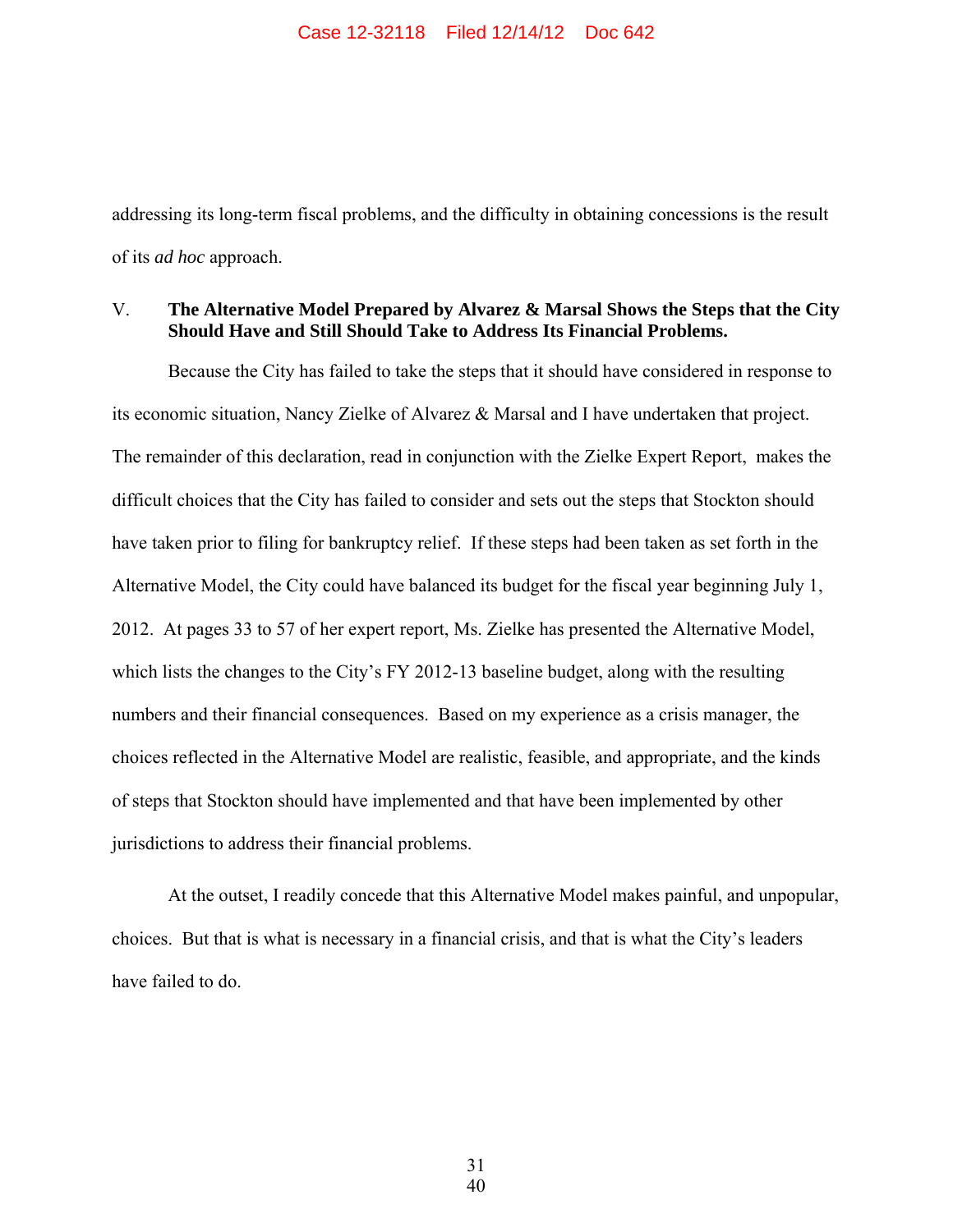#### A. **The Alternative Model Has Revenue Raising and Cost Cutting Components.**

The Alternative Model has two components. It first lists additional revenues that the City should have considered and implemented in conjunction, in certain instances, with voter referenda on the proposals and advocacy on the part of Stockton's elected leadership to rally constituents to support the ballot measures for the good of the City. After consideration of additional revenues, the Alternative Model then lists reductions in expenses, reflecting choices between "Must Haves" and "Nice to Haves" that City leaders have again failed to make.

#### 1. **Additional Revenues**

Any consideration of how to address Stockton's financial problems must include consideration of additional revenue sources. Indeed, it is difficult to believe that the City has not taken steps to try to increase revenue through additional tax revenues and user fees and has instead indicated that Stockton's citizens should not be asked to contribute to resolution of the City's financial crisis. Under California law, any increase in taxes has to be approved by its citizens, and the City so far has taken almost no steps to make it possible to implement new taxes. The City has sponsored two separate opinion surveys – one in 2010 and one earlier this year in  $2012^{37}$  – but no other steps have been taken, and indeed, statements by the City Manager to citizens and to the City Council have indicated that taxes should not be increased at this time. In his February 28, 2008 memorandum to the Mayor and City Council, City Manager Deis stated that Stockton's citizens should not be asked to contribute to resolving the financial crisis at this time:

 $37$  See Ex. 106 and Ex. 214.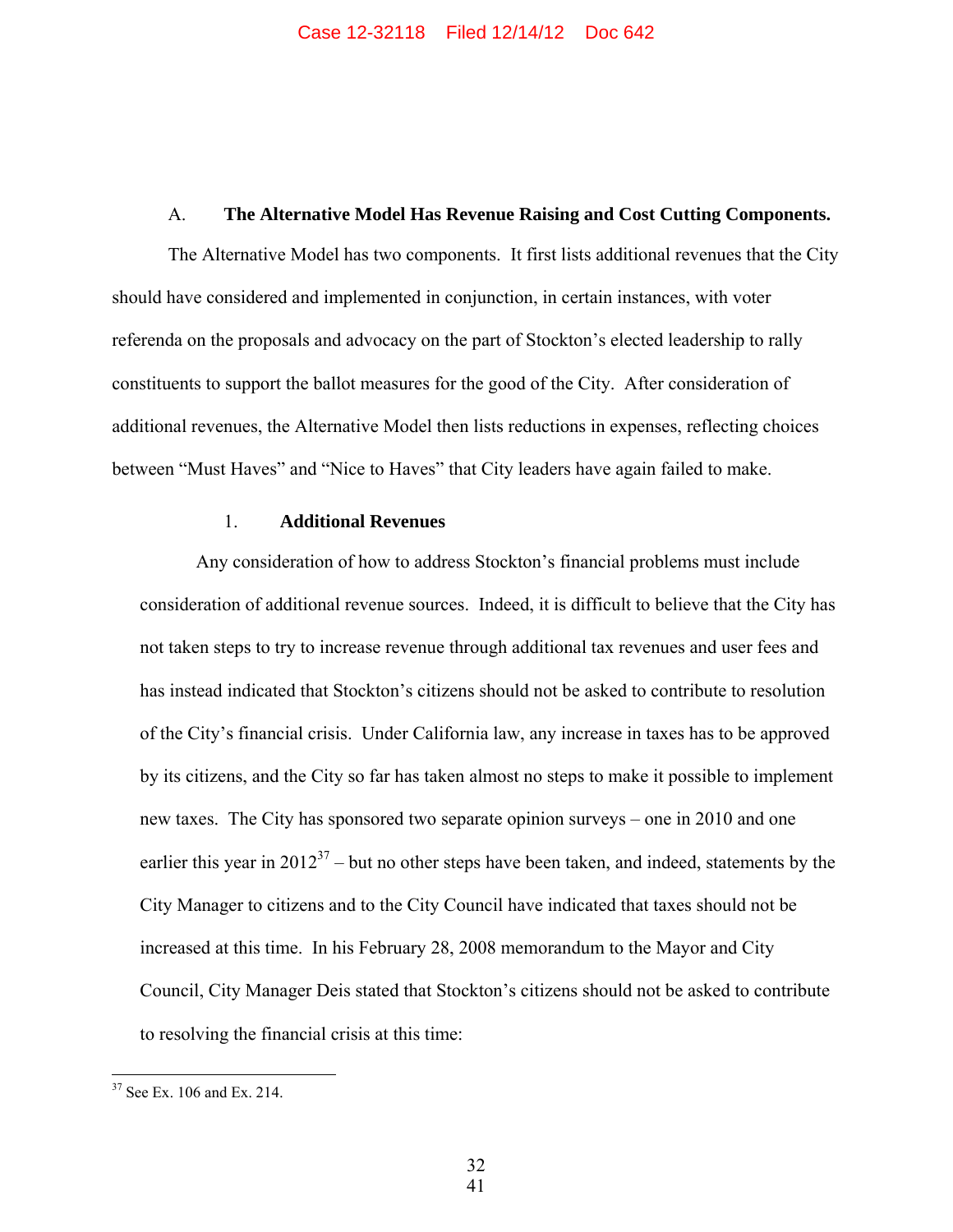"Another option would be to ask for tax increases. Even if the voters would approve such a proposal, we just don't think they should be asked to fix this problem, at least until we explore other alternatives, address our liquidation exposure and get our house in order."38

The City Manager should not have been making such judgments on taxes at that time. As an initial matter, in a financial crisis, the distressed city should be looking to increase its options, not reduce them. More importantly, the mix of policies to address Stockton's financial crisis should be decided by Stockton's political leaders, the Mayor and City Council, and City Manager Deis should be presenting the alternatives to the Mayor and the City Council and allow the politically elected City Council members to make the determination of the role, if any, of taxes in any resolution of Stockton's financial crisis. For this reason, the City Manager should have carried forward with the surveys the City conducted in both 2010 and 2012 by bringing all alternatives to the City Council, which should have debated and ultimately decided the tax issues and any other steps to be taken. With sound fiscal and operational management, the City Manager can advocate for a tax increase, and as City Manager Deis stated, "fix the problem" at the same time.

## a. **Local Retail Sales Tax Increase of 0.5 Percent [Page 36 of Zielke Expert Report]**

The Alternative Model suggests that the City could have and should have sought to raise local sales taxes by 0.5 percent. This small increase in the sales tax would provide significant revenue, close to \$18-19 million annually. For FY 2012-13, a portion of that amount (\$4.5

 $38$  Ex. 68 at 3.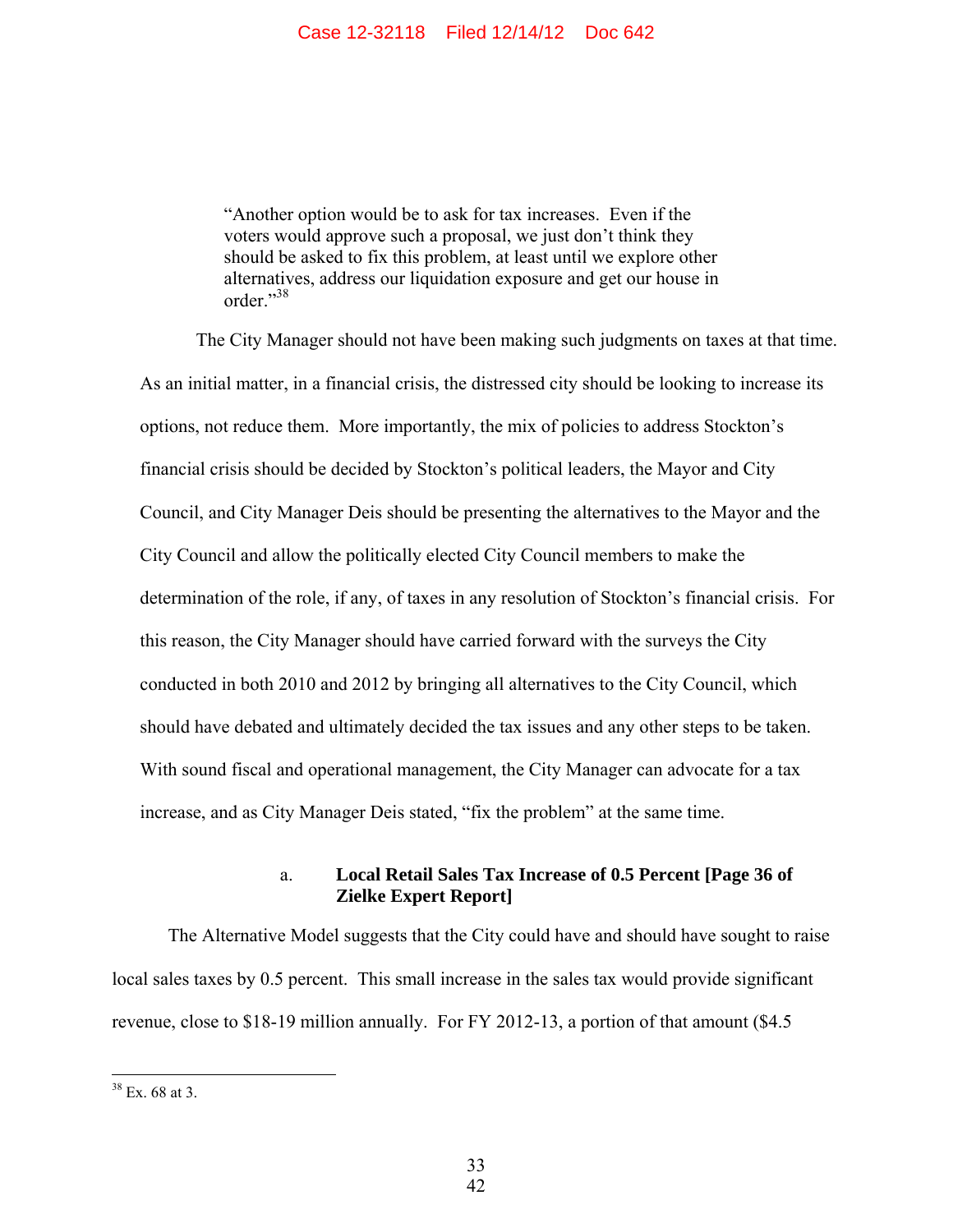million) could be collected. The sales tax increase would provide funds on an annual basis representing a good portion of the shortfall all by itself, and it demonstrates the importance of additional revenue as a means of addressing Stockton's financial problems. This provision requires voter approval, but it is an issue on which Stockton's elected officials need to provide leadership and show the citizens that the City is addressing its problems by both raising new revenue and cutting employee wages and benefits and looking closely at the city services that can be cut while preserving public safety and with, creative thinking, providing services in more cost efficient ways.

A number of California jurisdictions recently voted in favor of sales tax increases. News reports indicate that 48 of 60 general tax increases sought by California cities were approved in the November 2012 elections, and in total 171 of 240 local revenue measures passed in the November elections,<sup>39</sup> a sign that the public is receptive to approving tax increases, particularly if they are tied to preservation of services.

#### b. **2.00% increase in Utility User Tax [Pages 37-38 of Zielke Expert Report]**

The Alternative Model also contemplates a 2% increase in Stockton's utility user tax rate. This increase would raise the Utility User Tax, which is an amount individuals pay on their utility bills, from 6.00% to 8.00%. As with the sales tax increase, the amount to be raised by this increase would be significant – approximately \$10 million per year, \$2.5 million of which could

<sup>&</sup>lt;sup>39</sup> Tod Newcombe, *Tired of Service Cuts, California Cities Raise Taxes*, GOVERNING, Nov 21, 2012, *http://www.governing.com/templates/gov\_print\_article?id=180367291*.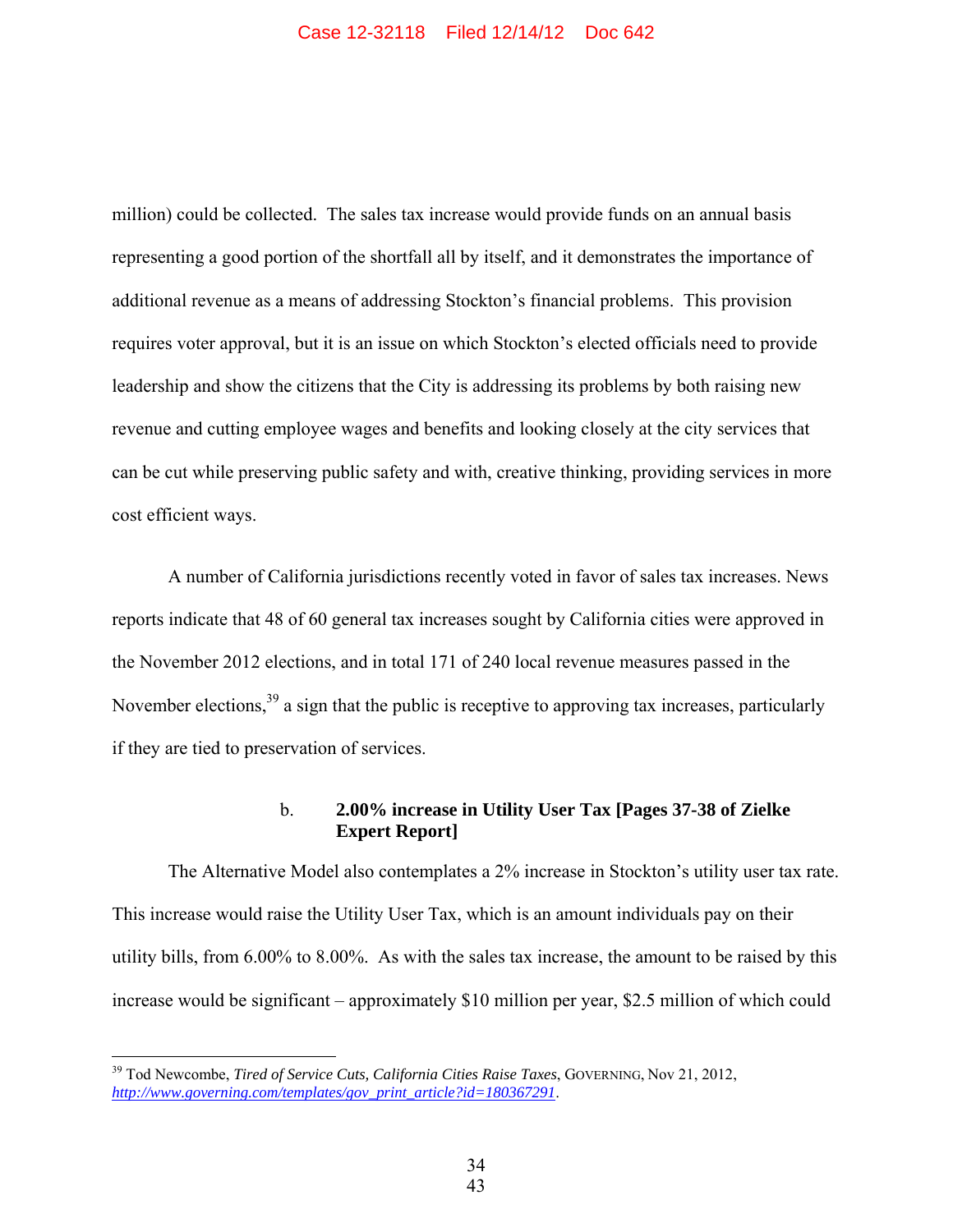be collected during FY 2012-13. As in the case of the sales tax increase, this proposal would also require voter approval. It is another means by which the City can obtain a significant source of revenue with relatively little disruption to city residents. Indeed, this is a tax already paid by Stockton residents, and from 1969 until 2008, the rate paid was 8.00%, at which time the rate was lowered to 6.00%. City officials could use the fact that citizens had been paying the 8.00% rate for 30 years to persuade citizens to vote for the restoration of that rate.

## c. **Transient Occupancy Tax [Page 38 of Zielke Expert Report]**

Many California localities charge a transient occupancy tax on tourists and those using hotels, tourism, and related services. The proposed increase in this tax would require voter approval, but it is a tax that has already been approved by voters at the current rate of 8% rate, and an increase to 10%, which is the level charged by a number of nearby cities, would bring in an additional \$452,000 annually. It is also a tax that generally does not affect the residents but rather visitors, and for that reason, it often receives approval.

#### d. **Parcel Tax [Page 39 of Zielke Expert Report]**

Some California jurisdictions have imposed a tax on parcels of land on a fixed rate basis rather than the parcel's assessed value. Such impositions require voter approval, but the parcel tax is not subject to the property tax limitations of Proposition 13, as the tax is not based on the assessed value of the property. Vallejo has established a parcel tax of \$48/parcel, Oakland imposes a \$80/parcel tax, and Davis levies a parcel tax of \$49/parcel. A proposed \$48/parcel tax would raise \$3.9 million. To garner support, this tax could be targeted for library support, as previously discussed, and public safety needs.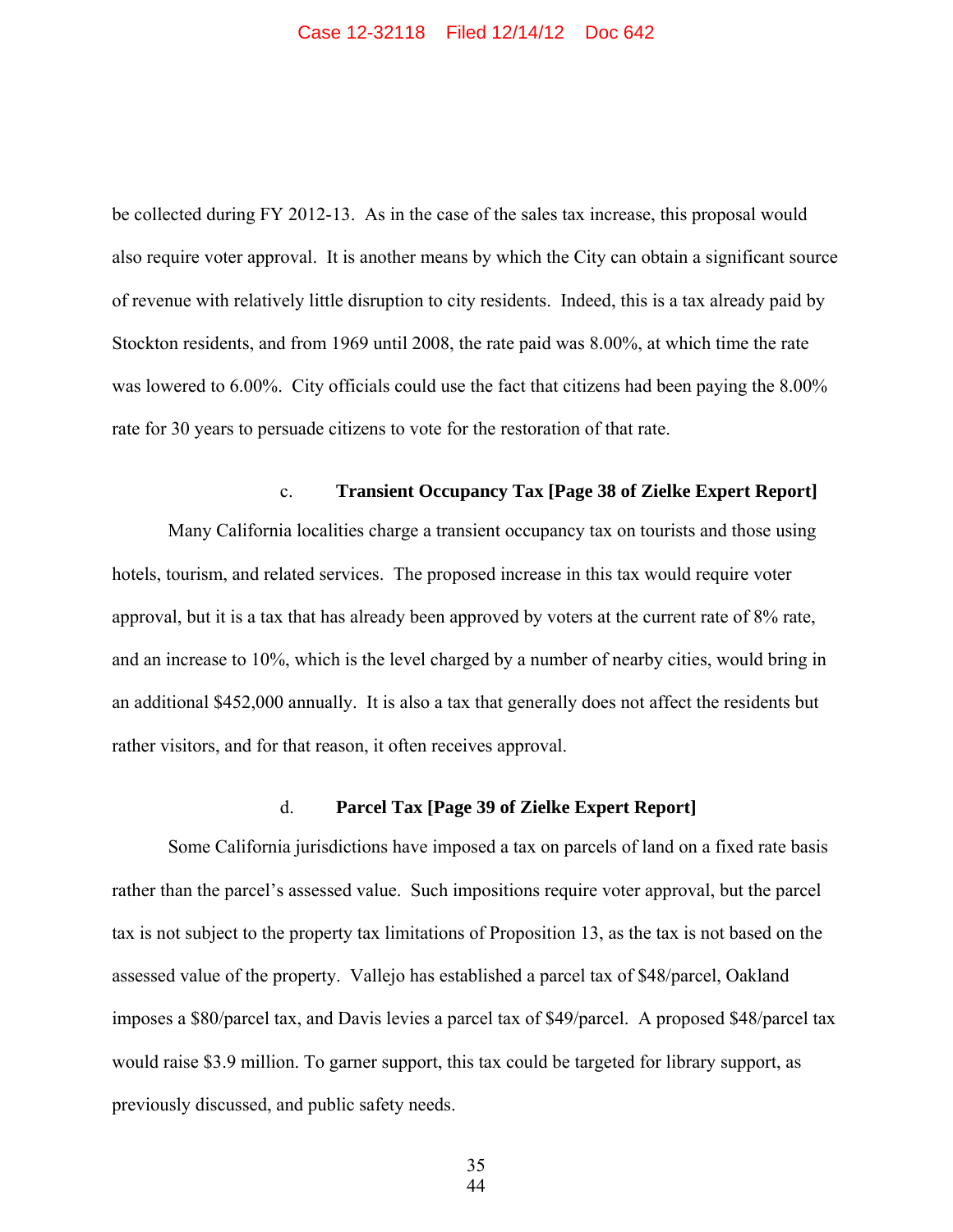## e. **Emergency Service Cost Recovery Fees [Pages 39-40 of Zielke Expert Report]**

The Alternative Model also suggests an emergency service cost recovery, consisting of a fee paid by insurers to reimburse Stockton for the cost incurred for City employees to respond to emergency calls. The City currently seeks to collect reimbursement from insurers in connection with vehicle fires, and under the proposed measure, the City would seek reimbursement for various other emergency response services, such as medical emergencies, pipeline incidents, special rescues, and hazardous material cleanup. Thus, if EMS responds to a citizen's call, then the cost of that service would be billed to that individual's insurer for reimbursement. It is projected that this proposal could raise approximately \$1.6 million annually after full implementation. This is not a revenue enhancement matter, as it is merely recovering the cost of providing the emergency service. This program does not require voter approval, and it could be implemented by City Council action. These costs are currently being recovered by a number of California cities, including Oakland, Sacramento, San Bernardino, Upland, and Pinole.

#### f. **Other Revenue Opportunities Not Included in Alternative Model**

The following are revenue opportunities that could provide additional funds for the City's General Fund but have not been associated with specific revenue amounts in the Alternative Model. These opportunities include a 911 fee, federal, state, and corporate grants, the sale or privatization of City assets and properties, and a countywide library tax.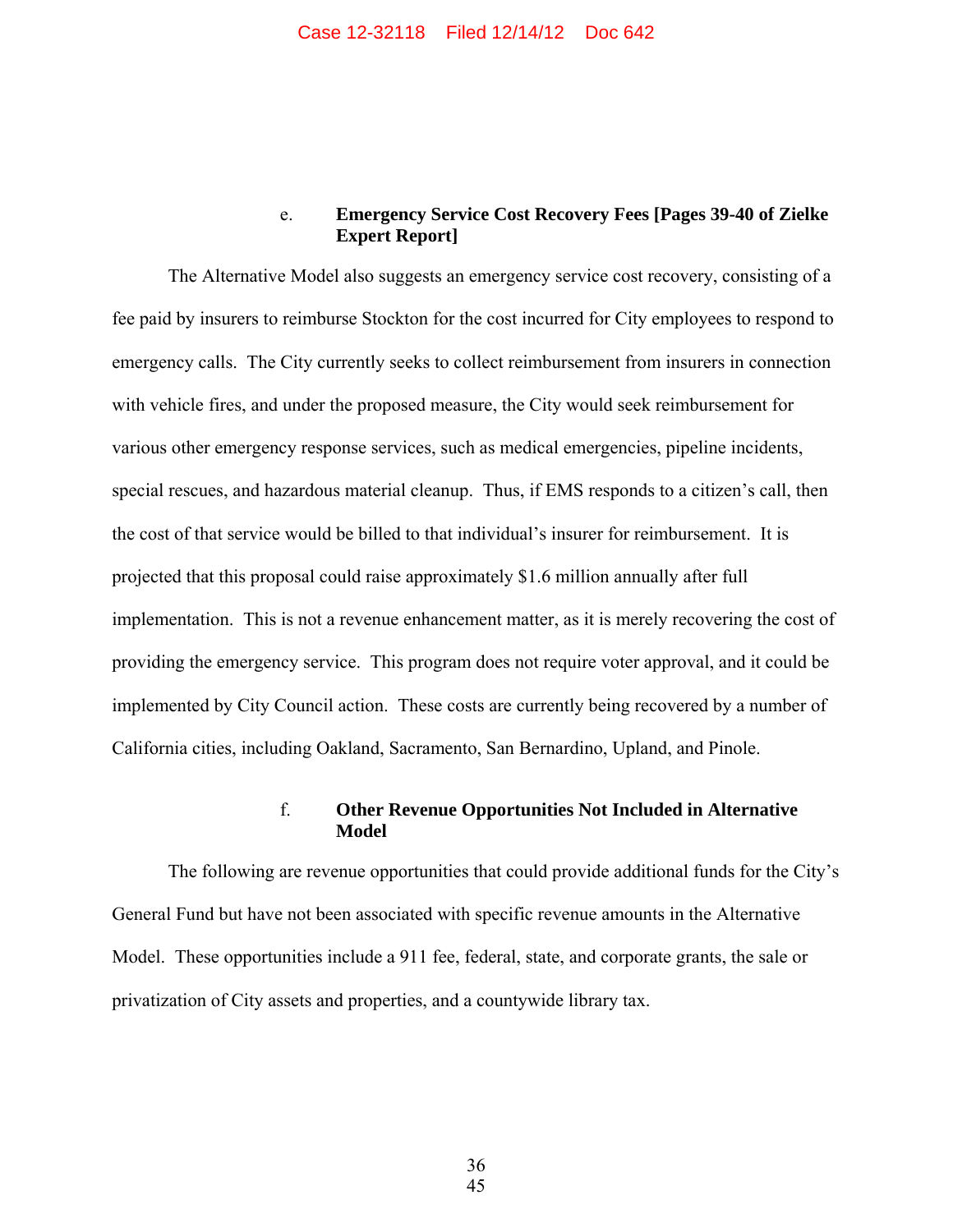## (i) **911 Fee [Page 40 of Zielke Expert Report]**

The 911 fee proposed in the Alternative Model is designed to reimburse the City for the provision of 911 services. In 2004, Stockton put in place a 911 fee of \$1.50 per month to be paid in connection with monthly local telephone charges, but then abandoned it in the face of a legal challenge claiming that the 911 fee was a tax that required voter approval. A dozen California jurisdictions impose the 911 fee, with San Francisco being the largest city to have established the fee in 2008. It can be supported as a measure that will raise money to help defray the cost of a life-saving service for citizens.

## (ii) **Available Direct State & Federal Grants and Corporate Opportunities [Page 41 of Zielke Expert Report]**

There are a number of federal and state grants and corporate that appear to be available to Stockton that the City is not currently pursuing. No dollar amount is associated with this recommendation, but it is an opportunity for a cash-strapped city to get financial assistance.

Stockton does receive grant money from federal and state programs, but it has not pursued a number of federal discretionary grants including the Assistance to Firefighters or a Staffing for Adequate Fire & Emergency Response (SAFER) grants. Similarly, there are California state grants relating to transportation planning, law enforcement, special education and workforce training that could be available to Stockton. For a city in financial distress, these are great opportunities to take advantage of third party funding that can provide either temporary funding or long-term assistance. Some Stockton documents express concern about chasing grant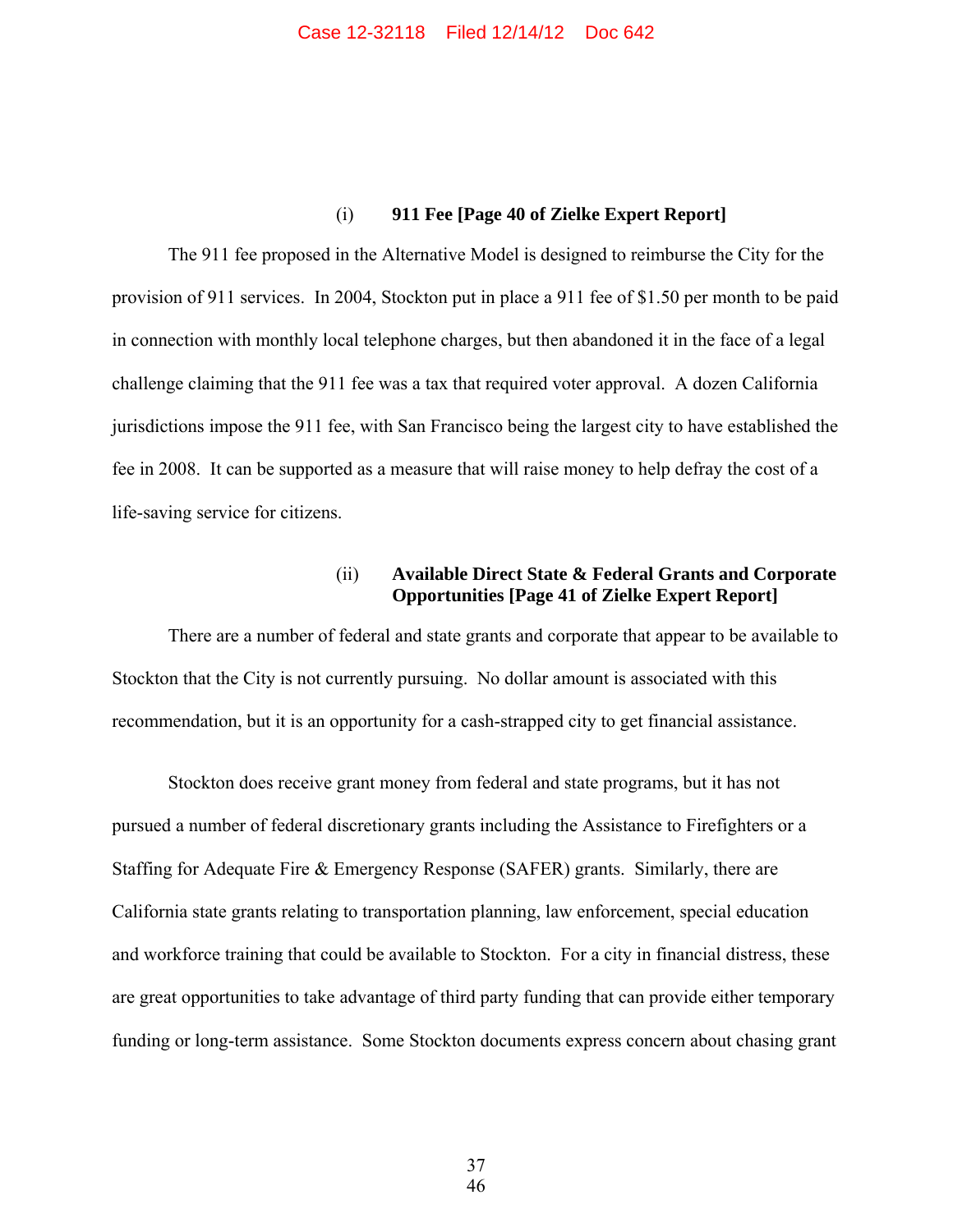#### Case 12-32118 Filed 12/14/12 Doc 642

money that contains too many restrictions,  $40$  but the various opportunities for additional funds should not be ignored.

There are also opportunities for corporate gifts, naming rights, or sponsorship of programs that can provide sources of revenue for the City. Corporations will often act as sponsors for events, and have been particularly active in the promotion of the arts, either through grants or association with the event. This is a great source of funding to assist with arts programs that can no longer be subsidized from the General Fund. There are also naming rights opportunities, as a company will pay for the right to have its name associated with a popular landmark or property. Companies may also be willing to provide services to the City (e.g., maintaining a park near a corporate facility).

## (iii) **Privatization or Sale of City Assets and Abandoned Properties [Pages 42-43 of Zielke Expert Report]**

The City has failed to do any serious review of its assets for sale or privatization. In its Chapter 9 filing, the City included the declaration of Michael Locke, who was in charge of the review of the City's surplus property.<sup>41</sup> The Locke declaration includes an Exhibit listing the properties that the City was considering selling, but these properties were almost all surplus sites and parcels of land no longer needed by the City.<sup> $42$ </sup> The Locke Exhibit did not include a number of the principal assets owned by the City, including items such as the Marina, the Bob Hope

-

 $40$  See, e.g., Ex. 186 and Ex. 200.

<sup>41</sup> See Ex. 47.

 $42$  See Ex. 48.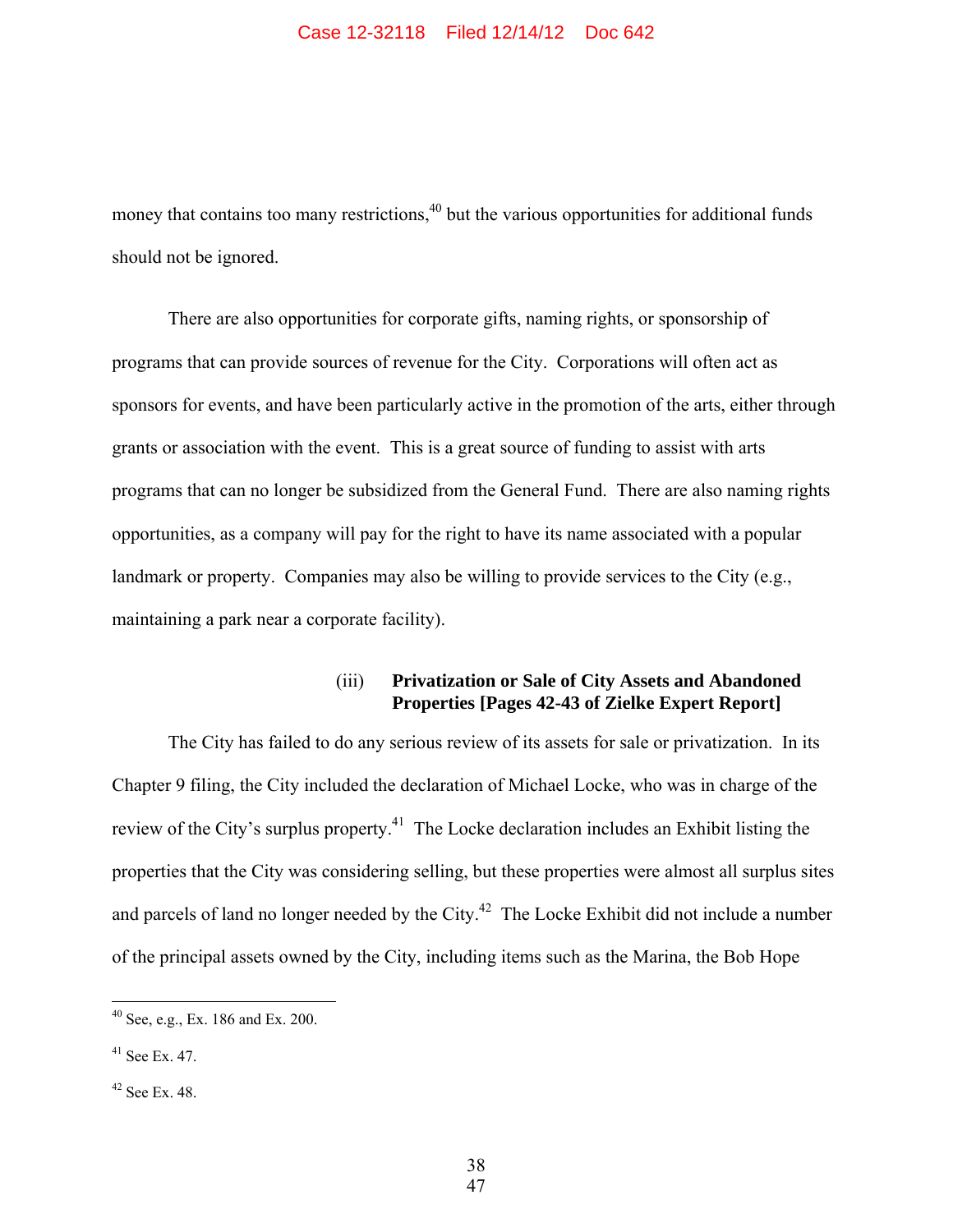Theatre, the Stockton Events Center, the municipally-owned Golf Courses, the City's Water, Wastewater, and Storm Water Utility systems, and other City assets listed at pages 42-43 of the Zielke Expert Report.<sup>43</sup>

Review of a city's assets and properties should be part of the initial review of a City's financial position. In connection with that initial review, the City should have engaged professionals early on to determine the potential value of such assets, including those listed on pages 42-43 of the Zielke Expert Report. The City should have made the "Must Have" versus "Nice to Have" decisions with respect to each of these assets, and then decided whether to retain, sell, or make other arrangements for each of those assets. As noted previously, the City never engaged in that analysis at any time. I believe the result of such a review would have been the determination that most of these assets were not core assets and should have been sold or otherwise addressed so that the City did not have any ongoing financial responsibility for them. Any sale would have brought in revenue on a one-time basis, reduced annual expenditures by the amount of any subsidy payment, and perhaps increased revenues from tax payments.

In his November 8, 2012 deposition, Mr. Locke stated that the City had recently engaged CB Richard Ellis to review possible sales of the properties listed on the Locke Exhibit.<sup>44</sup> This is a day late and a dollar short, as noted above. Having said that, even at this stage, if CB Richard Ellis is doing a study of all the City's assets and the City is reviewing these assets on a "Must

<u>.</u>

39

 $43$  See Ex. 48.

<sup>44</sup> Locke Dep. 48:4, Nov. 8, 2012.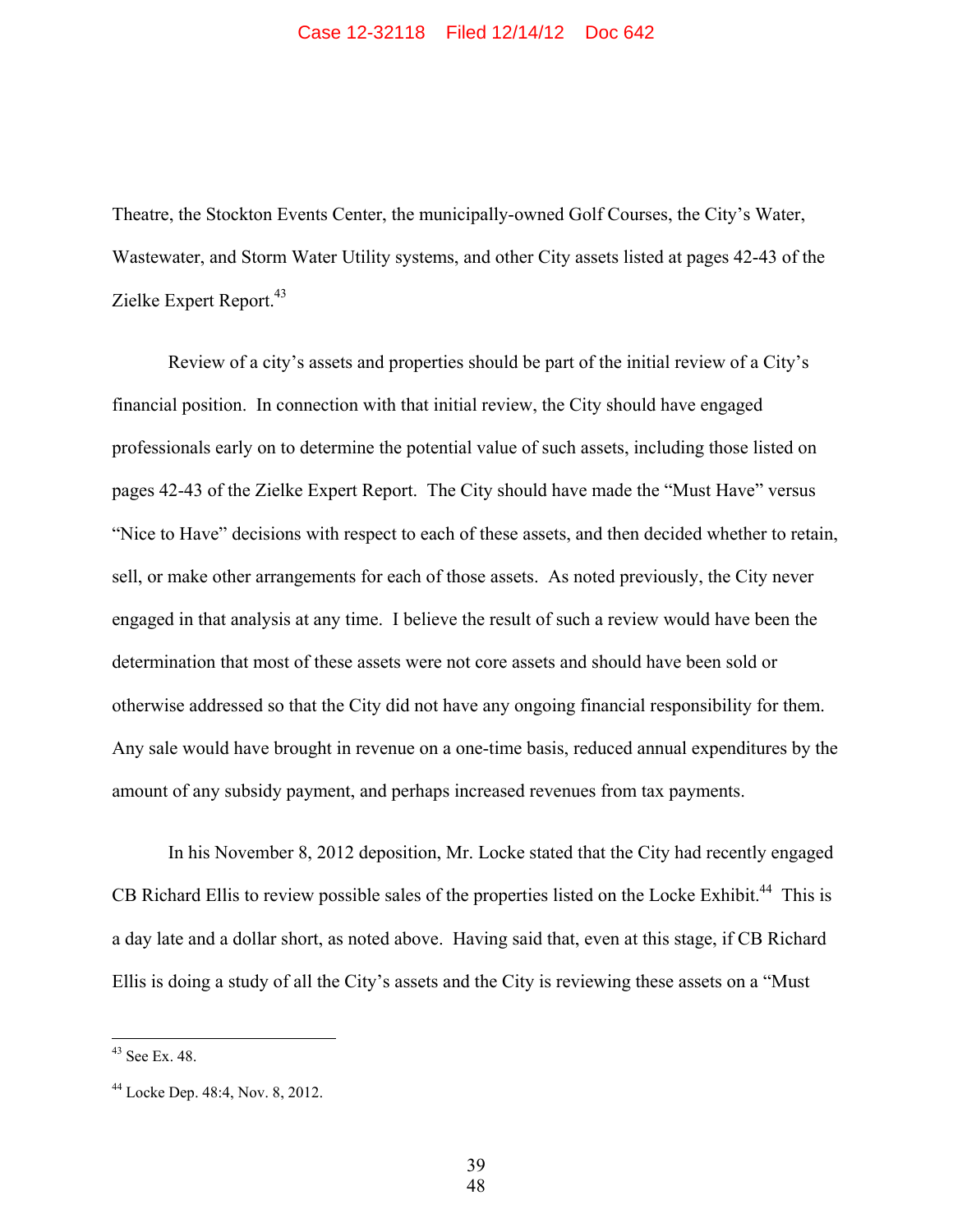#### Case 12-32118 Filed 12/14/12 Doc 642

Have/Nice to Have" basis, that would be a useful exercise, if it led to the sale or other disposition of non-core assets.

As in the case of the 911 fee and federal and state grants, and corporate gifts or sponsorship, we do not establish a dollar figure with respect to the sale of assets, but there could be substantial recoveries and expense reduction from the sale of non-core assets.

## (iv) **Countywide Sales Tax for Library Services [Page 43 of Zielke Expert Report]**

As discussed above (p. 22), a number of jurisdictions have established sales and use taxes for public library services. Libraries are not a core service but an amenity popular with citizens that can be funded with a special tax approved by the voters. San Joaquin County could establish such a tax with voter approval as a way of funding library services without drawing on the General Fund.

With appropriate voter education and the involvement of the City's political leadership, all the foregoing revenue enhancements could receive voter approval and do much to spark Stockton's recovery. Each of the items is a common revenue raising option that already exists or existed in Stockton (e.g., the Retail Sales tax, the Utility User tax, the Transient Occupancy tax, the 911 fee) or can be targeted in a way that improves the likelihood of voter approval (e.g., the Parcel Tax for library services/public safety needs). The important point is that the City Manager and the City's political leaders must provide leadership on this issue, leadership that to this point has not existed.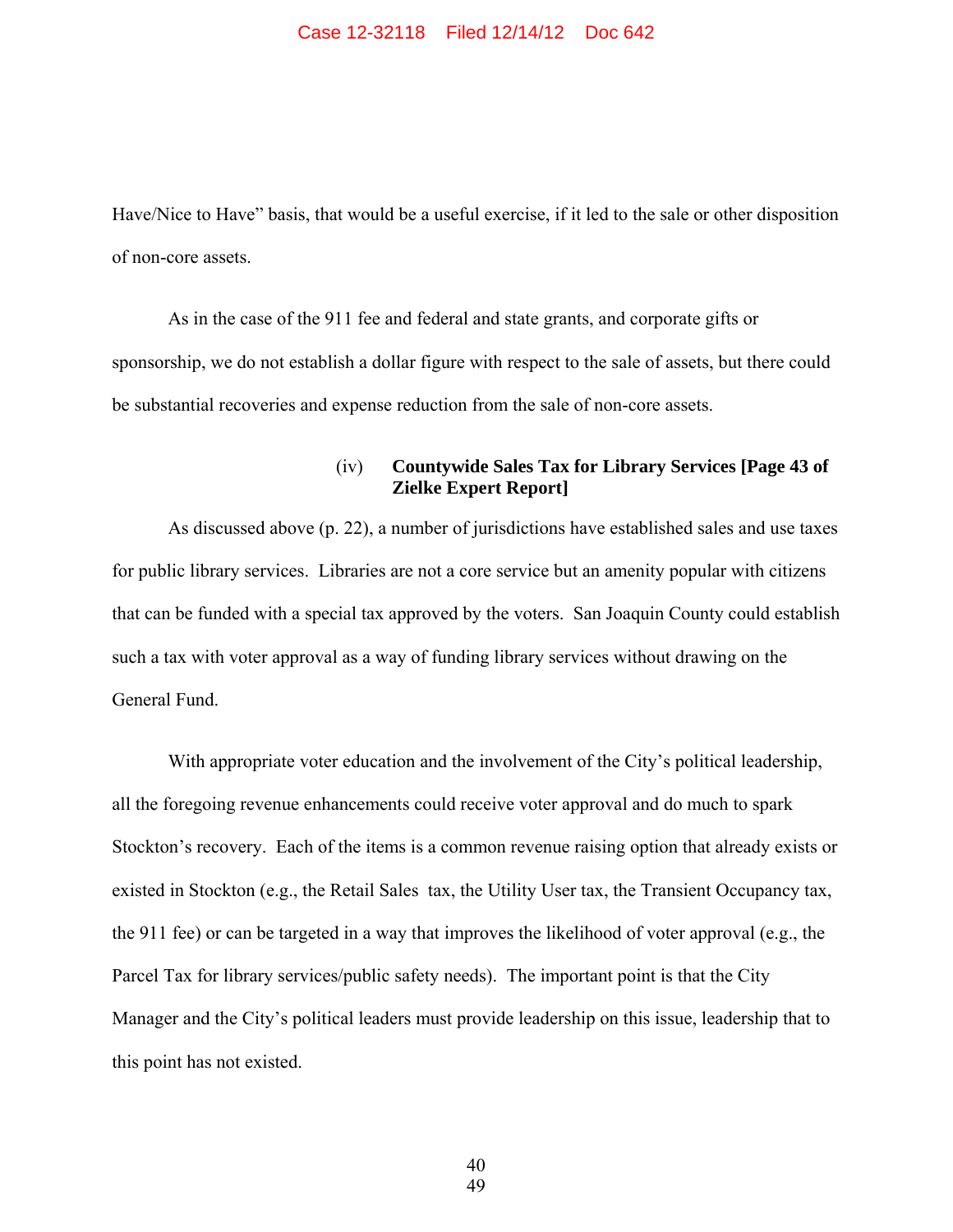#### 2. **Cost Reductions**

In addition to revenue enhancements, we have also identified additional specific spending reductions that will not affect essential services or impact the City's legal obligations. As set forth in detail in the Zielke Expert Report, we believe \$24.4 million in reductions is available for FY 2012-13, with an additional \$1.3 million in reductions for FY 2013-14, and a further \$10.4 million in reductions for FY 2014-15.

## a. **Department Budget Reductions [Pages 45-50 of Zielke Expert Report]**

The proposed department budget reductions relate to additional cuts that can be taken in the budgets of the non-safety departments. We have made no cuts to the police and fire departments, reflecting their core public safety role. In general, the Alternative Model proposes that non-safety departments target reductions of 15% from their prior year budget levels. In addition, reductions will be made in the general fund support for various community services, as well as reductions in the general fund subsidy for Entertainment Venues, based on their "Must Have/Nice to Have" status.

As part of prior year budget presentations, department heads were directed to propose specified levels of cuts, including the 5%-10%-15% proposals in connection with the FY 2012- 13 budget, but were never provided any guidance as to the priorities and budget goals to be achieved. The departments responded with proposed cuts, but then the cuts were rejected by the City Manager and never adopted by the City Council. Having engaged in zero based budgeting and similar processes and knowing of their benefits, it is my strong view that any request to

 41 50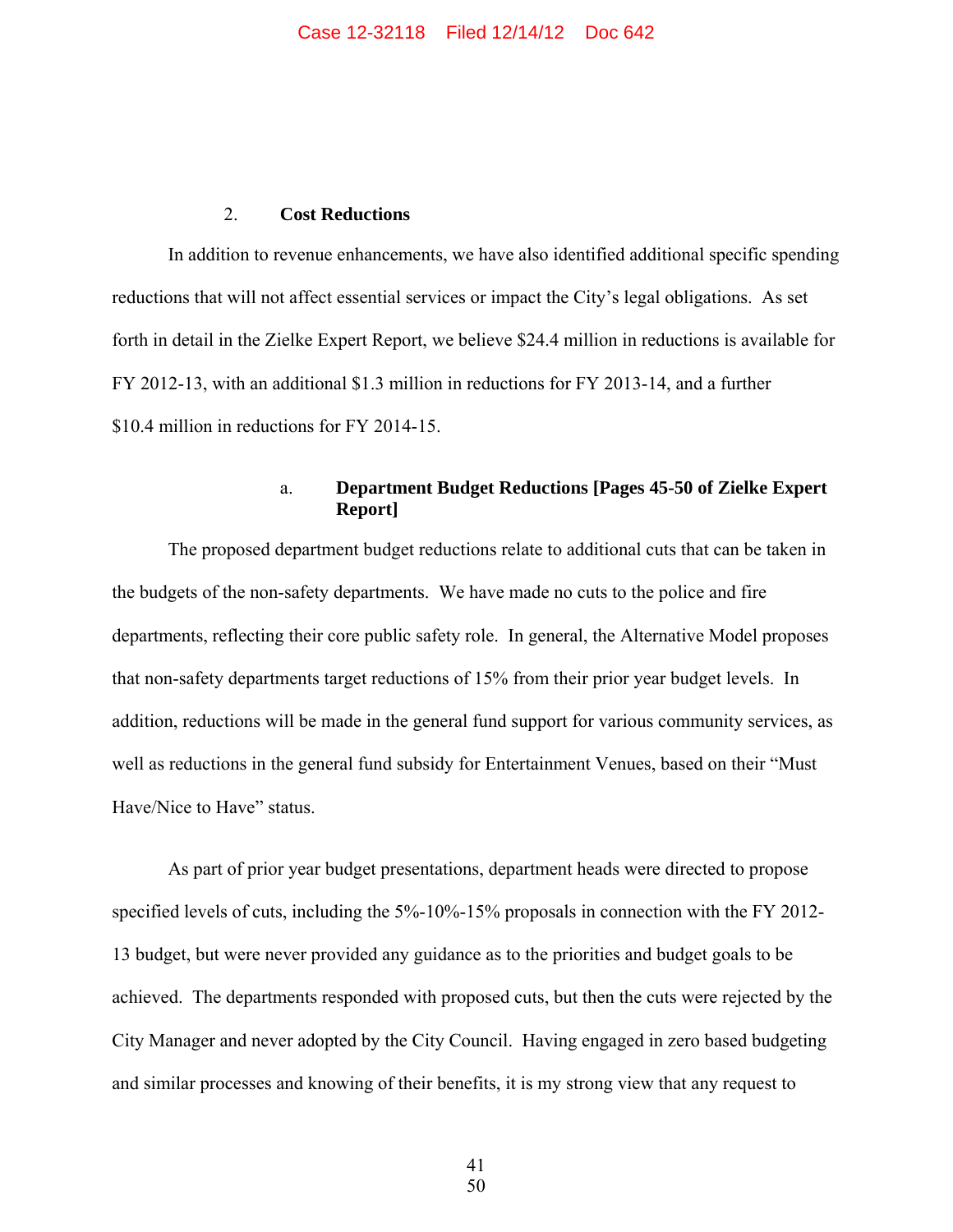make spending reductions should include guidelines to be used in determining the nature and level of such reductions. In the absence of any guidance, the tendency is to make the largest cuts to the most popular programs with the greatest public or third-party support and then rely on those adversely affected by the spending reductions to argue for their restoration. To be effective, the guidance for any spending reduction decisions should be accompanied by participation of both the department personnel running the programs and members of the finance department championing the spending reductions. The review should examine each program in the department and determine whether each program is an essential ("Must Have") or nonessential ("Nice to Have") program, whether the program's goals can be met in combination or consolidation with other programs, whether that program can be privatized or otherwise shifted in whole or in part to, or funded by, the private sector at lower cost, and whether the program should be eliminated or delivered in another manner through other resources. As noted above, this process leads to a comparative analysis of programs and allows for better judgments about department priorities and those "Must Have" programs that require financial support. With these parameters in place, in my experience, the 15% reductions are definitely achievable.

On the various cultural proposals, the proposed reductions include elimination of General Fund amounts for "Nice to Have" programs such as the library, the Arts Commission, recreation, municipal recreational facilities, and the entertainment venues. Simply put, these are not core services, and there are alternative ways to fund certain of these programs through targeted taxes (e.g., the parcel tax to be used for library services), grants, and private donations. The City has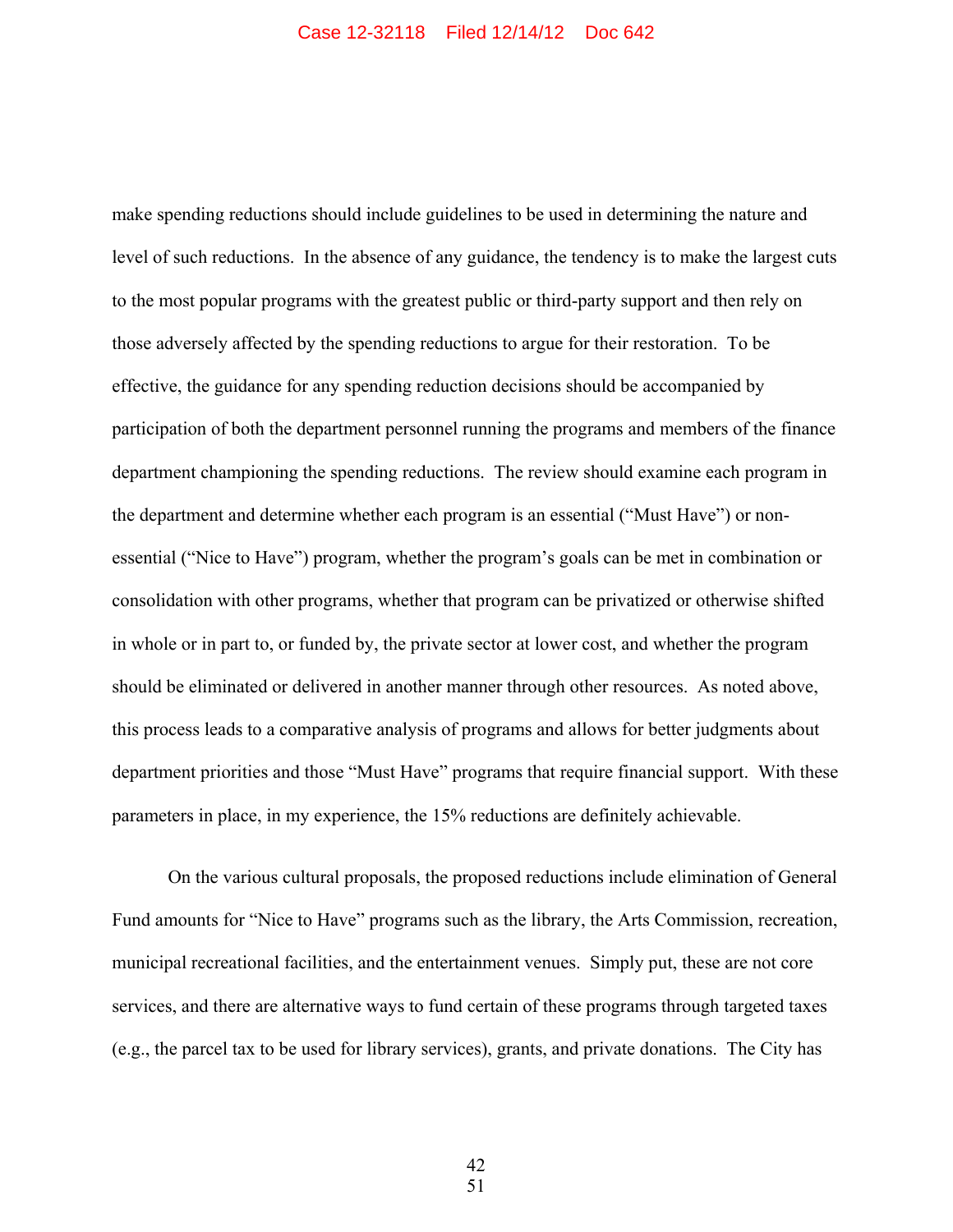argued that the library is necessary to help with the low reading levels of Stockton students,<sup>45</sup> but the schools, and not the libraries, should carry out that essential service. The entertainment venues should be funded with monies from events held at those venues and should not be subsidized by the City Simply put, the City should not be subsidizing such programs in the face of significant "Must Have" public safety needs.

## b. **Restructuring of Employee Personnel and Benefits [Pages 50- 53 of Zielke Expert Report]**

The Alternative Model calls for various healthcare, vacancy savings and new labor agreement changes that amount to approximately \$12.0 million per year.

On healthcare, the reductions seek modest increases in the contributions by current employees and introduce a mechanism to begin to address any unfunded liability for the retiree health care benefits. The 25% contribution for healthcare by retirees contemplated by the Alternative Model is reasonable and leaves in place a program that remains more generous than almost any other similar program offered by a California city. Health care costs have been an ongoing issue in most jurisdictions in which I have worked, and these are reasonable actions in an area in which costs have been rising substantially over the years, and parties have come to expect that they must bear higher health care costs.

The reductions relating to the vacancy rate reflect the calculation of the projected number of authorized positions that the City has not filled for safety and miscellaneous personnel.

-

<sup>&</sup>lt;sup>45</sup> Ex. 51 at  $\P$  31; Montes Dep. 159:1-7, Nov. 1, 2012.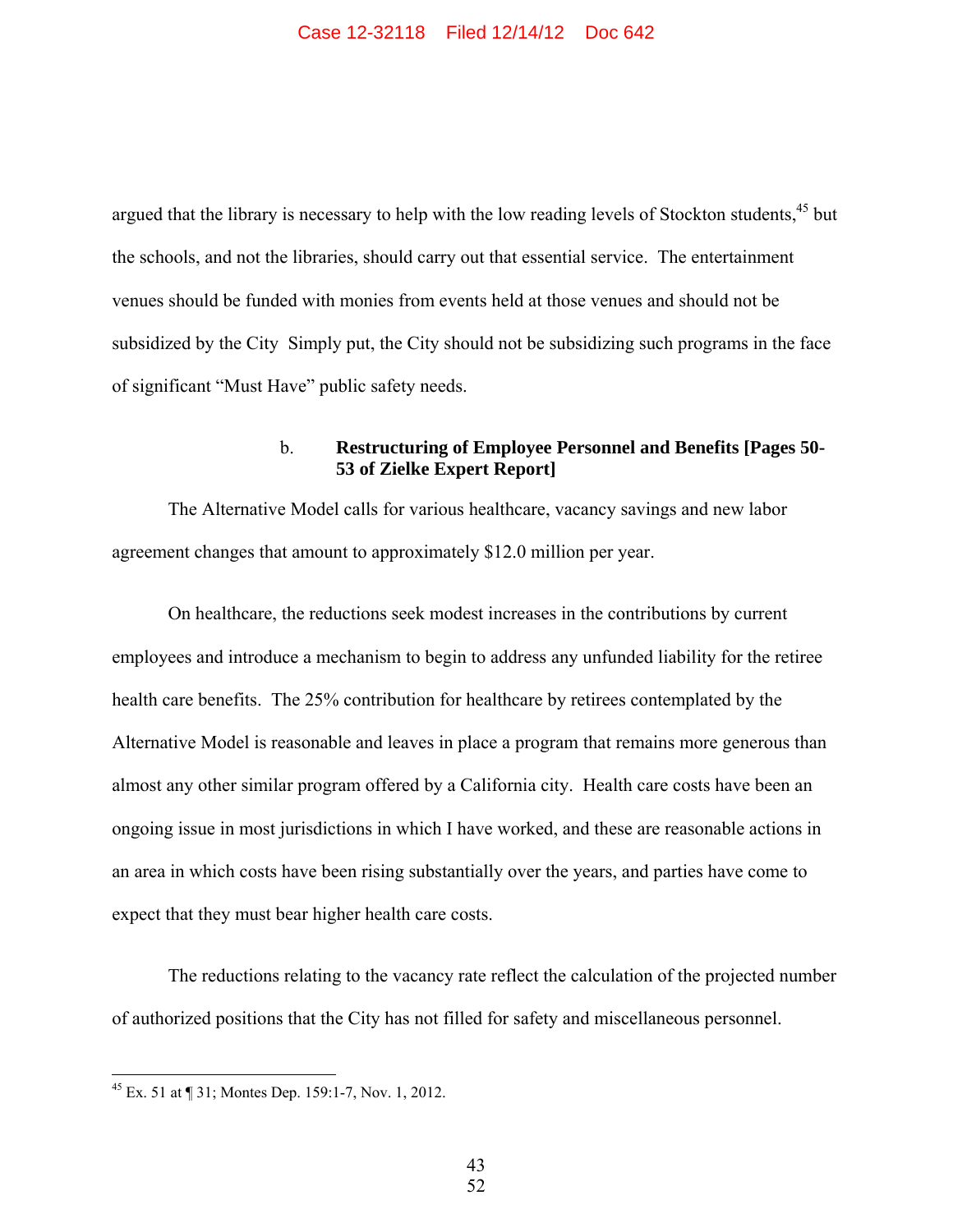On the issue of the new labor cost reductions, the reductions included in the final approved City budget have been included in the Alternative Model. A number of agreements were reached with unions in the course of the AB 506 process, even if some of the agreements were not finalized until after the conclusion of that process.<sup>46</sup>

The City filed a hardship request with CalPERS on December 4, 2012. If the hardship request is granted for FY 2012-13, the savings would be approximately \$1.25 million, with three year savings through FY 2014-15 of approximately \$4.5 million.

## c. **Revised Contract Payments and Loan Debt [Pages 54-55 of Zielke Expert Report]**

The reduction of \$732,000 relates to debt on the marina, which is a "Nice to Have" facility but is in no way related to core services. The City is not legally obligated to make the marina debt service payment, as the debt was not approved by the City Council and citizens. In addition, the subsidy to maintain the marina should similarly be eliminated, and efforts to have a third party assume responsibility should be explored.

## d. **Reduced Reinstated Fiscal Stability Measures [Page 55 of Zielke Expert Report]**

The reductions relating to the reinstated fiscal stability measures are all appropriate and reasonable actions to be taken by a distressed city.

<sup>46</sup> See, e.g., Goodrich Dep. 37:9-12, 40:21-25, 41:6-11, 41:18-22, Nov. 6, 2012.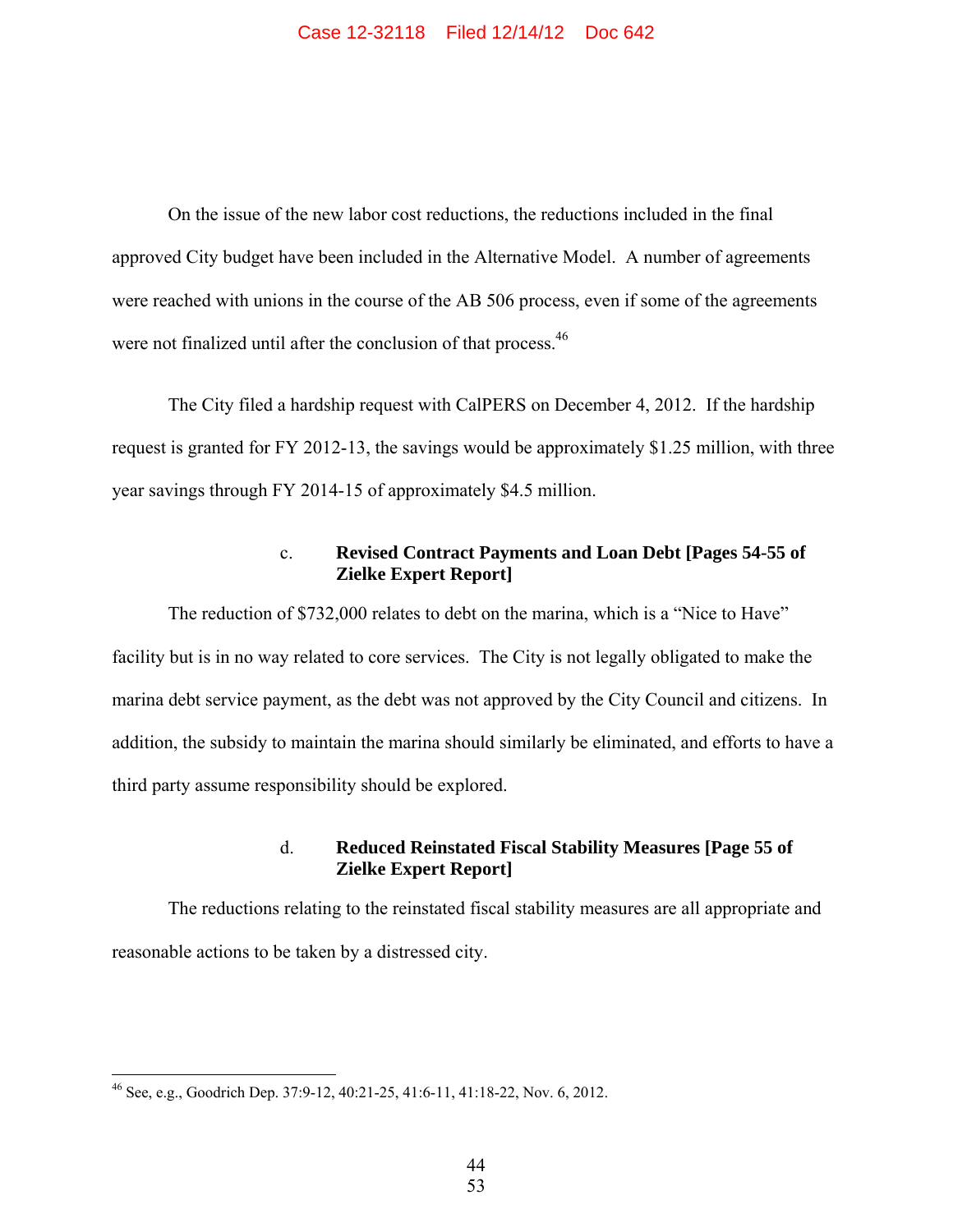## e. **Consolidation or Privatization of Services [Page 55-56 of Zielke Expert Report]**

The consolidation of the police and fire dispatch has been implemented in a number of jurisdictions and would allow the City to save a half million dollars. On a first principles basis, the police and fire dispatch would be offered on a consolidated basis, and the City's financial crisis is the spur that can overcome any bureaucratic opposition from the police and fire departments. As noted above (pp. 25-26), the consolidation of various networks onto a single standard also addresses homeland security concerns with communications among first responders. My team and I carried out this consolidation of police and fire dispatch in Kalamazoo, and it was successful in knitting together the police and fire communications networks, an advantage for both entities and for Kalamazoo's citizens.

#### VI. **Conclusion**

The changes proposed by the Alternative Model represent a painful, but appropriate, way of addressing Stockton's financial crisis. The additional revenue measures are largely familiar to Stockton voters and should receive the support of the people in conjunction with the City's efforts to reduce expenses, and the cost reductions are the types of savings that Stockton could achieve if it carried out the type of distressed city reviews that involve separation of the "Must Haves" from the "Nice to Haves" and the appropriate treatment of such programs in accordance with the core/non-core determinations. Creative thinking about the delivery of services, rather than continuation of the present bureaucracy, will also allow Stockton to cut and combine programs, upgrade services even in an era of reduced financial flexibility, and avoid the need for bankruptcy. As the Alternative Model makes clear, the additional revenue and cost reductions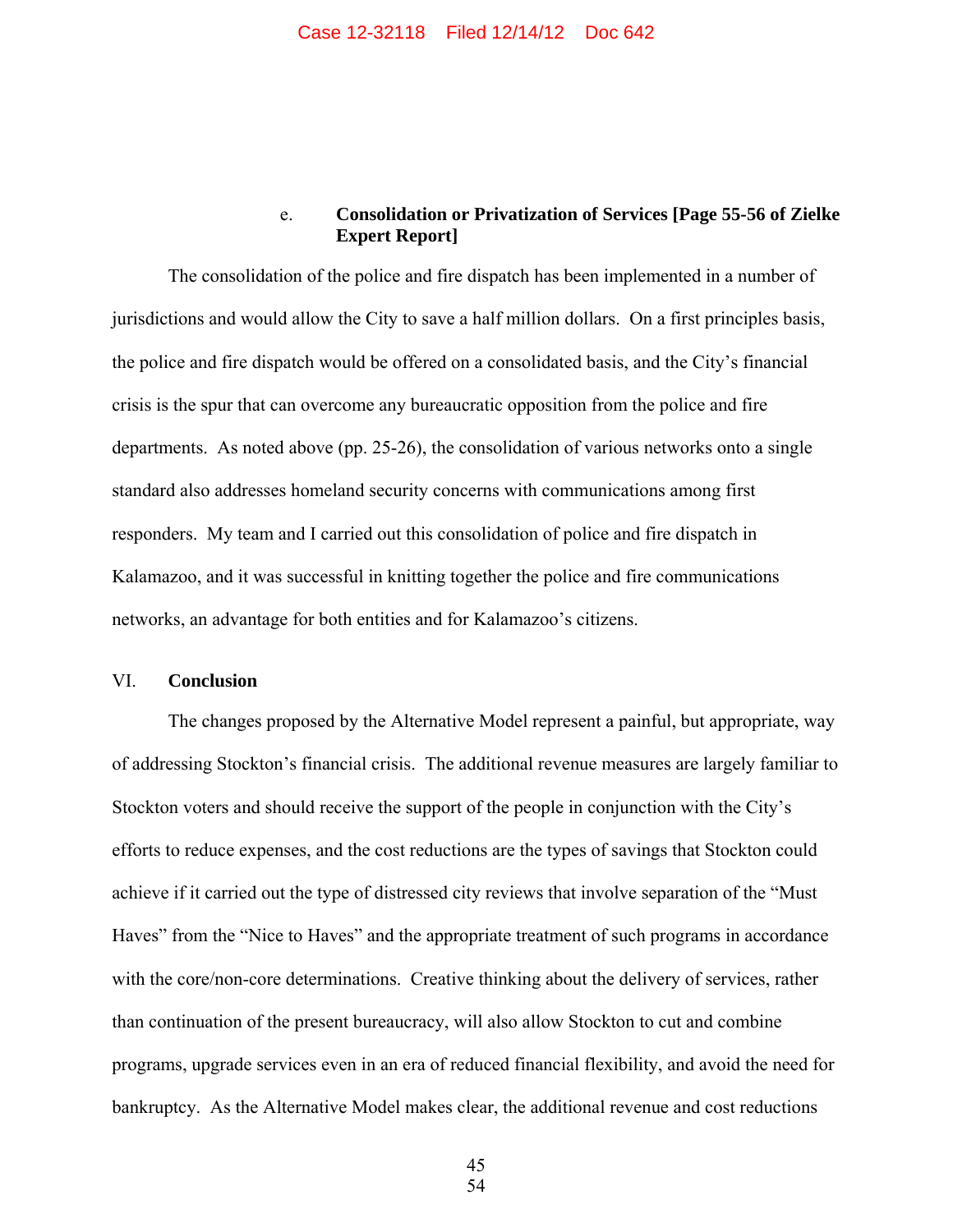# Case 12-32118 Filed 12/14/12 Doc 642

are there for Stockton to implement to avoid insolvency; all the City needs is the political will to implement them.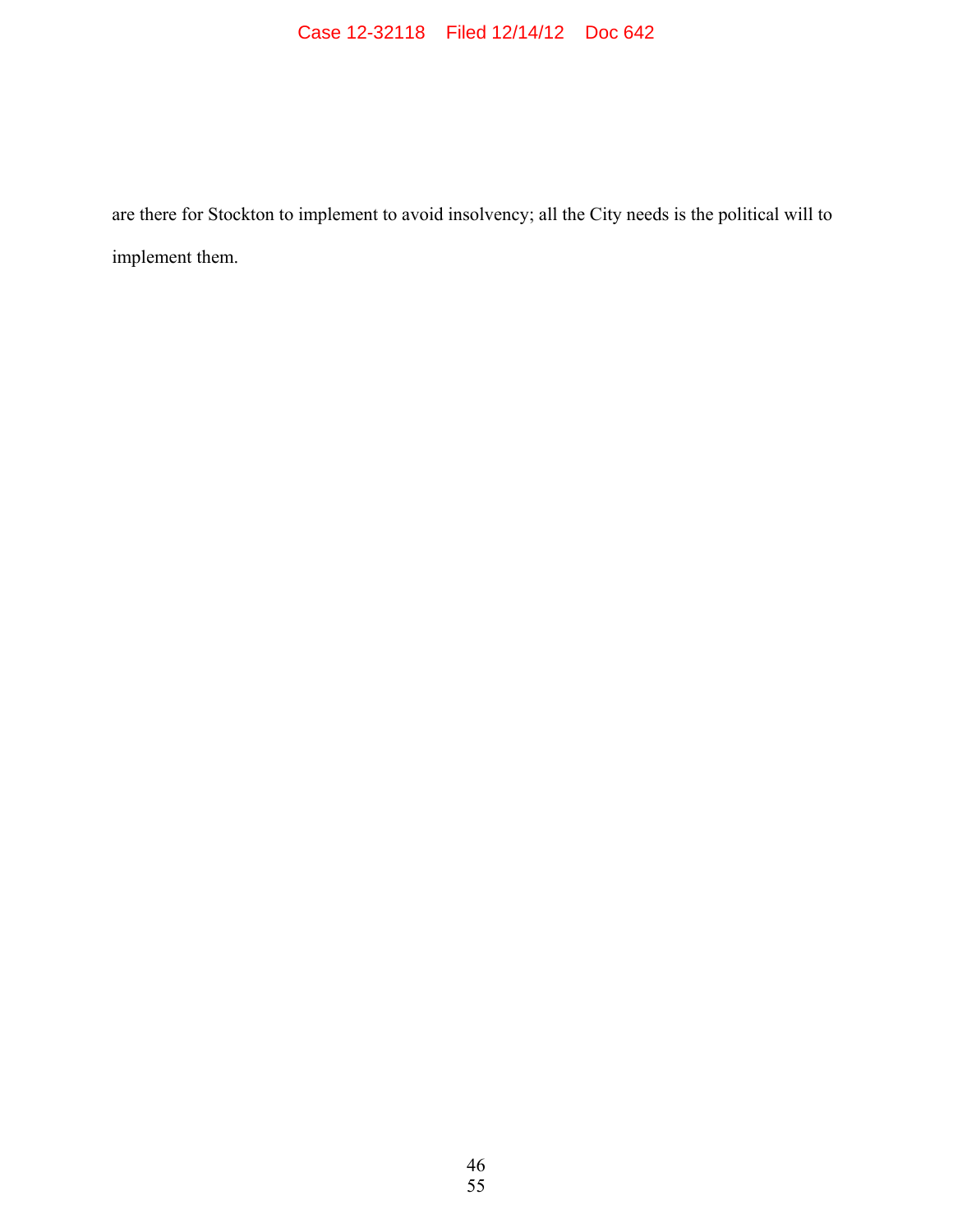# DOCUMENTS CONSIDERED

- 10 Year General Fund Budget Forecast Model City Proposed Budget (Confidential Website)
- City of Oakland 2003 CAFR
- City of Oakland Adopted Policy Budget, 1999-01
- City of Oakland Adopted Policy Budget, 2001-03
- *Cooperation, Collaboration and Consolidation of Services Plan*, City of Kalamazoo, http://www.kalamazoocity.org/docs/econdev/evip-kalamazoocity.pdf
- *County of Solano Library Tax Extension, Measure L (June 2012)*, Ballotpedia http://ballotpedia.org/wiki/index.php/County\_of\_Solano\_Library\_Tax\_Extension,\_Meas ure L (June  $2012$ )
- *Detroit Public Schools, Robert Bobb detail further outsourcing cost savings and advantages*, Feb. 7, 2011, http://detroitk12.org/content/2011/02/07/detroit-publicschools-robert-bobb-detail-further-outsourcing-cost-savings-and-advantages/
- *Facts about Measure B*, Fresno County Public Library, http://www.fresnolibrary.org/measureb.html
- Government Accounting Standards Board, Statement No. 45 (2004) (Non-Confidential Public Website)
- Government Finance Officers Association
	- o Fiscal First Aid Best Practices
	- o National Association of State and Local Government Budgeting Report
	- o Recommended Best Practices in Timeliness in Financial Reporting
- *Library Sales Tax Effective October 1, 2011*, City of Mt. Shasta, http://ci.mtshasta.ca.us/salestax1011.php
- Listing of All Stockton Assets, 2010 to present (Confidential Website)
- Management Partners Report, Feb. 28, 2012 (Non-Confidential Public Website)
- Stockton Mediation Presentation, April 30, 2012 (Confidential Website)
- Memorandum, V. Burke to Mayor and City Council, Dec. 11, 2012
- *Mendocino County Sales Tax to Support Libraries, Measure A (November 2011)*, Ballotpedia http://ballotpedia.org/wiki/index.php/Mendocino\_County\_Sales\_Tax\_to\_Support\_Librari es, Measure A (November 2011)
- Joe Nelson, *San Bernardino to Solicit Sheriff's Department Proposal for Policing*, San Bernardino County Sun, Nov. 1, 2012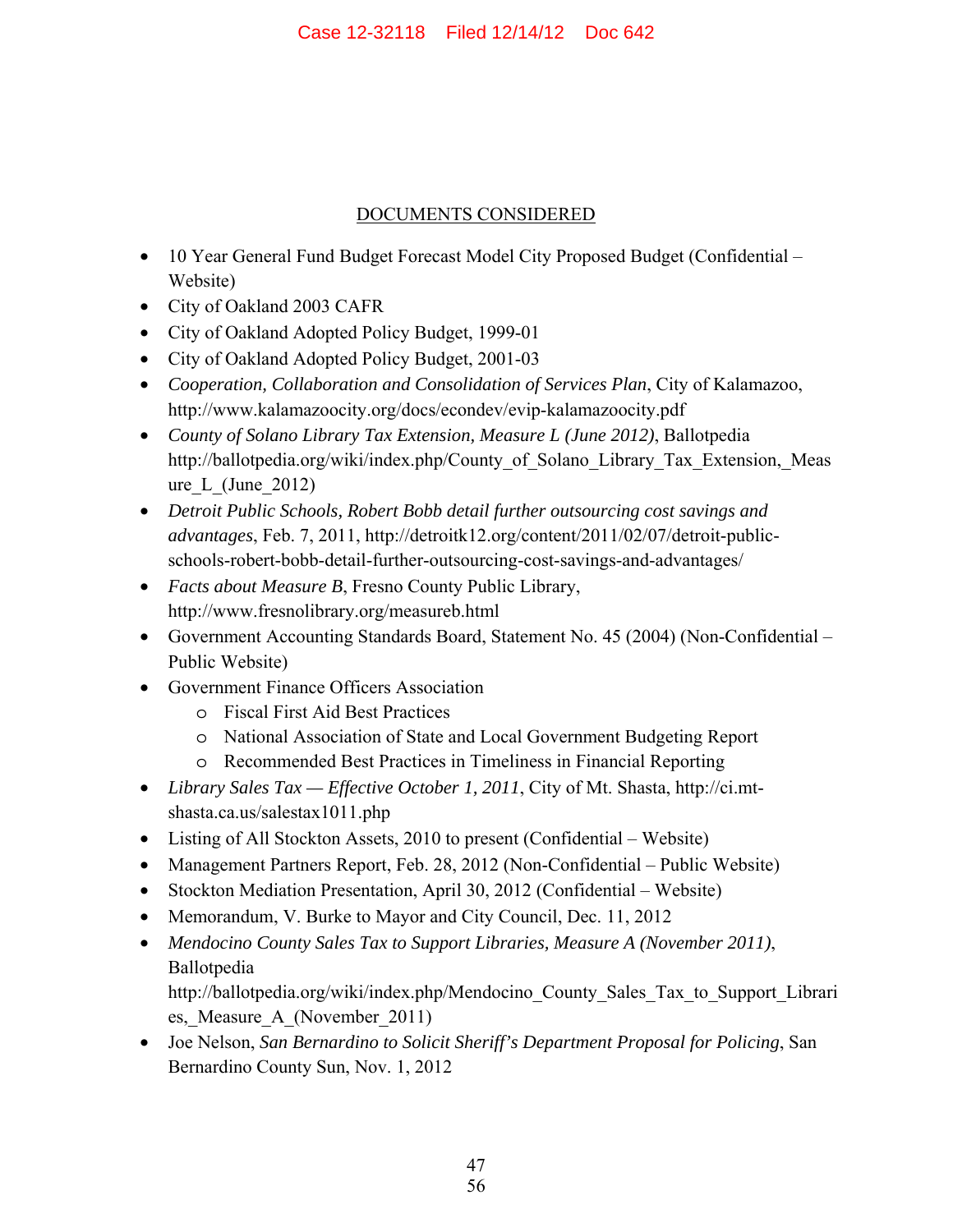- Tod Newcombe, *Tired of Service Cuts, California Cities Raise Taxes*, Governing*,* Nov. 26, 2012, http://www.governing.com/templates/gov\_print\_article?id=180367291
- Revenue from Retirees on Stockton Healthcare Plan, Fiscal Year 2008-09 (Non-Confidential – Public Website)
- Revenue from Retirees on Stockton Healthcare Plan, Fiscal Year 2010-11 (Non-Confidential – Public Website)
- *Santa Cruz County Library Tax Measure R (June 2008)*, Ballotpedia http://ballotpedia.org/wiki/index.php/Santa Cruz County Library Tax Measure R (Jun e\_2008)
- Stanford CalPERS Report (Non-Confidential Public Website)
- Stockton 2007-08 CAFR (Non-Confidential Public Website)
- Stockton 2008-09 CAFR (Non-Confidential Public Website)
- Stockton 2009-10 CAFR (Non-Confidential Public Website)
- Stockton 2010-11 CAFR (MSRB Public)
	- o Robert Deis & Vanessa Burke, Introduction to 2010-11 CAFR
	- o Stockton 2010-11 CAFR, List of All Funds (Confidential Website)
- Stockton AB 506 Proposals, May 7, 2012 (Confidential Website)
- Stockton Annual Budget, 2009-10 (Non-Confidential Public Website)
- Stockton Annual Budget, 2010-11 (Non-Confidential Public Website)
- Stockton Annual Budget, 2011-12 (Non-Confidential Public Website)
- Stockton Annual Budget, 2012-13 (Non-Confidential Public Website)
- Stockton Bloomberg Financial (Non-Confidential Public Website)
- Stockton Budget Projection, April 23, 2012 (Confidential Website)
- Stockton Budget Update, Aug. 23, 2011 Council Meeting, Agenda Item 15.04 (Non-Confidential – Public Website)
	- o Budget Update, Aug. 23, 2011 Council Meeting, Agenda Item 15.04: PowerPoint Presentation (Non-Confidential – Public Website)
	- o Budget Update, Aug. 23, 2011 Council Meeting, Agenda Item 15.04: Resolution (Non-Confidential – Public Website)
- Stockton Budget Update, Oct. 18, 2011 Council Meeting, Agenda Item 15.01 (Non-Confidential – Public Website)
	- o Budget Update, Oct. 18, 2011 Council Meeting, Agenda Item 15.01: PowerPoint Presentation (Non-Confidential – Public Website)
	- o Budget Update, Oct. 18, 2011 Council Meeting, Agenda Item 15.01: Resolution (Non-Confidential – Public Website)
- Stockton CalPERS Contracts Original (Non-Confidential Public Website)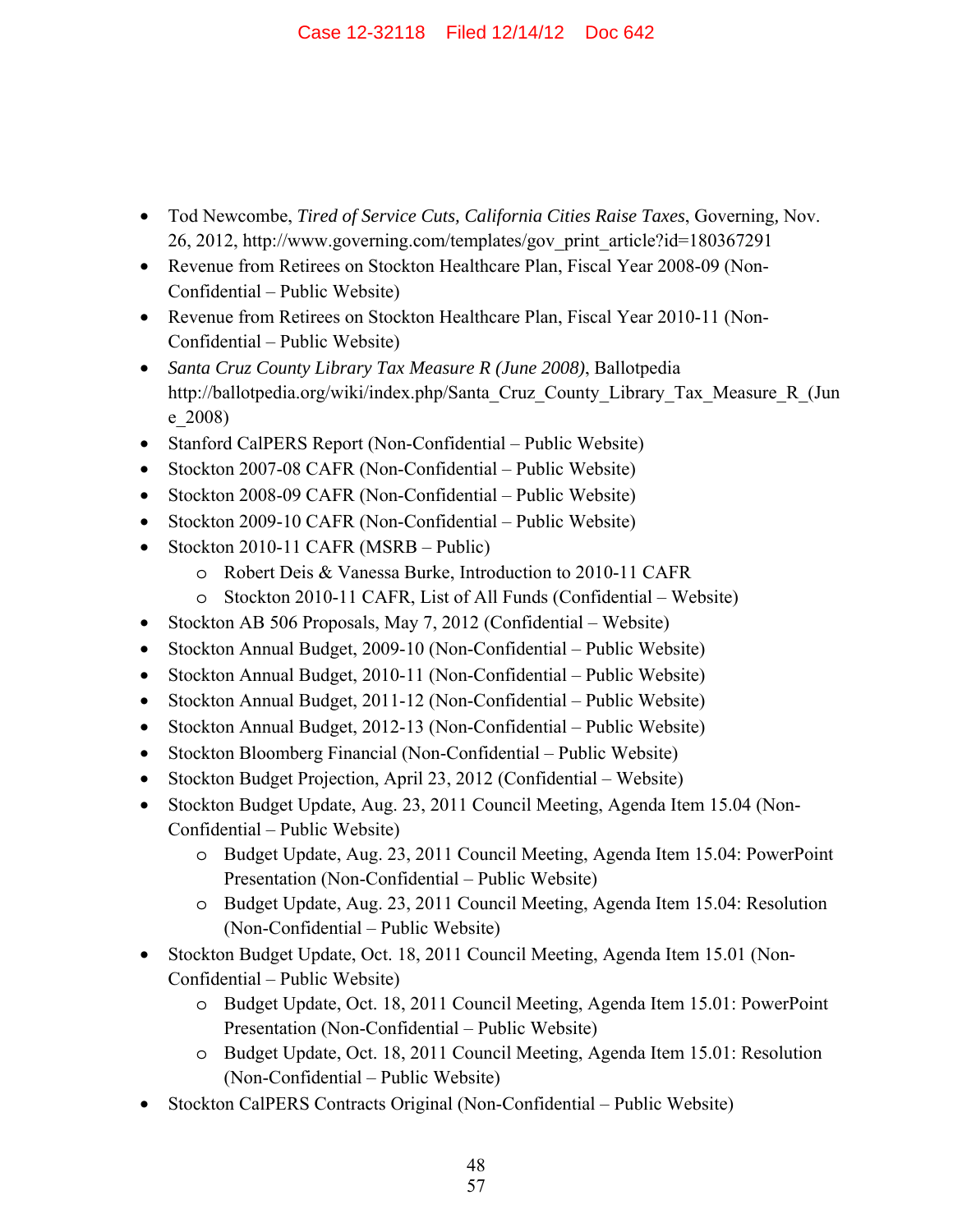- Stockton City Auditor (Non-Confidential Public Website)
- Stockton City Council Fiscal Update, Feb. 28, 2012 (Non Confidential Public Website)
- Stockton General Fund Combined Comparative Financial Statement, 2010 (Confidential – Website)
- Stockton General Fund Transfer History, 2010-11 (Confidential Website)
- Stockton Issuer Rating (Non-Confidential Public Website)
- Stockton Pendency Plan, June 26, 2012 (Non-Confidential Public Website)
- Stockton POB Official Statement (Non-Confidential Public Website)
- Stockton Preliminary Financial Condition Assessment (Non-Confidential Public Website)
- Stockton Reserve Policies
	- o http://www.stockton.com/CityCouncil/CouncilPolicies/500-2.pdf
	- o http://www.stockton.com/CityCouncil/CouncilPolicies/700-4.pdf
	- o http://www.stockton.com/CityCouncil/CouncilPolicies/700-5.pdf
- Stockton Sales Tax Major Budget Revenues Projections, Mid Year FY 2011-12 through September (Confidential – Website)
- Stockton Statement of Expenditures and Encumbrances by Fund (Confidential Website)
- Stockton User Utility Tax Projections (Confidential Website)
- Stockton Vacancy Report, April 2012 (Confidential Website)

# Depositions

- Deposition of David Millican, October 31, 2012
- Deposition of Laurie Montes, November 1, 2012
- Deposition of Ann Goodrich, November 6, 2012
- Deposition of Eric Jones, November 7, 2012
- Deposition of Michael Locke, November 8, 2012
- Deposition of Katherine Miller, November 9, 2012
- Deposition of Teresia Haase, November 14, 2012
- Deposition of Vanessa Burke, November 15, 2012
- Deposition of Robert Deis, November 28, 2012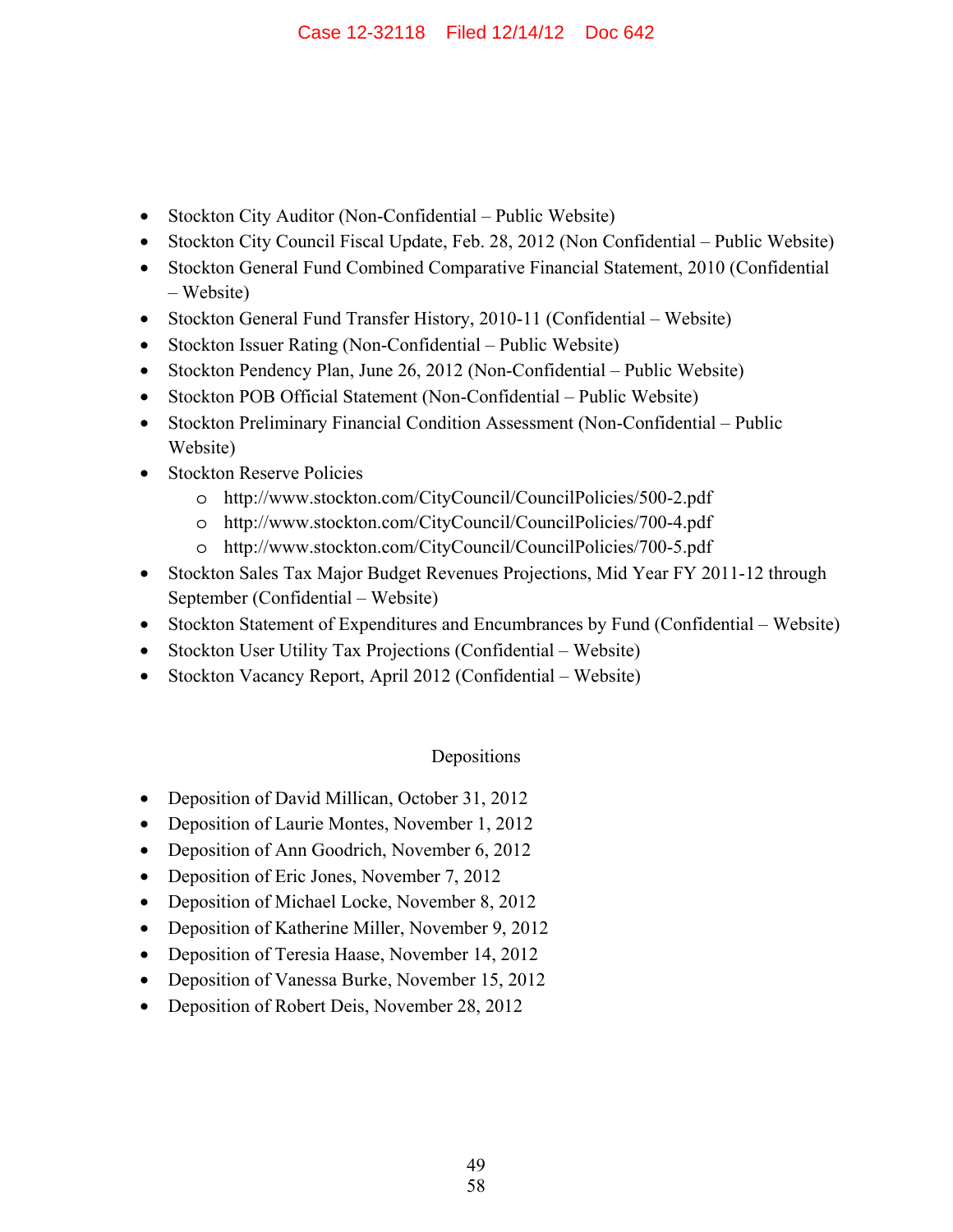# Exhibits

- Exhibit 11
- Exhibit 12
- Exhibit 14
- Exhibit 15
- Exhibit 16
- Exhibit 17
- Exhibit 18
- Exhibit 19
- Exhibit 20
- Exhibit 21
- Exhibit 22
- Exhibit 23
- Exhibit 24
- Exhibit 25
- Exhibit 26
- Exhibit 27
- Exhibit 28
- Exhibit 29
- Exhibit 30
- Exhibit 31
- Exhibit 32
- Exhibit 33
- Exhibit 34
- Exhibit 35
- Exhibit 36
- Exhibit 37
- Exhibit 38
- Exhibit 39
- Exhibit 40
- Exhibit 41
- Exhibit 42
- Exhibit 43
- Exhibit 44
- Exhibit 45
- Exhibit 46
- Exhibit 47 • Exhibit 48
- Exhibit 49
- Exhibit 50
- Exhibit 51
- Exhibit 52
- Exhibit 53
- Exhibit 54
- Exhibit 55
- Exhibit 56
- Exhibit 57
- Exhibit 58
- Exhibit 59
- Exhibit 60
- Exhibit 61
- Exhibit 62
- Exhibit 63
- Exhibit 64
- Exhibit 65
- Exhibit 66
- Exhibit 67
- Exhibit 68
- Exhibit 69
- Exhibit 70
- Exhibit 71
- Exhibit 72
- Exhibit 73
- Exhibit 74
- Exhibit 79

50

- Exhibit 80
- Exhibit 81
- Exhibit 82
- Exhibit 83
- Exhibit 84
- Exhibit 85
- Exhibit 86
- Exhibit 105
- Exhibit 106
- Exhibit 109
- Exhibit 114
- Exhibit 115
- Exhibit 117
- Exhibit 118
- Exhibit 153
- Exhibit 154
- Exhibit 156
- Exhibit 157
- Exhibit 158
- Exhibit 159
- Exhibit 161
- Exhibit 162
- Exhibit 163
- Exhibit 165
- Exhibit 166
- Exhibit 167
- Exhibit 168
- Exhibit 183
- Exhibit 184
- Exhibit 186
- Exhibit 188
- Exhibit 189

59

- Exhibit 198
- Exhibit 200
- Exhibit 205 • Exhibit 206

• Exhibit 207 • Exhibit 208 • Exhibit 209 • Exhibit 210 • Exhibit 211 • Exhibit 212 • Exhibit 213 • Exhibit 214 • Exhibit 216 • Exhibit 217 • Exhibit 219 • Exhibit 223 • Exhibit 224 • Exhibit 230 • Exhibit 231 • Exhibit 236 • Exhibit 237 • Exhibit 238 • Exhibit 309 • Exhibit 384 • Exhibit 385 • Exhibit 410 • Exhibit 468 • Exhibit 469 • Exhibit 470 • Exhibit 471 • Exhibit 472 • Exhibit 473